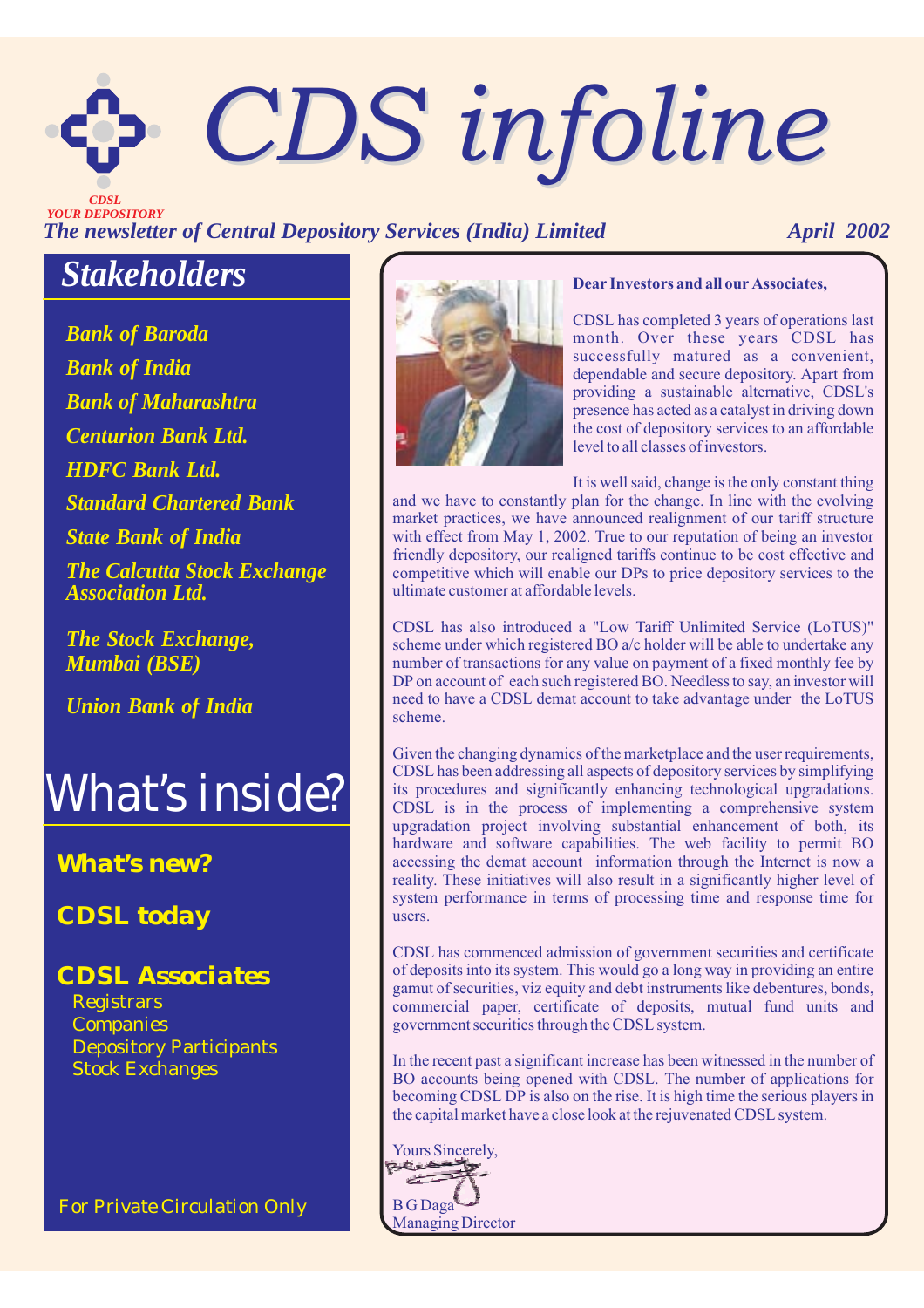

## *CDSL Today: (as of 31.03.2002)*

## *Securities Admitted*

| Security type                                                         | Dec 2001          | March 2002          |
|-----------------------------------------------------------------------|-------------------|---------------------|
| Equity<br>Debt<br><b>Commercial Paper</b><br><b>Mutual Fund Units</b> | 4056<br>697<br>91 | 4296<br>1059<br>103 |

As on March 31, 2002, the equity of 4296 companies has been admitted into CDSL. Further, CDSL has also admitted 1059 debt instruments, like debentures and bonds, for dematerialisation. CDSL has also commenced admission of government securities.

## *Depository Participants*

| As on March 31, 2002 CDSL has<br>165 DP's offering live                     |                                                                            | Dec 2001                | March 2002              |
|-----------------------------------------------------------------------------|----------------------------------------------------------------------------|-------------------------|-------------------------|
| depository services in 98 cities<br>across 346 locations in the<br>country. | Depository Participants<br><b>Branch-DPs</b><br><b>Cities</b><br>Locations | 162<br>168<br>91<br>320 | 165<br>198<br>98<br>346 |

## *Dematerialisation*

| Securities in CDSL      | Dec 2001 | March 2002 |
|-------------------------|----------|------------|
| <b>Quantity (Crore)</b> | 372.29   | 481.975    |
| Value (Rs. in Crore)    | 12736.44 | 24336.81   |

As on March 31, 2002 more than 481 crore securities valued at Rs. 24336.81 Crores was dematerialised in CDSL.

## *Settlement*

| In March 2002, a total quantity of<br>24.95 crore shares valued at Rs. | Settlement           | Dec 2001 | March 2002 |
|------------------------------------------------------------------------|----------------------|----------|------------|
| 2776.49 was settled in demat                                           |                      |          |            |
| form through CDSL.                                                     | Quantity (Crore)     | 21.11    | 24.95      |
|                                                                        | Value (Rs. in Crore) | 1865.03  | 2776.40    |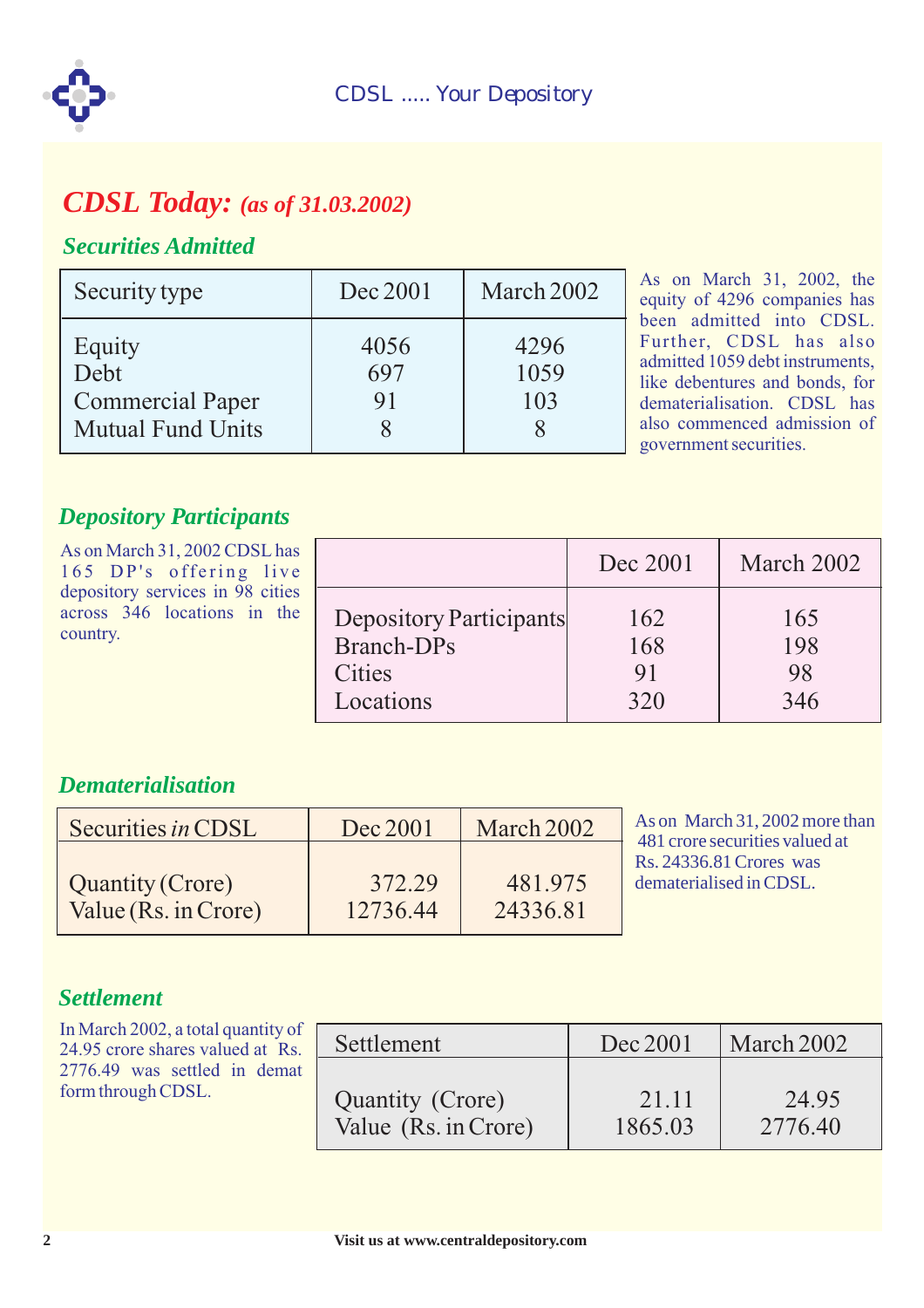# *What's New?*

#### **REVISION IN TARIFF** :

In line with changing market practices, CDSL has decided to realign its tariff structure with effect from May 1, 2002, salient features of which are given on page no. 4.

The tariff realignment became necessary in the wake of NSDL's recent announcement of flat transaction fees. Since the announcement of the revision, SEBI has advised CDSL to have a review of the tariffs before it could be made effective from May 1, 2002. CDSL has made suitable representation to SEBI and if there is any change in the proposed floor and cap of the fees or any other revision, investors will be informed immediately.

#### **CDSL LAUNCHES ECONOMICALLY CONVENIENT LOW TARIFF UNLIMITED SERVICE SCHEME :**

Whether it is value based tariff structure or the tariff based on the number of transactions, a certain section of investors will be required to bear a heavy financial burden. In case of value based billing, the investors doing business for large value transactions are required to bear higher charges and where fees is charged on the basis of number of transactions, investors who undertake large number of transactions, even of small values, have to bear more charges.

With a view to providing substantial relief to both types of CDSLs valued clients as also to giving greater flexibility to the DPs in pricing their services to the ultimate investors, CDSL has come out with a novel and attractive special scheme. The special scheme named "Low Tariff Unlimited Service (LoTUS)" has been designed especially for the above categories of investors. Under the scheme, the investor will be required to pay to his DP a fixed monthly charge towards CDSL fee. DP may add their respective mark up to such fixed fee before notifying it to the BO a/c holder. The salient features of LoTUS scheme are as under:

- Registrations for the LoTUS scheme, which has ❖ commenced from April 1, 2002, shall remain open till June 30, 2002. Thereafter, registration may be opened periodically, as may be announced from time to time, by CDSL.
- Once a BO is registered under LoTUS scheme, it ❖ shall remain in force for a period of 12 months.
- The registration / renewal fee for each BO is Rs.500/-. ❖ Those BOs who register in April 2002 will not have to pay any registration fee for 2002-2003. Corporate BO account holders will be exempted from the payment of registration fee under the LoTUS scheme as an account maintenance fee is already collected from them. Such corporates will, however, have to apply for registration under the LoTUS scheme.
- BO account holders with CDSL system, viz. individuals-residents & NRIs, corporates, foreign nationals, HUF and trusts are eligible to register under the LoTUS scheme. BO accounts opened for PSU divestments, mergers & acquisitions, demergers

are not eligible for registration under the LoTUS scheme.

Further details regarding the LoTUS scheme may be obtained from Mr.Prem Mariwala (Extn 8615), Mr.Sunil Alvares (Extn 8627), Mr.Sanjeev Kumar (Extn 8657), Mr.Yogesh Kundnani (Extn 8628), Mr.Dharmesh Gandhi (Extn 8651).

#### **TECHNOLOGY UPGRADATION AT CDSL :**

CDSL is in the process of implementing a comprehensive system upgradation project involving substantial enhancement of both, its hardware and software capabilities. While transition to an enhanced software version was underway, an unforeseen abnormality cropped up in the system, which led to an unfortunate interruption in the normal working of CDSL system on March 20, 2002. The aberration was corrected immediately and the system recommenced its activities to full capacity.

CDSL is in the process of installing 2 high-performance servers being purchased from Hewlett Packard. This will enhance the CDSL's processing capabilities by approximately by 8 times. The architecture of these servers permits scalability to enhance the processing capacity further.

These above initiatives will result in a significantly higher level of system performance in terms of processing and response time for users of CDSL system. Other operational enhancements just introduced is the revised BSE Clearing House System to simplify the normal pay-in process by eliminating the CMs requirement of giving break-up. This reduces the additional work of monitoring the matched / unmatched obligations at CMs office.

The first phase of the web facility is being launched some time in the later half of April 2002 to allow DPs who will be registering for use of this facility by themselves or their clients through the Internet. The tariff structure for the web facility is being advised to DPs separately.

#### **DEMATERIALISATION OF GOVERNMENT SECURITIES** :

CDSL system is now offering demat facility for government securities (G-Sec) to maintain and transfer the records of ownership of G-Sec in dematerialised form to retail investors including PF Trusts and Corporates. Queries if any regarding the above may be addressed to Mr.Cyrus Khambata (extn 8650), Ms.Preeti Rupji (extn 8655), Mr.Sudhir Savkar (extn 8653).

CDSL's thrust on technology upgradation and continued introduction of new features should take care of practically all the needs of DPs and to make it *your* convenient, dependable and secure depository at a affordable cost.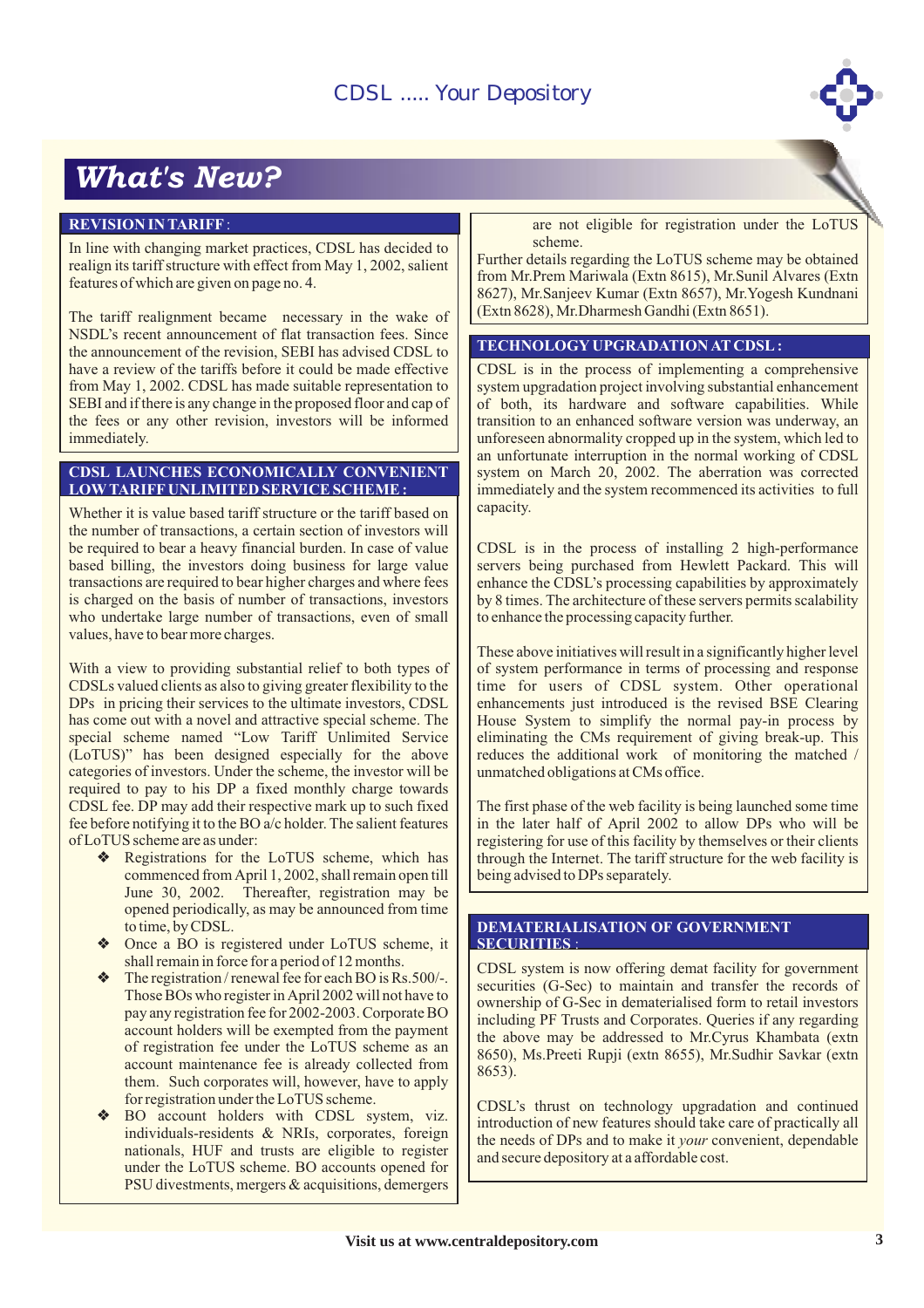

# *CDSL Associates : Registrars*

Aarthi Consultants Pvt. Ltd. Tel : 040-7604653/7636715 ABC Computers Pvt. Ltd. Tel : 033-4832972/4731163 ABS Consultant Pvt. Ltd. Tel : 033-2430153/2201043 Adroit Corporate Services Pvt Ltd Tel : 022-8503748/8590942 Alankit Assignments Ltd. Tel : 033-3545773-74/3546001 Alpha Systems Pvt. Ltd. Tel : 080-3460815-818 Ami Computers (I) Ltd. Tel : 033-2800900/2800812 Amtrac Management Services Ltd. Tel : 0253-351892 Ankit Consultancy Pvt. Ltd. Tel : 0731-491298 Beetal Financial & Computer Services (P) Ltd. Tel: 011-6231990/6232390 Bigshare Services Pvt. Ltd. Tel : 022-8560652 / 53 C B Management Services Ltd. Tel : 033-2802486/2803495 Cameo Corporate Services Ltd. Tel : 044-8460390-94/8460425 Canbank Computer Services Ltd. Tel : 080-2872461/62 CIL Securities Ltd. Tel : 040-3203155/3202398 Computech International Ltd. Tel : 011-6316770-73 Computech Share Cap Ltd. Tel : 011-2671824/26 Computeronics Financial Services (I) Ltd. Tel.: 022-7619579 / 41/23 Computer Age Management Services Ltd. Tel : 044-8293292 Data Software Research Co. Ltd. Tel : 044-4833738/4834487

Datamatics Financial Software & Services Ltd. Tel : 022-8375519-24 Dynamic Superways and Exports Ltd. Tel : 022-8918257/8937793 EIH Ltd. Tel : 033-2485883/2206141 ICICI Infotech Services Ltd. Tel : 022-3051988/3006717 IIT Corporate Services Ltd. Tel: 022-8225599 Ikon Visions Pvt. Ltd. Tel : 040-3744138/356 Indus Portfolio Pvt. Ltd. Tel : 011-5449862 In-house Share Registry Tel : 011-5792013/14/15 Integrated Enterprises (India) Ltd. Tel : 044-8238891/94/96/97 Intime Spectrum Registry Ltd. Tel: 022-5647731/5672716 Investor Services of India Ltd. Tel : 022-7579636 Karvy Consultants Ltd. Tel : 040-3303221/3320751/2 M. N. Dastur & Company Ltd.  $Tel: 022-4931065/78$ Maheshwari Datamatics Pvt. Ltd. Tel : 033-2435809/2435029 MAS Services Pvt. Ltd. Tel : 022-6104142/6104326/8303 MCS Ltd. Tel : 022-8215235 MCS Software Solutions Ltd Tel : 022-4302930 Mondkar Computers Pvt. Ltd. Tel : 022-8221966/836620 Nagarjuna Investors Services Ltd. Tel: 040-3353057 Niche Technologies Pvt. Ltd. Tel : 033-2357270/7271/3070



## *Realigned Tariff Structure*

| <b>FEE TYPE</b>                                               | <b>EXISTING</b>                         | <b>REALIGNED</b>                                                   |
|---------------------------------------------------------------|-----------------------------------------|--------------------------------------------------------------------|
| <b>SETTLEMENT</b>                                             | <b>CREDIT 0.005%</b><br>DEBIT $0.005\%$ | <b>NIL</b><br>0.01 Subject to<br>Min of Rs. 5/- & Max. Of Rs. 12/- |
| <b>CUSTODY</b>                                                | <b>NIL</b>                              | <b>NIL</b>                                                         |
| <b>PLEDGE CREATION</b><br><b>CLOSURE</b><br><b>INVOCATION</b> | 0.005%<br>0.005%<br>$0.01\%$            | $Rs. 12/-$<br>$Rs. 12/-$<br>$Rs. 12/-$                             |
| <b>REMAT</b>                                                  | <b>NIL</b>                              | Rs. 10/- per certificate                                           |
| <b>DEMAT</b>                                                  | <b>NIL</b>                              | <b>NIL</b>                                                         |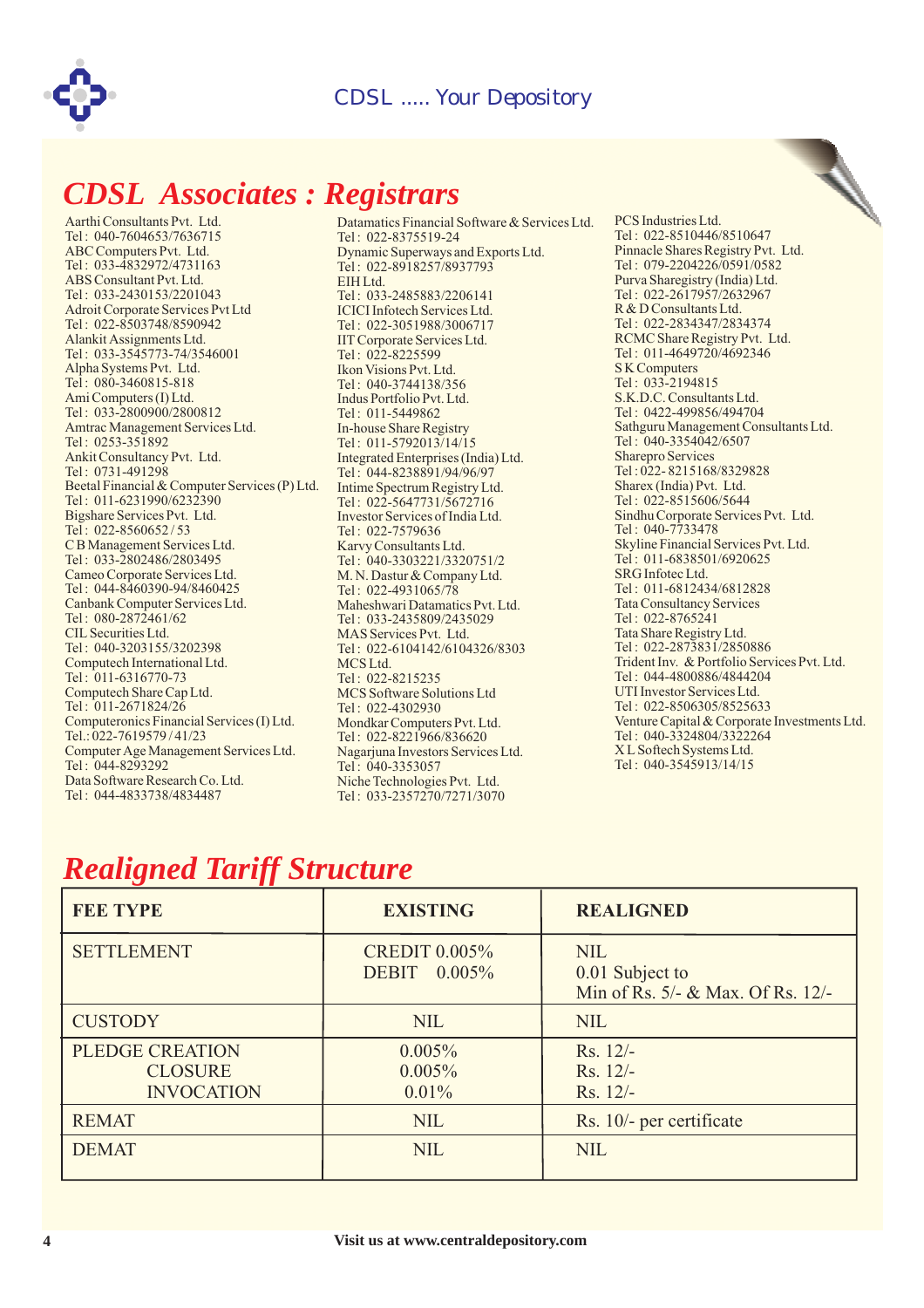## *CDSL ..... Your Depository Companies Admitted to CDSL from 1.1.2002 to 31.3.2002*

|                     | Sr. No. ISIN No              | <b>Company Name</b>                                                                    |            | Sr. No. ISIN No.             | <b>Company Name</b>                                                                     |            | Sr. No. ISIN No              | <b>Company Name</b>                                                                          |
|---------------------|------------------------------|----------------------------------------------------------------------------------------|------------|------------------------------|-----------------------------------------------------------------------------------------|------------|------------------------------|----------------------------------------------------------------------------------------------|
|                     |                              |                                                                                        |            |                              |                                                                                         |            |                              |                                                                                              |
| 1                   |                              | INE963E01013 AK Automobiles Limited                                                    | 72         | INE984E01019                 | Ivee Injectaa Limited                                                                   | 144        | INE894E01010                 | Salem Erode Investments Limited                                                              |
| $\overline{2}$<br>3 | INE852E01018<br>INE964E01011 | Aarsree Agra Limited<br>Abha Property Project Limited                                  | 73<br>74   | INE788E01014                 | INE985E01016 JMB Commercial & Credit Limited<br>Jayshree Nirman Limited                 | 145<br>146 | INE754E01016<br>INE627E01014 | Sapte Investments Private Limited<br>Sarover Trade Associates Limited                        |
| 4                   | INE209E01011                 | Agarwal Bolts Limited                                                                  | 75         | INE762E01019                 | Jayshree Polytex Limited                                                                | 147        | INE892C01018                 | Scintilla Commercial & Credit Limited                                                        |
| 5                   | INE864E01013                 | Akar Tools Limited                                                                     | 76         |                              | INE987E01012 Jeet Machine Tools Limited                                                 | 148        | INE817E01011                 | SEIKO Commercial Limited                                                                     |
| $\boldsymbol{6}$    | INE144F01017                 | Alpha Securities Limited                                                               | 77         |                              | INE988E01010 JMT Auto Limited                                                           | 149        | INE434E01015                 | Sellwin Projects Limited                                                                     |
| 7                   | INE865E01010                 | Amar Shakti Commerce & Industries                                                      | 78         |                              | INE058E01012 Jupiter Associates Limited                                                 | 150        | INE025F01018                 | Shital Commercial Limited                                                                    |
|                     |                              | Limited                                                                                | 79         | INE990E01016                 | Jupiter Industries & Leasing                                                            | 151        | INE960E01019                 | Shiva Fertilizers Limited                                                                    |
| 8                   | INE275D01014                 | Amines & Platicizers Limited                                                           |            |                              | Limited                                                                                 | 152        | INE735B01011                 | Shonkh Technologies International                                                            |
| 9                   | INE098F01015                 | Amrutanjan Limited                                                                     | 80         | INE991E01014                 | Kalyanpur Cements Limited                                                               |            |                              | Limited                                                                                      |
| 10                  | INE666E01012                 | Andhra Cements Limited                                                                 | 81         | INE993E01010                 | Kapila Textiles Limited                                                                 | 153        | INE818E01019                 | Shree Araveli Finlease Limited                                                               |
| 11                  | INE768E01016                 | Anglo-India Jute Mills Company 82<br>Limited                                           | 83         | INE794E01012<br>INE582E01011 | Kirti Automobiles Limited<br>Kohinoor Capital & Securities                              | 154<br>155 | INE819E01017<br>INE115F01017 | Shree Ganesh Iron Industries Limited<br>Shreyas Intermediates Limited                        |
| 12                  |                              | INE213E01013 Anukampa Vanijya Limited                                                  |            |                              | Limited                                                                                 | 156        | INE568D01012                 | Shubh Exim Limited                                                                           |
| 13                  | INE266F01018                 | Aptech Training Limited                                                                | 84         | INE614E01012                 | Krishna Vinyls Limited                                                                  | 157        | INE504E01015                 | Siddharth Ormet Limited                                                                      |
| 14                  | INE536E01017                 | Armchair Investments Limited                                                           | 85         | INE953E01014                 | <b>KSE Limited</b>                                                                      | 158        | INE026F01016                 | Sidh Enterprises Limited                                                                     |
| 15                  | INE753E01018                 | Asian Telephone Services Limited                                                       | 86         | INE615E01019                 | Kusum Limited                                                                           | 159        | INE202F01013                 | Sikkim Securities Limited                                                                    |
| 16                  | INE362E01018                 | Asiatic Oxygen Limited                                                                 | 87         | INE266E01011                 | Lanco Kalahasthi Castings Limited                                                       | 160        | INE713E01012                 | Single Window Securities Limited                                                             |
| 17                  | INE867E01016                 | Assam Roofing Limited                                                                  |            |                              | (Formerly Kalahasthi Castings Limited)                                                  | 161        | INE896E01015                 | Sinnar Bidi Udyog Limited                                                                    |
| 18                  | INE771E01010                 | Associated Ceramics Limited                                                            | 88         | INE209E01011                 | Lanyard Foods Limited                                                                   | 162        | INE737E01011                 | Soma Papers & Industries Limited                                                             |
| 19                  | INE772E01018                 | Avadh Mercantile Company Limited                                                       | 89         | INE883E01013                 | Laxman Industrial Resources Limited                                                     | 163        | INE029F01010                 | Sonali Commercial Limited                                                                    |
| 20<br>21            | INE079F01015                 | INE868E01014 Ballabh Commercial Limited                                                | 90<br>91   |                              | INE797E01015 Likhami Commercial Company Limited<br>INE996E01013 Linkson Leasing Limited | 164<br>165 | INE441E01010<br>INE089F01014 | Spartan Trade Holdings Limited<br>Specialty Ranbaxy Limited                                  |
| 22                  |                              | BCB Brokerage Private Limited<br>INE755E01013 Bhagalaxmi Investments Private 92        |            | INE997E01011                 | MB Commerce Limited                                                                     | 166        | INE133F01010                 | Sstella Silks Limited                                                                        |
|                     |                              | Limited                                                                                | 93         |                              | INE853E01016 Manavta Holdings Limited                                                   | 167        | INE898E01011                 | Standard Cables Limited                                                                      |
| 23                  | INE869E01012                 | Bhagheeratha Engineering Limited                                                       | 94         | INE998E01019                 | Manbhawani Investment Limited                                                           | 168        | INE854E01014                 | Subhsree Patrochem Industrial                                                                |
| 24                  |                              | INE278F01013 Bhilai Electric Supply Company                                            | 95         | INE698E01015                 | Marmagoa Steel Limited                                                                  |            |                              | <b>Investments Limited</b>                                                                   |
|                     |                              | I imited                                                                               | 96         | INE999E01017                 | Master Exchange & Finance Limited                                                       | 169        | INE033F01012                 | Subway Finance and Investment                                                                |
| 25                  | INE913E01018                 | Birla Technologies Limited                                                             | 97         | INE617E01015                 | Maud Tea & Seed Company Limited                                                         |            |                              | Company Limited                                                                              |
| 26                  | INE104F01011                 | BodhTree Consulting Limited 98                                                         |            | INE799E01011                 | Mayur Leather Products Limited                                                          | 170        | INE564E01019                 | Sulabh Vanijya Limited                                                                       |
|                     |                              | (Formerly Anand Resources Limited)                                                     | 99         | INE885E01018                 | Mazda Limited (Formerly Mazda                                                           | 171        | INE824E01017                 | Swetha Engineering Limited                                                                   |
| 27<br>28            | INE222E01014                 | <b>Borosil Holdings Limited</b>                                                        | 100        | INE180F01011                 | Controls Limited)                                                                       | 172<br>173 | INE825E01014<br>INE919E01015 | Synthetic Moulders Limited<br>Systel Infotech Limited                                        |
| 29                  | INE069F01016<br>INE067F01010 | BPL Sanyo Private Limited<br>BPL Soft Energy Systems Limited                           | 101        | INE549E01010                 | Merino Finance Private Limited<br>Merit Investment Limited                              | 174        | INE717E01013                 | Talbros Engineering Limited                                                                  |
| 30                  | INE070F01014                 | <b>BPL Telecom Private Limited</b>                                                     | 102        | INE551E01016                 | Midland Services Limited                                                                | 175        | INE313F01018                 | Tally Solutions Private Limited                                                              |
| 31                  | INE957E01015                 | Brijlaxmi Leasing and Finance                                                          | 103        | INE123F01011                 | <b>MMTC Limited</b>                                                                     | 176        | INE263F01015                 | Tandem Securities Private Limited                                                            |
|                     |                              | Limited                                                                                | 104        |                              | INE954E01012 Mohit Industries Limited                                                   | 177        | INE757E01019                 | Tata NYK Transport Systems Limited                                                           |
| 32                  | INE870E01010                 | Calcinor India Limited                                                                 | 105        | INE701E01017                 | Morgan Industries Limited                                                               | 178        | INE211F01014                 | Tata TD Waterhouse Asset Management                                                          |
| 33                  | INE968E01012                 | Capricorn Systems Global Solutions 106                                                 |            | INE003F01015                 | Muller & Phipps (India) Limited                                                         |            |                              | Private Limited                                                                              |
|                     |                              | Limited                                                                                | 107        | INE004F01013                 | Multimetals Limited                                                                     | 179        | INE302C01018                 | Tatia Finaancial Services Limited                                                            |
| 34                  | INE288F01012                 | Casil Health Products Limited                                                          | 108        | INE886E01016                 | Multiplus Holdings Limited                                                              | 180        | INE855E01011                 | TCG Urban Infrastructure Holdings                                                            |
| 35                  | INE541E01017                 | Centax (India) Limited                                                                 | 109<br>110 | INE735E01015<br>INE081F01011 | Nageshwar Investment Limited<br>Nambiar International Investment                        |            |                              | Limited (Formerly Shabya Trades<br>& Investments Limited)                                    |
| 36                  | INE871E01018                 | Corporate Courier and Cargo<br>Limited                                                 |            |                              | Company Private Limited                                                                 | 181        | INE035F01017                 | The Bangalore Priniting & Publishing                                                         |
| 37                  |                              | INE230E01017 Dabriwala Banijya Udyog Limited                                           | 111        | INE080F01013                 | Namfil Finance Company Private                                                          |            |                              | Company Limited                                                                              |
| 38                  | INE873E01014                 | <b>DLX Limited</b>                                                                     |            |                              | Limited                                                                                 | 182        | INE827E01010                 | The Ganges Manufacturing Company                                                             |
| 39                  |                              | INE973E01012 Duke Commerce Limited                                                     | 112        | INE006F01018                 | NB Footwear Limited                                                                     |            |                              | Limited                                                                                      |
| 40                  |                              | INE974E01010 Dumraon Textiles Limited                                                  | 113        |                              | INE527D01018 NCL Seccolor Limited                                                       | 183        | INE036F01015                 | The Nonsuch Tea Estate Limited                                                               |
| 41                  | INE082F01019                 | Dynamic Electronics Limited                                                            | 114        | INE887E01017                 | NGL-Fine Chem Limited                                                                   | 184        | INE901E01013                 | The Patna Electric Supply Company                                                            |
| 42                  |                              | INE950E01010 Elder Health Care Limited                                                 | 115        | INE803E01011                 | Nonstop Plantation Limited                                                              |            |                              | Limited                                                                                      |
| 43                  |                              | INE975E01017 Elder Projects Limited<br>INE083F01017 Electro Investment Private Limited | 116<br>117 |                              | INE804E01019 Novel (India) Limited<br>INE860E01011 Objectone Information System Limited | 185<br>186 |                              | INE078F01017 The Western India Cottons Limited<br>INE054F01018 Thomson Press (India) Limited |
| 44<br>45            |                              | INE068F01018 Electronic Research Private Limited                                       | 118        | INE258F01015                 | Pankaj Investments Limited                                                              | 187        |                              | INE902E01011 Tinnevelly Tuticorin Investments                                                |
| 46                  | INE159F01015                 | ER Computers Private Limited                                                           | 119        | INE121F01015                 | Pantaloon Industries Limited                                                            |            |                              | Limited                                                                                      |
| 47                  | INE940E01011                 | Euro Leder Fashion Limited                                                             | 120        | INE888E01012                 | Paraan Limited                                                                          | 188        | INE961E01017                 | Trade Wings Limited                                                                          |
| 48                  | INE312F01010                 | <b>Fabmart Private Limited</b>                                                         | 121        | INE088F01016                 | Paradeep Phosphates Limited                                                             | 189        | INE038F01011                 | TV Today Network Limited                                                                     |
| 49                  | INE976E01015                 | Foods and Inns Limited                                                                 | 122        | INE893E01012                 | Paradeep Phosphates Limited                                                             | 190        | INE903E01019                 | Ujjwal Limited                                                                               |
| 50                  | INE224F01017                 | Forbes Campbell Holdings Limited                                                       | 123        | INE009F01012                 | Pavapuri Trading & Investment                                                           | 191        | INE333E01019                 | Unique Organics Limited                                                                      |
| 51                  | INE977E01013                 | Frontier Leasing and Finance                                                           |            |                              | Company Limited                                                                         | 192        | INE833E01018                 | Universal Enterprises Limited                                                                |
|                     |                              | Limited                                                                                | 124        | INE107F01014                 | Pearl Organics Limited                                                                  | 193        | INE218F01019<br>INE140F01015 | Ushita Trading & Agencies Limited                                                            |
| 52<br>53            | INE875E01019<br>INE978E01011 | Garlon Polyfab Industries Limited<br>Gayatri Sugar Complex Limited                     | 125<br>126 | INE010F01010<br>INE416E01012 | Pearl Transport Company Limited<br>Pebco Motors Limited                                 | 194<br>195 | INE334E01017                 | Utkal Alumina International Limited<br>VB Industries Limited                                 |
| 54                  | INE761E01011                 | Govind Commercial Company Limited                                                      | 127        | INE011F01018                 | Pekon Electonics Limited                                                                | 196        | INE040F01017                 | V G R Construction Limited                                                                   |
| 55                  | INE877E01015                 | Gujarat Intrux Limited                                                                 | 128        | INE889E01010                 | Pioneer Distilleries Limited                                                            | 197        | INE904E01017                 | Valley Abrasives Limited                                                                     |
| 56                  | INE788A01012                 | Hansu Controls Limited                                                                 | 129        | INE838E01017                 | Ponni Sugars (Erode) Limited                                                            | 198        | INE905E01014                 | Victor Commercial Company Limited                                                            |
| 57                  | INE939D01015                 | Harita Grammer Limited                                                                 | 130        | INE013F01014                 | Premium Exchange & Finance Limited                                                      | 199        | INE962E01015                 | Victory Paper And Boards (India)                                                             |
| 58                  | INE782E01017                 | Hester Pharmaceuticals Limited                                                         | 131        | INE891E01016                 | Pressure Sensitive Systems India                                                        |            |                              | Limited                                                                                      |
| 59                  | INE783E01015                 | High Energy Batteries (India)                                                          |            |                              | Limited                                                                                 | 200        | INE219F01017                 | Videocon Communications Limited                                                              |
|                     |                              | Limited                                                                                | 132        | INE420E01014                 | Priyanka Marketing Limited                                                              | 201        | INE729E01018                 | Vigilant Traders & Financiers Limited                                                        |
| 60                  | INE120F01017                 | Hinafil India Limited                                                                  | 133        | INE160A01014                 | Punjab National Bank                                                                    | 202        | INE223F01019                 | Vishuddha Rasayanee Private Limited                                                          |
| 61                  | INE951E01018                 | Hind Ispat Limited                                                                     | 134        | INE892E01014                 | Purak Vinimay Limited                                                                   | 203        | INE043F01011                 | Visisth Mercantile Limited                                                                   |
| 62                  | INE981E01015                 | <b>ICDS Securities Limited</b><br><b>IDL Industries Limited</b>                        | 135        | INE811E01014                 | R S Weaving Industries Limited<br>Ramco Super Leathers Limited                          | 204<br>205 | INE756E01011<br>INE906E01012 | Vsapte Investments Private Limited<br>Waldorf India Limited                                  |
| 63<br>64            | INE077F01019<br>INE170F01012 | <b>IMC Finance Limited</b>                                                             | 136<br>137 | INE108F01012<br>INE813E01010 | Rashmi Commercial Company Limited                                                       | 206        | INE224F01014                 | Warrior (Investment) Limited                                                                 |
| 65                  | INE879E01011                 | <b>IMP Finance Limited</b>                                                             | 138        | INE309F01016                 | Recron Infoinvestments Limited                                                          | 207        | INE087F01018                 | Wellesley Commercial Company Limited                                                         |
| 66                  | INE785E01010                 | Indian Capital Corporation Limited                                                     | 139        | INE310F01014                 | Reliable Internet Services Limited                                                      | 208        | INE654E01018                 | Wellington Commercial Limited                                                                |
| 67                  | INE786E01018                 | Indo Green Projects Limited                                                            | 140        | INE311F01012                 | Renovision Systems Private Limited                                                      | 209        | INE836E01011                 | White House Cotton Industries Limited                                                        |
| 68                  | INE787E01016                 | Integrated Finance Company Limited                                                     | 141        | INE016F01017                 | Ricon Commerce Limited                                                                  | 210        | INE188E01017                 | Williamson Financial Services Limited                                                        |
| 69                  | INE045F01016                 | Ipisteel Limited                                                                       | 142        | INE017F01015                 | Ronson Traders Limited                                                                  | 211        | INE245F01012                 | World Network Services Private                                                               |
| 70                  | INE982E01013                 | IRC Leasing & Finance Limited                                                          | 143        | INE259F01013                 | RSL Textiles (India) Limited                                                            |            |                              | Limited                                                                                      |
| 71                  | INE983E01011                 | IRC Worldwide Couriers Limited                                                         |            |                              |                                                                                         |            |                              |                                                                                              |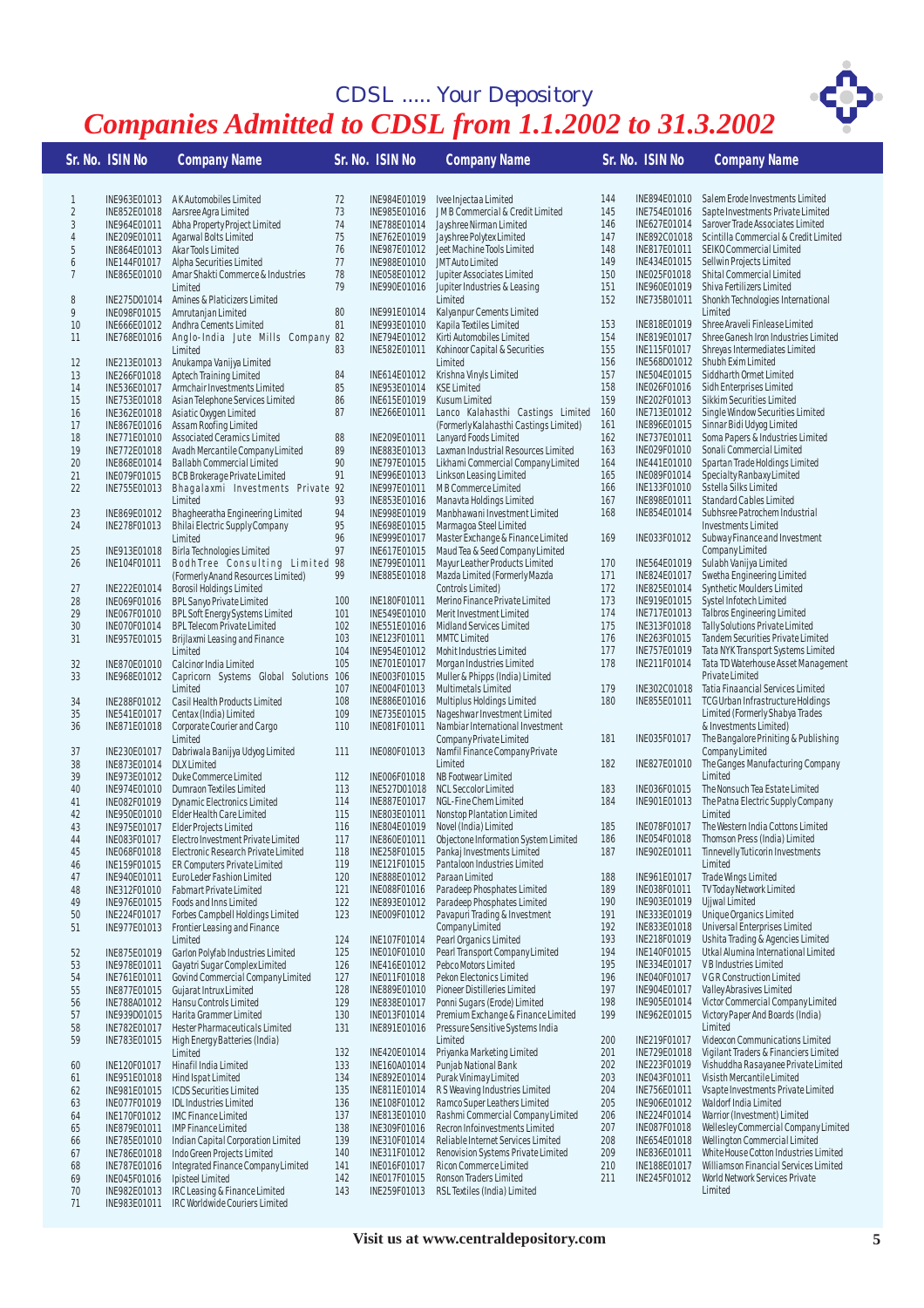

## *Debt Instruments Admitted into CDSL. CDSL ..... Your Depository*

| <b>ISIN No</b>                               | <b>Security Description</b>                                                                  | <b>ISIN No</b>                                   | <b>Security Description</b>                                                                         | <b>ISIN No</b>                                     | <b>Security Description</b>                                                                            |
|----------------------------------------------|----------------------------------------------------------------------------------------------|--------------------------------------------------|-----------------------------------------------------------------------------------------------------|----------------------------------------------------|--------------------------------------------------------------------------------------------------------|
|                                              |                                                                                              |                                                  |                                                                                                     |                                                    |                                                                                                        |
| Alok Textile Industries Limited              |                                                                                              | INE055A07013                                     | <b>Century Textiles and Industries Limited</b><br>Century Textiles and Industries Ltd.-XIIth Series | INE514E09199                                       | 8.70% Unsecured Non Convertible Bonds - Series<br>E <sub>4</sub>                                       |
| INE523B07018                                 | 12.75% Secured Redeemable Non-Convertible<br>Debentures                                      |                                                  | 15.5% Secured Redeemable Non Convertible                                                            | INE514E09207                                       | 8.70% Unsecured Non Convertible Bonds - Series                                                         |
| INE270A07026                                 | 16% Fully Convertible Debentures                                                             | INE055A07021                                     | <b>Debentures</b><br>15.50% Secured Redeemable                                                      |                                                    | E5 Promissory Notes or Entry in Account with Exim<br><b>Bank</b>                                       |
| INE270A07034<br>INE270A07018                 | 16% Fully Convertible Debentures<br><b>Fully Convertible Debentures</b>                      |                                                  | Non Convertible Debentures - Series XI                                                              | INE514E08035                                       | 8.85% Unsecured Non Convertible Bonds - Series                                                         |
| <b>Ballarpur Industries Limited</b>          |                                                                                              | INE055A07039                                     | 17.5% Secured Redeemable                                                                            |                                                    | E6 Promissory Notes or Entry in Account with Exim<br><b>Bank</b>                                       |
| INE294A07026<br><b>Bank of Baroda</b>        | Secured Fully Convertible Debentures                                                         | INE055A07047                                     | Non Convertible Debentures - Series IX<br>15.5% Secured Redeemable                                  | INE514E09215                                       | 8.60% Unsecured Non Convertible Bonds - Series                                                         |
| INE028A09016                                 | 13.75% Non Convertible Debenture                                                             |                                                  | Non Convertible Debentures - Series X                                                               |                                                    | E7 Promissory Notes or Entry in Account with Exim                                                      |
| INE028A09024<br>INE028A08018                 | 14.30% Non Convertible Debenture<br>Bank Of Baroda-Unsecured Non Conv                        | <b>Cyrus Investments Limited</b><br>INE746E07019 | 12.50% Secured Non Convertible Redeemable                                                           |                                                    | <b>Bank</b><br>8.55% Unsecured Non Convertible Bonds - Series                                          |
|                                              | Redeemable Bonds Issued As Debentures                                                        |                                                  | Debentures                                                                                          |                                                    | E8 Promissory Notes or entry in Account with Exim                                                      |
| INE028A08026                                 | Bank Of Baroda-Unsecured Non Conv<br>Redeemable Subordinated Bonds - Option 2                | Dalmia Cement (Bharat) Limited<br>INE495A07011   | 6% NON CONV DEBS-SERIES VIII                                                                        | <b>Floatglass India Limited</b>                    | <b>Bank</b>                                                                                            |
| <b>Bank of India</b>                         |                                                                                              | INE495A07029                                     | 16.50% Secured Redeemable Non Convertible                                                           | INE517A04019                                       | Floatglass India Limited - 10% Cumulative                                                              |
| INE084A09019<br>INE084A09027                 | BOI NON CONV BONDS SERIES-I Optionion-I<br>BOI NON CONV BONDS 14.25% SERIES I                | INE495A07037                                     | Debentures - Series IV - Privately Placed<br>16.50% Secured Redeemable Non Convertible              |                                                    | Preference<br>Shares (CRPS) of Rs.100/- each                                                           |
|                                              | Optionion II                                                                                 |                                                  | Debentures - Series IV - Privately Placed                                                           | INE517A04027                                       | 0.01% Non Cumulative Redeemable Preference                                                             |
| INE084A08011                                 | BOI Non Conv Bonds 11.95% Series li                                                          | INE495A07045                                     | 16% Secured Redeemable Non Convertible<br>Debentures - Series V - Privately Placed                  |                                                    | Shares 0.01% Non Cumulative Redeemable<br>Preference Shares                                            |
| INE084A09035                                 | Unsecured Redeemable Non Convertible<br>subordinated bonds issued in the nature of           | INE495A07052                                     | 14.75% Secured Redeemable Non Convertible                                                           | <b>GESCO Corporation Limited</b>                   |                                                                                                        |
|                                              | promissory notes-Series III                                                                  | INE495A07060                                     | Debentures - Series VI - Privately Placed<br>13.25% Secured Redeemable Non Convertible              | INE813A04012                                       | 10% Cummulative Redeemable Non Convertible<br>Preference Shares                                        |
| <b>Bank of Maharashtra</b><br>INE457A09017   | Unsecured Non Convertible Redeemable                                                         |                                                  | Debentures - Series VII - Privately Placed                                                          | <b>Glenmark Pharmaeuticals Limited</b>             |                                                                                                        |
|                                              | Subordinated Bonds - Series I                                                                | INE495A07078                                     | 13.25% Secured Redeemable Non Convertible<br>Debentures - Series VIIC - Privately Placed            | INE935A04013                                       | Redeemable Cumulative Non Convertible Preferece<br><b>Shares</b>                                       |
| INE457A09025                                 | Unsecured Non Convertible Redeemable<br>Subordinated Bonds - Series II                       | INE495A07086'                                    | 13.25% Secured Redeemable Non Convertible                                                           |                                                    | Godavari Marathwada Irrigation Development Corporation                                                 |
| INE457A09033                                 | Unsecured Non Convertible Redeemable                                                         |                                                  | Debentures - Series VIID - Privately Placed                                                         | INE671E07019                                       | GMIDC - Secured Non Convertible Redeemable                                                             |
| <b>Bharat Heavy Electricals Limited</b>      | Subordinated Bonds - Series III                                                              | Dena Bank<br>INE077A08015                        | DENA BANK - Sr-II 14.25 BD 11JU03                                                                   | INE671E07027                                       | Bonds - Sr I - issued in the nature of Bonds<br><b>GMIDC</b> - Secured Non Convertible Redeemable      |
| INE257A07015                                 | 8.85% Non Convertible Secured Redeemable                                                     | INE077A08023                                     | DENA BANK - Sr-III 13.75 BD 23JU04                                                                  |                                                    | Bonds - Sr II - issued in the nature of Bonds                                                          |
|                                              | Taxable Bonds in the nature of debentures<br>(Letters of allotment being issued initially)   | INE077A08031<br>INE077A08049                     | DENA BANK - Sr-IV 13 BD 02AP05<br>Bonds Sr.-V                                                       | INE671E07035                                       | <b>GMIDC - Secured Non Convertible Redeemable</b><br>Bonds-Sr III Instrument A-issued in the nature of |
| <b>Bharti Mobile Limited</b>                 |                                                                                              | <b>Essar Oil Limited</b>                         |                                                                                                     |                                                    | <b>Bonds</b>                                                                                           |
| INE398D07011                                 | 10.55% Secured Redeemable<br>Non Convertible Debentures - Series I                           | INE011A07016                                     | 14% Secured Redeemable Non Convertible INE671E07043<br>Debentures                                   |                                                    | GMIDC - Secured Non Convertible Redeemable<br><b>Bonds</b>                                             |
| INE398D07029                                 | 10.90% Secured Redeemable                                                                    | <b>Export-Import Bank of India</b>               |                                                                                                     |                                                    | Sr III Instrument B - issued in the nature of Bonds                                                    |
|                                              | Non Convertible Debentures - Series II                                                       | INE514E09017                                     | 11.00% Unsecured Non Convertible Bonds -<br>Series 4                                                | INE671E07050                                       | GMIDC - Secured Non Convertible Redeemable<br><b>Bonds</b>                                             |
| INE398D07037                                 | 11.45% Secured Redeemable<br>Non Convertible Debentures - Series III                         | INE514E09025                                     | 11.00% Unsecured Non Convertible Bonds -                                                            |                                                    | Sr III Instrument C - issued in the nature of Bonds                                                    |
| Birla Tata AT & T Limited                    |                                                                                              | INE514E09033                                     | Series 5<br>11.50% Unsecured Non Convertible Bonds -                                                | INE671E07066                                       | GMIDC - Secured Non Convertible Redeemable<br><b>Bonds</b>                                             |
| INE669E08011                                 | Unrated Unsecured Non Convertible<br>Redeemable                                              |                                                  | Series 6                                                                                            |                                                    | Sr IV Instrument A - issued in the nature of Bonds                                                     |
| INE669E08029                                 | Debentures - Letter of Allotment issued initially                                            | INE514E09041                                     | 11.50% Unsecured Non Convertible Bonds -<br>Series <sub>7</sub>                                     | INE671E07033                                       | Letter of Allotment issued<br>GMIDC - Secured Non Convertible Redeemable                               |
| INE669E08037                                 | Unrated Unsecured Non Convertible<br>Redeemable                                              | INE514E09058                                     | 11.50% Unsecured Non Convertible Bonds -                                                            |                                                    | <b>Bonds</b>                                                                                           |
|                                              | Debentures - Letter of Allotment issued initially                                            | INE514E09066                                     | Series 8<br>12.00% Unsecured Non Convertible Bonds -                                                |                                                    | Sr IV Instrument B - issued in the nature of Bonds<br>Letter of Allotment issued                       |
| BOC India Limited<br>INE473A08016            | 11.8% Secured Non-Convertible Redeemable                                                     |                                                  | Series 9                                                                                            | INE671E07041                                       | GMIDC - Secured Non Convertible Redeemable                                                             |
|                                              | Debentures                                                                                   | INE514E09074                                     | 13.00% Unsecured Non Convertible Bonds -<br>Series <sub>10</sub>                                    |                                                    | <b>Bonds</b><br>Sr IV Instrument C - issued in the nature of Bonds                                     |
| INE473A08040                                 | 11.8% Secured Non-Convertible Redeemable<br>Debentures                                       | INE514E09082                                     | 13.50% Unsecured Non Convertible Bonds -                                                            |                                                    | Letter of Allotment issued                                                                             |
| INE473A08024                                 | 11.4% Secured Non-Convertible Redeemable                                                     | INE514E09090                                     | Series <sub>11</sub><br>12.50% Unsecured Non Convertible Bonds -                                    | INE671E07058                                       | GMIDC - Secured Non Convertible Redeemable<br><b>Bonds</b>                                             |
| INE473A08032                                 | Debentures<br>11.4% Secured Non-Convertible Redeemable                                       |                                                  | Series <sub>12</sub>                                                                                |                                                    | Sr IV Instrument D - issued in the nature of Bonds                                                     |
|                                              | Debentures                                                                                   | INE514E09108                                     | 12.75% Unsecured Non Convertible Bonds -                                                            | <b>Grasim Industries Limited</b>                   | Letter of Allotment issued                                                                             |
| INE055F07012                                 | <b>BPL Mobile Communications Limited</b><br>Secured Redeemable Non Convertible               | INE514E09116                                     | Series A1<br>13.50% Unsecured Non Convertible Bonds -                                               | INE047A07101                                       | Secured Redeemable Non Convertible Debentures                                                          |
|                                              | Debentures                                                                                   |                                                  | Series B                                                                                            |                                                    | Sr.XXIV                                                                                                |
| <b>Central Bank of India</b><br>INE483A09013 | 13.90% Unsecured Subordinated Redeemable                                                     | INE514E09124                                     | 11.40% Unsecured Non Convertible Bonds -<br>Series C - Option 2                                     | INE047A08067                                       | 8.85% XXX Series Secured Redeemable Non<br>Convertible Debentures (Letter of Allotment)                |
|                                              | Bonds - Tier II Series I                                                                     | INE514E09132                                     | 11.70% Unsecured Non Convertible Bonds -                                                            | <b>Gujarat Borosil Limited</b>                     |                                                                                                        |
| INE483A09021                                 | 11.35% Unsecured Subordinated Redeemable<br>Bonds - Tier II Series II                        | INE514E09140                                     | Series C - Option 3<br>11.90% Unsecured Non Convertible Bonds -                                     | INE059C07011                                       | 19.50% Privately Placed Secured Redeemable<br>Non-Conbertible Debentures                               |
| INE483A09039                                 | 11.00% Unsecured Subordinated Redeemable                                                     |                                                  | Series C - Option 4                                                                                 | INE059C07029                                       | 19.50% Privately Placed Secured Redeemable                                                             |
| INE483A09047                                 | Bonds - Tier II Series III                                                                   | INE514E09157                                     | 11.90% Unsecured Non Convertible<br>Bonds - Series C1                                               | INE059C07037                                       | Non-Conbertible Debentures<br>19.50% Privately Placed Secured Redeemable                               |
|                                              | 9.80% Unsecured Subordinated Redeemable<br>Bonds - Tier II Series IV                         | INE514E09165                                     | 11.10% Unsecured Non Convertible Bonds -                                                            |                                                    | Non-Conbertible Debentures                                                                             |
| INE483A09054                                 | 9.40% Unsecured Non Convertible Subordinate                                                  | INE514E09173                                     | Series D<br>8.95% Unsecured Non Convertible Bonds -                                                 | <b>Gujarat Gas Company Limited</b><br>INE374A07018 | Secured Non Convertible Debentures                                                                     |
|                                              | Redeemable Bonds Tier II (Series V) - Option I<br>Issued initially as letter of allotment    |                                                  | Series E                                                                                            | INE374A07026                                       | Secured Non Convertible Debentures                                                                     |
| INE483A09062                                 | 9.75% Unsecured Non Convertible Subordinate                                                  | INE514E08019                                     | 8.90% Unsecured Non Convertible Bonds -<br>Series E1                                                | INE374A07034                                       | Secured Non Convertible Debentures<br><b>Gujarat State Energy Generation Limited</b>                   |
|                                              | Redeemable Bonds Tier II (Series V) - Option II -<br>Issued initially as letter of allotment | INE514E08027                                     | 8.80% Unsecured Non Convertible Bonds -                                                             | INE936E07016                                       | Non Convertible Redeemable Bonds issued in the                                                         |
| Century Enka Limited                         |                                                                                              | INE514E09181                                     | Series E2<br>8.73% Unsecured Non Convertible Bonds -                                                | INE936E07024                                       | nature of debentures - Option I<br>Non Convertible Redeemable Bonds issued in the                      |
| INE485A07012                                 | Secured Redeemable Cumulative<br>Non Convertible Debentures                                  |                                                  | Series E3                                                                                           |                                                    | nature of debentures - Option II                                                                       |

**Visit us at www.centraldepository.com Gujarat State Petronet Limited**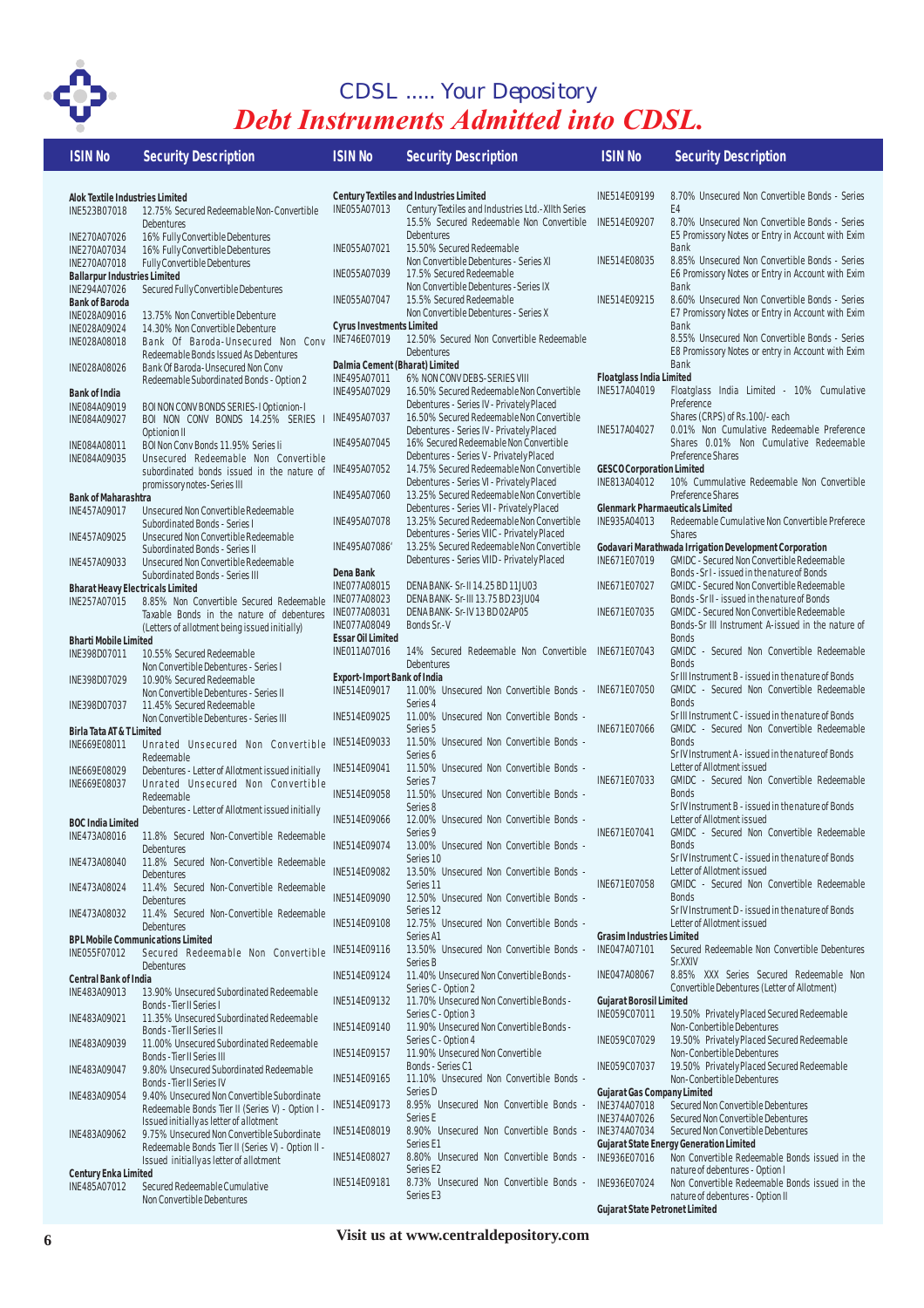

| <b>ISIN No</b> | <b>Security Description</b> |  |
|----------------|-----------------------------|--|
|                |                             |  |
|                |                             |  |

#### **ISIN No Security Description ISIN No Security Description ISIN No Security Description**

| <b>Security Descrip</b> |  |
|-------------------------|--|
|                         |  |

ICICI March 2000 Tax Saving Bond II Sec 88 DDB ICICI March 2000 10.50% Tax Saving Bond III Sec

ICICI August 2000 10.50% Tax Saving Bond III Sec

ICICI August 2000 10.70% Regular Income Bond II

54EA

54EA

54EA

54EA

DDB

| INE246F07017                                    | Secured Redeemable Non Convertible Bonds -                                                         |                      | of India Guarantee                             |
|-------------------------------------------------|----------------------------------------------------------------------------------------------------|----------------------|------------------------------------------------|
| INE246F07025                                    | Option I<br>Secured Redeemable Non Convertible Bonds - INE262A07197                                |                      | the nature of deber<br>12.75% Non 0            |
|                                                 | Option I                                                                                           |                      | Government of Ind                              |
| INE246F07033                                    | Secured Redeemable Non Convertible Bonds -<br>Option <sub>II</sub>                                 | INE262A07205         | A - issued in the na<br>12.75% Non 0           |
| INE246F07041                                    | Secured Redeemable Non Convertible Bonds -                                                         |                      | Government of Ind                              |
|                                                 | Option III                                                                                         |                      | A - issued in the na                           |
| INE246F07058                                    | Secured Redeemable Non Convertible Bonds - INE262A07213<br>Option <sub>IV</sub>                    |                      | 12.75% Non 0<br>Government of Ind              |
| <b>Hindalco Industries Limited</b>              |                                                                                                    |                      | A - issued in the na                           |
| INE038A07027                                    | 17.50% VIth Series Non Convertible Debenture                                                       | INE262A07221         | 12.75% Non 0                                   |
| INE038A07027                                    | 17.50% VIth Series Non Convertible Debenture<br>17.50% VIth Series Non Convertible Debenture       |                      | Government of Ind<br>A - issued in the na      |
| INE038A07027<br>INE038A07043                    | 10.75% IInd Series Non Convertible Debenture                                                       | INE262A07239         | 12.75% Non (                                   |
| INE038A07019                                    | 17.00% Vth Series Non Convertible Debenture                                                        |                      | Government of Ind                              |
| INE038A07035                                    | 13.20% Ist Series Non Convertible Debenture                                                        |                      | A - issued in the na                           |
| INE038A07068<br>INE038A07050                    | Secured Non Convertible Debentures Sr 2001 (II)<br>Secured Non Convertible Debentures Sr 2001 (II) | INE262A07247         | 12.75% Non 0<br>Government of Ind              |
| <b>Hindustan Aeronautics Limited</b>            |                                                                                                    |                      | A - issued in the na                           |
| INE066F07019                                    | Secured Non Convertible Redeemable                                                                 | INE262A07254         | 11.75% Non (                                   |
|                                                 | Aero Bonds Series III (2001)                                                                       |                      | Government of Ind                              |
| <b>Hindustan Copper Limited</b><br>INE531E07015 | 10.65% Secured Redeemable Non Convertible INE262A07262                                             |                      | B - issued in the na<br>11.75% Non (           |
|                                                 | <b>Bonds</b>                                                                                       |                      | Government of Ind                              |
| <b>HMT Limited</b>                              |                                                                                                    |                      | B - issued in the na                           |
| INE262A07015                                    | 12.75% Non Convertible Redeemable Government INE262A07270                                          |                      | 11.75% Non (<br>Government of Ind              |
|                                                 | of India Guaranteed Bonds - Option A - issued in<br>the nature of debentures                       |                      | B - issued in the na                           |
| INE262A07023                                    | 12.75% Non Convertible Redeemable Government INE262A07288                                          |                      | 11.75% Non (                                   |
|                                                 | of India Guaranteed Bonds - Option A - issued in                                                   |                      | Government of Ind                              |
| INE262A07031                                    | the nature of debentures<br>12.75% Non Convertible Redeemable Government                           | INE262A07296         | B - issued in the na<br>11.30% Non (           |
|                                                 | of India Guaranteed Bonds - Option A - issued in                                                   |                      | Government of Ind                              |
|                                                 | the nature of debentures                                                                           |                      | in the nature of deb                           |
| INE262A07049                                    | 12.75% Non Convertible Redeemable Government                                                       | INE262A07304         | 10.75% Non (<br>Government of Ind              |
|                                                 | of India Guaranteed Bonds - Option A - issued in<br>the nature of debentures                       |                      | in the nature of deb                           |
| INE262A07056                                    | 12.75% Non Convertible Redeemable Government                                                       |                      | Housing and Urban Development Cor              |
|                                                 | of India Guaranteed Bonds - Option A - issued in                                                   | INE031A07014         | Non Priority Sector                            |
| INE262A07064                                    | the nature<br>of debentures<br>12.75% Non Convertible Redeemable Government INE031A07030           | INE031A07022         | Non Priority Sector<br>Non Priority Sector     |
|                                                 | of India Guaranteed Bonds - Option A - issued in INE031A09BC4                                      |                      | <b>Priority Sector Tax</b>                     |
|                                                 | the nature of debentures                                                                           |                      | Bonds Series XXI                               |
| INE262A07072                                    | 12.75% Non Convertible Redeemable Government                                                       |                      | debentures INE031<br>free Secured Non C        |
|                                                 | of India Guaranteed Bonds - Option A - issued in<br>the nature of debentures                       |                      | Bonds Series XXI                               |
| INE262A07080                                    | 12.75% Non Convertible Redeemable Government                                                       |                      | debentures                                     |
|                                                 | of India Guaranteed Bonds - Option A - issued in INE031A09BF7                                      |                      | HUDCO Gujarat P                                |
| INE262A07098                                    | the nature<br>of debentures<br>12.75% Non Convertible Redeemable Government                        |                      | Bond Series - IA<br>Promissory Notes           |
|                                                 | of India Guaranteed Bonds - Option A - issued in INE031A09BG5                                      |                      | HUDCO Gujarat P                                |
|                                                 | the nature of debentures                                                                           |                      | Bond Series - IB                               |
| INE262A07106                                    | 12.75% Non Convertible Redeemable Government                                                       |                      | Promissory Notes<br>HUDCO Gujarat P            |
|                                                 | of India Guaranteed Bonds - Option A - issued in INE031A09BH3<br>the nature of debentures          |                      | Bond Series - IC                               |
| INE262A07114                                    | 12.75% Non Convertible Redeemable Government                                                       |                      | Promissory Notes                               |
|                                                 | of India Guaranteed Bonds - Option A - issued in ICICI Bank Limited                                |                      |                                                |
| INE262A07122                                    | the nature of debentures<br>12.75% Non Convertible Redeemable Government                           | INE090A08018         | <b>ICICI Bank Limiter</b><br>convertible Deben |
|                                                 | of India Guaranteed Bonds - Option A - issued in                                                   |                      | - Series I                                     |
|                                                 | the nature of debentures                                                                           | INE090A08026         | <b>ICICI Bank Limiter</b>                      |
| INE262A07130                                    | 12.75% Non Convertible Redeemable Government                                                       |                      | convertible Deben<br>- Series II               |
|                                                 | of India Guaranteed Bonds - Option A - issued in<br>the nature of debentures                       | INE090A08034         | 9.75% Subordinat                               |
| INE262A07148                                    | 12.75% Non Convertible Redeemable Government                                                       | INE090A08042         | Convertible Redee                              |
|                                                 | of India Guaranteed Bonds - Option A - issued in                                                   | <b>ICICI Limited</b> |                                                |
| INE262A07155                                    | the nature of debentures<br>12.75% Non Convertible Redeemable Government INE005A08024              | INE005A08016         | 9.50% Tax Saving<br>10% Tax Saving Bo          |
|                                                 | of India Guaranteed Bonds - Option A - issued in INE005A11010                                      |                      | <b>Tax Saving Bonds</b>                        |
|                                                 | the nature of debentures                                                                           |                      | Bond)                                          |
| INE262A07163                                    | 12.75% Non Convertible Redeemable Government INE005A08040                                          |                      | 10.40% Regular In                              |
|                                                 | of India Guaranteed Bonds - Option A - issued in INE005A08057<br>the nature of debentures          | INE005A08065         | 10.70% Regular In<br>11% Regular Incor         |
| INE262A07171                                    | 12.75% Non Convertible Redeemable Government INE005A11028                                          |                      | Money Multiplier B                             |
|                                                 | of India Guaranteed Bonds - Option A - issued in INE005A08180                                      |                      | <b>ICICI Feb 2000 119</b>                      |
| INE262A07189                                    | the nature of debentures<br>12.75% Non Convertible Redeemable Government INE005A08198              | INE005A11093         | ICICI Feb 2000 Tax<br>ICICI Feb 2000 1         |
|                                                 |                                                                                                    |                      |                                                |

d Bonds - Option A - issued in tures Convertible Redeemable ia Guaranteed Bonds - Option ture of debentures Convertible Redeemable Government of India Guaranteed Bonds - Option ture of debentures Convertible Redeemable INE005A08230 ia Guaranteed Bonds - Option ture of debentures Convertible Redeemable ia Guaranteed Bonds - Option ture of debentures Convertible Redeemable ia Guaranteed Bonds - Option ture of debentures Convertible Redeemable ia Guaranteed Bonds - Option ture of debentures Innyertible Redeemable ia Guaranteed Bonds - Option ture of debentures Convertible Redeemable ia Guaranteed Bonds - Option ture of debentures Convertible Redeemable ia Guaranteed Bonds - Option B - issued in the nature of debentures **Convertible Redeemable** ia Guaranteed Bonds - Option B - it ure of debentures Innyertible Redeemable Government of India Guaranteed Bonds issued bentures Convertible Redeemable lia Guaranteed Bonds issued in the nature of a **INECO Bonds Series XXA** HUDCO Bonds Series XXB **HUDCO Bonds Series XXC** A issued in the nature of - issued in the nature of - issued in the nature of - issued in the nature of d - 13.50% Unsecured Nontures of Rs.10,00,000/- each **Poration Limited** free Secured Non Convertible A issued in the nature of A09BD2 Priority Sector Tax onvertible uranirman Special Tax Free uranirman Special Tax Free uranirman Special Tax Free

d - 14.25% Unsecured Nontures of  $Rs.10,00,000/$ - each INE090A08042 Convertible Redeemable Debenturees **Bonds - Option I** Inds - Option II - Option III (Deep Discount INE005A08040 10.40% Regular Income Bonds - Option I ed Unsecured Non

Isomo Bonds - Option II<br>Icome Bonds - Option II ne Bonds - Option III Inned - Option I 6 Tax Saving Bond I Sec88 **Shandaring Editor Cooper** 1% Tax Saving Bond III Sec

INE005A08206 ICICI Feb 2000 10.50% Tax Saving Bond IV Sec INE005A11101 ICICI Feb 2000 Tax Saving Bond V Sec 54EA DDB INE005A08214 ICICI March 2000 10.50% Tax Saving Bond I Sec 88<br>INE005A08214 ICICI March 2000 10.50% Tax Saving Bond II Sec 88<br>INE005A11119 ICICI March 2000 Tax Saving Bond II Sec 88 DDB

INE005A08230 ICICI March 2000 10% Tax Saving Bond IV Sec 54EA INE005A11127 ICICI March 2000 Tax Saving Bond V Sec 54EA DDB INE005A08248 ICICI March 2000 10.10% Regular Income BondI INE005A08255 ICICI March 2000 10.30% Regular Income BondII INE005A08263 ICICI March 2000 10.60% Regular Income BondIII INE005A11135 ICICI March 2000 Money Multiplier Bonds I<br>INE005A11143 ICICI March 2000 Money Multiplier Bonds II INE005A11143 ICICI March 2000 Money Multiplier Bonds II INE005A08099 ICICI August 2000 10.50% Tax Saving Bond I Sec 88 INE005A11036 ICICI August 2000 Tax Saving Bond II Sec 88 DDB

INE005A11044 ICICI August 2000 Tax Saving Bond IV Sec 54EA

INE005A08115 ICICI August 2000 10.40% Regular Income Bond I INE005A08131 ICICI August 2000 11% Regular Income Bond III INE005A11051 ICICI August 2000 Money Multiplier Bonds I INE005A11069 ICICI August 2000 Money Multiplier Bonds II INE005A11077 ICICI August 2000 Money Multiplier Bonds III INE005A11085 ICICI August 2000 Money Multiplier Bonds IV

ICICI October 2000 10.50% Tax Saving Bond I Sec 88 INE005A11150 ICICI October 2000 Tax Saving Bond II Sec 88 DDB INE005A08289 ICICI October 2000 10.75% Regular Income Bond I INE005A08297 ICICI October 2000 11% Regular Income BondII INE005A08305 ICICI October 2000 11.40% Regular Income Bond III INE005A11168 ICICI October 2000 Money Multiplier Bonds I INE005A11176 ICICI October 2000 Money Multiplier Bonds II<br>INE005A11184 ICICI October 2000 Money Multiplier Bonds III INE005A11184 ICICI October 2000 Money Multiplier Bonds III INE005A11192 ICICI October 2000 Money Multiplier Bonds IV INE005A11200 ICICI October 2000 Money Multiplier Bonds V ICICI April 1998 12.75% Tax Saving Bond I Sec 54 EA INE005A08321 ICICI April 1998 13% Tax Saving Bond II Sec 54 EB INE005A08339 ICICI April 1998 13% Regular Income Bond II

ICICI April 1998 13.5% Regular Income Bond III INE005A11218 ICICI April 1998 Money Multiplier Bonds I<br>INE005A11226 ICICI April 1998 Money Multiplier Bonds II INE005A11226 ICICI April 1998 Money Multiplier Bonds II INE005A08354 ICICI July 1998 12.5% Tax Saving Bond I Sec 54EA INE005A11234 ICICI July 1998 Tax Saving Bond II Sec 54EA DDB INE005A08362 ICICI July 1998 13% Tax Saving Bond III Sec 54 EB<br>INE005A08370 ICICI July 1998 13.50% Regular Income BondII INE005A08370 ICICI July 1998 13.50% Regular Income BondII INE005A08388 ICICI July 1998 14% Regular Income Bond III<br>INE005A11242 ICICI July 1998 Money Multiplier Bonds I ICICI July 1998 Money Multiplier Bonds I INE005A11259 ICICI July 1998 Money Multiplier Bonds II INE005A11267 ICICI July 1998 Money Multiplier Bonds III INE005A08396 ICICI August 1998 12.50% Tax Saving Bond I Sec 88 INE005A11275 ICICI August 1998 Tax Saving Bond II Sec 88 DDB ICICI August 1998 12.50% Tax Saving Bond III Sec 54EA INE005A08412 ICICI August 1998 13% Tax Saving Bond IV Sec 54 EB INE005A08420 ICICI August 1998 13.50% Regular Income Bond II INE005A08438 ICICI August 1998 14% Regular Income Bond III INE005A11283 ICICI August 1998 Money Multiplier Bonds I INE005A11291 ICICI August 1998 Money Multiplier Bonds II INE005A11309 ICICI August 1998 Money Multiplier Bonds III INE005A08446 ICICI Oct 1998 12.50% Tax Saving Bond I Sec 88 INE005A11317 ICICI Oct 1998 Tax Saving Bond II Sec 88 DDB ICICI Oct 1998 12.50% Tax Saving Bond III Sec 54

EA INE005A08461 ICICI Oct 1998 13.00% Tax Saving Bond IV Sec 54EB

INE005A08479 ICICI Oct 1998 13.25% Regular Income Bond II INE005A08487 ICICI Oct 1998 13.75% Regular Income Bond III<br>INE005A01487 ICICI Oct 1998 Money Multiplier Bonds INE005A11325 ICICI Oct 1998 Money Multiplier Bonds INE005A11333 ICICI Oct 1998 Money Multiplier Bonds II INE005A11341 ICICI Oct 1998 Money Multiplier Bonds III INE005A08495 ICICI Dec 1998 12.50% Tax Saving Bond I Sec 88 ICICI Dec 1998 Tax Saving Bond II Sec 88 DDB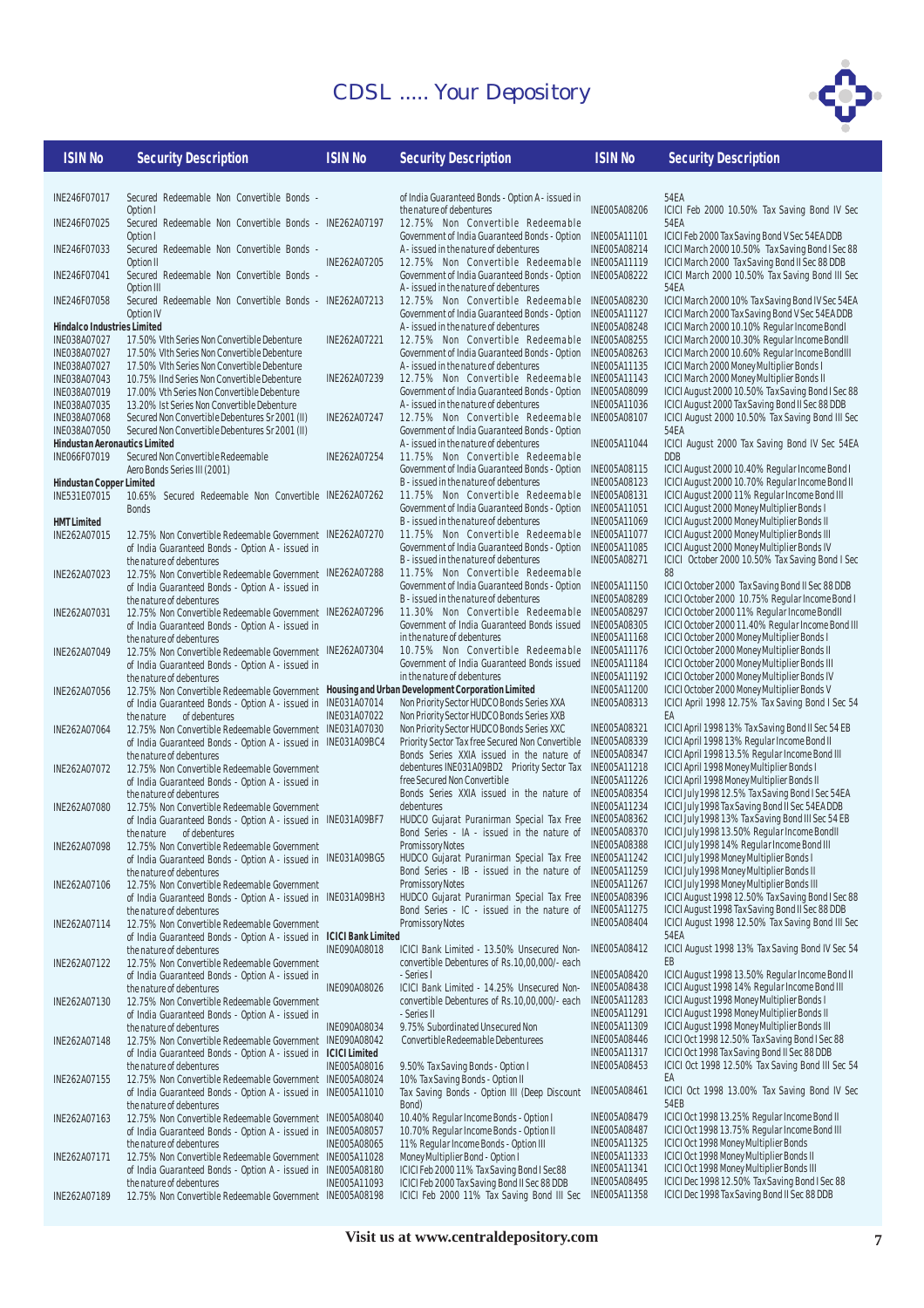

| <b>ISIN No</b>                      | <b>Security Description</b>                                                                     | <b>ISIN No</b>               | <b>Security Description</b>                                                                 | <b>ISIN No</b>               | <b>Security Description</b>                                                                  |
|-------------------------------------|-------------------------------------------------------------------------------------------------|------------------------------|---------------------------------------------------------------------------------------------|------------------------------|----------------------------------------------------------------------------------------------|
|                                     |                                                                                                 |                              |                                                                                             |                              |                                                                                              |
| INE005A08503                        | ICICI Dec 1998 Tax Saving Bond III Sec 54 EA                                                    | INE005A08552                 | ICICI November 2000 10.50% Tax Saving Bond I                                                | INE005A11796                 | ICICI February 2001 Children Growth Bonds II                                                 |
| INE005A08511                        | ICICI Dec 1998 Tax Saving Bond IV Sec 54 EB                                                     |                              | Sec 88                                                                                      | INE005A08BK3                 | ICICI February 2001 Pension Bonds Pension Bonds I                                            |
| INE005A08529                        | ICICI Dec 1998 13.25% Regular Income Bond II                                                    | INE005A11390                 | ICICI November 2000 Tax Saving Bond II Sec 88                                               | INE005A08BL1                 | ICICI February 2001 Pension Bonds Pension Bonds                                              |
| INE005A08537                        | ICICI Dec 1998 13.75% Regular Income Bond III                                                   |                              | <b>DDB</b>                                                                                  |                              | $\mathbf{II}$                                                                                |
| INE005A11366                        | ICICI Dec 1998 Money Multiplier Bonds I                                                         | <b>INE005A08560</b>          | ICICI November 2000 10.75% Regular Income                                                   | INE005A08BM9                 | ICICI February 2001 Pension Bonds Pension Bonds                                              |
| INE005A11374                        | ICICI Dec 1998 Money Multiplier Bonds II                                                        |                              | Bond I                                                                                      |                              | III                                                                                          |
| INE005A11382                        | ICICI Dec 1998 Money Multiplier Bonds III                                                       | INE005A08578                 | ICICI November 2000 11% Regular Income                                                      | INE005A09014                 | ICICI LIMITED-UNSECURED MARKETABLE BONDS IN                                                  |
| INE005A08602<br>INE005A11457        | ICICI Jan 1999 12.50% Tax Saving Bond I Sec 88                                                  |                              | Bond II                                                                                     |                              | NATURE OF PROMISSORY NOTES-ICICI PNMY102<br>10.30% UMPN                                      |
| INE005A08610                        | ICICI Jan 1999 Tax Saving Bond II Sec 88 DDB<br>ICICI Jan 1999 12.50% Tax Saving Bond III Sec   | INE005A08586                 | ICICI November 2000 11.40% Regular Income                                                   | INE005A08BP2                 | ICICI LIMITED - ICICI MARCH 2001 9.50% Tax                                                   |
|                                     | 54 EA                                                                                           |                              | Bond III                                                                                    |                              | Saving Bond I SEC 88                                                                         |
| INE005A08628                        | ICICI Jan 1999 13.25% Regular Income Bond II                                                    | INE005A11408<br>INE005A11416 | ICICI November 2000 Money Multiplier Bondsl<br>ICICI November 2000 Money Multiplier BondsII | INE005A11804                 | ICICI LIMITED-ICICI MARCH 2001 Tax Saving Bond II                                            |
| INE005A08636                        | ICICI Jan 1999 13.75% Regular Income Bond III                                                   | INE005A11424                 | ICICI November 2000 Money Multiplier Bonds III                                              |                              | SEC 88 DDB                                                                                   |
| <b>INE005A08644</b>                 | ICICI Jan 1999 14% Regular Income Bond IV                                                       | INE005A11432                 | ICICI November 2000 Money Multiplier Bonds IV                                               | <b>INE005A08BQ0</b>          | ICICI LIMITED-ICICI MARCH 2001 9.50% Regular                                                 |
| INE005A11465                        | ICICI Jan 1999 Money Multiplier Bonds I                                                         | INE005A11440                 | ICICI November 2000 Money Multiplier Bonds V                                                |                              | Income Bond I                                                                                |
| INE005A11473                        | ICICI Jan 1999 Money Multiplier Bonds II                                                        | INE005A08AG3                 | ICICI NGJIS 101 - UNMD - Option I                                                           | INE005A08BR8                 | ICICI Limited-ICICI MARCH 2001 9.75% Regular                                                 |
| INE005A08651                        | ICICI March 1999 12.50% Tax Saving Bond I Sec                                                   | INE005A08AH1                 | ICICI NGJIS 101 - UNMD - Option II                                                          |                              | Income                                                                                       |
|                                     | 88                                                                                              | INE005A08AI9                 | ICICI NGJIS 101 - UNMD - Option III                                                         |                              | Bond II - 26 APR 2006                                                                        |
| INE005A11481                        | ICICI March 1999 Tax Saving Bond II Sec 88 DDB                                                  | INE005A08AJ7                 | ICICI NGJIS 101 - UNMD - Option IV                                                          | INE005A08BS6                 | ICICI Limited-ICICI MARCH 2001 10.00% Regular                                                |
| INE005A08669<br>INE005A08677        | ICICI March 1999 13% Tax Saving Bond III Sec88<br>ICICI March 1999 12.50% Tax Saving Bond V Sec | INE005A08AK5                 | ICICI NGJIS 101 - UNMD - Option V                                                           | INE005A11812                 | Income Bond III - 26 APR 2006<br>ICICI Limited-ICICI MARCH 2001 Money Multiplier             |
|                                     | 54EA                                                                                            | INE005A08AL3                 | ICICI NINIS101 - UNMD - Option I                                                            |                              | Bonds I - 26 AUG 2005                                                                        |
| INE005A08685                        | ICICI March 1999 13.25 Regular Income Bond II                                                   | INE005A08AM1<br>INE005A08AN9 | ICICI NINIS101 - UNMD - Option II                                                           | INE005A11820                 | ICICI Limited-ICICI MARCH 2001 Money Multiplier                                              |
| INE005A08693                        | ICICI March 1999 13.75 Regular Income Bond III                                                  | <b>INE005A08A07</b>          | ICICI NINIS101 - UNMD - Option III<br>ICICI NINIS101 - UNMD - Option IV                     |                              | Bonds II - 26 JUL 2008                                                                       |
| <b>INE005A08701</b>                 | ICICI March 1999 14% Regular Income Bond IV                                                     | INE005A08AP4                 | ICICI NINIS101 - UNMD - Option V                                                            | INE005A11838                 | ICICI Limited-ICICI MARCH 2001 Children Growth                                               |
| INE005A11499                        | ICICI March 1999 Money Multiplier Bonds I                                                       | INE005A08AB4                 | ICICI NMDIS101 - UNMD - Option I                                                            |                              | Bonds I - 26 JAN 2018                                                                        |
| INE005A11507                        | ICICI March 1999 Money Multiplier Bonds II                                                      | INE005A08AC2                 | ICICI NMDIS101 - UNMD - Option II                                                           | INE005A11846                 | ICICI Limited-ICICI MARCH 2001 Children Growth                                               |
| INE005A08719                        | ICICI May 1999 12.25% Tax Saving Bond II 54EA                                                   | INE005A08AD0                 | ICICI NMDIS101 - UNMD - Option III                                                          |                              | Bonds II - 26 JUL 2022                                                                       |
| INE005A08727                        | ICICI May 1999 12% Regular Income Bond II                                                       | INE005A08AE8                 | ICICI NMDIS101 - UNMD - Option IV                                                           | INE005A08BT4                 | ICICI Limited-ICICI MARCH 2001 Pension                                                       |
| INE005A08735                        | ICICI May 1999 12.50% Regular Income Bond III                                                   | INE005A08AF5                 | ICICI NMDIS101 - UNMD - Option V                                                            |                              | Bonds I - 26 APR 2012                                                                        |
| INE005A08743<br>INE005A11515        | ICICI May 1999 12.75% Regular Income Bond IV<br>ICICI May 1999 Money Multiplier Bonds I         | INE005A08BB2                 | ICICI NAPIS101 - UNMD - Option I                                                            | INE005A08BU2                 | ICICI Limited-ICICI MARCH 2001 Pension Bonds II -<br>26 APR 2016                             |
| INE005A11523                        | ICICI May 1999 Money Multiplier Bonds II                                                        | INE005A08BC0                 | ICICI NAPIS101 - UNMD - Option II                                                           | INE005A08BV0                 | ICICI Limited-ICICI MARCH 2001 Pension Bonds III -                                           |
| INE005A11531                        | ICICI May 1999 Money Multiplier Bonds III                                                       | INE005A08BD8                 | ICICI NAPIS101 - UNMD - Option III                                                          |                              | 26 APR 2019                                                                                  |
| INE005A08750                        | ICICI July 1999 12% Tax Saving Bond I Sec 88                                                    | INE005A08BE6<br>INE005A08BF3 | ICICI NAPIS101 - UNMD - Option IV<br>ICICI NAPIS101 - UNMD - Option V                       | INE005A08BW8                 | ICICI Limited-ICICI 10.75% RNMDBS01 UNMD                                                     |
| INE005A11549                        | ICICI July 1999 Tax Saving Bond II Sec 88 DDB                                                   | <b>INE005A08AQ2</b>          | ICICI NRJIS101 - UNMD - Option I                                                            |                              | (Regular Income Bond)                                                                        |
| INE005A08768                        | ICICI July 1999 12% Tax Saving Bond III Sec 54                                                  | INE005A08AR0                 | ICICI NRJIS101 - UNMD - Option II                                                           | INE005A11853                 | ICICI Limited-ICICI 10.73% YIELD RNMDBS01                                                    |
|                                     | EA                                                                                              | INE005A08AS8                 | ICICI NRJIS101 - UNMD - Option III                                                          |                              | UNMD DEEP DISC BOND                                                                          |
| INE005A11556                        | ICICI July 1999 Tax Saving Bond V Sec 54EA DDB                                                  | INE005A08AT6                 | ICICI NRJIS101 - UNMD - Option IV                                                           | INE005A11861                 | ICICI Limited-ICICI 11.15% YIELD RNMDBS01                                                    |
| INE005A08776                        | ICICI July 1999 11.75% Regular Income BondII                                                    | INE005A08AU4                 | ICICI NRJIS101 - UNMD - Option V                                                            |                              | UNMD DEEP DISC BOND                                                                          |
| <b>INE005A08784</b><br>INE005A08792 | ICICI July 1999 12.25% Regular Income BondIII<br>ICICI July 1999 12.30% Regular Income BondIV   | INE005A08AX8                 | ICICI NRJIPC11 - UNMD                                                                       | INE005A11879                 | ICICI Limited-ICICI 11.32% YIELD RNMDBS01<br>UNMD DEEP DISC BONDS                            |
| INE005A11564                        | ICICI July 1999 Money Multiplier Bonds I                                                        | INE005A08AZ3                 | ICICI NINIPC11 - UNMD                                                                       | INE005A08BX6                 | ICICI 10.60% Unsecured Non Marketable                                                        |
| INE005A11572                        | ICICI July 1999 Money Multiplier Bonds II                                                       | INE005A08AV2                 | ICICI NMDIPC11 - UNMD                                                                       |                              | Debentures - NMDMY12 UNMD                                                                    |
| <b>INE005A08800</b>                 | ICICI August 1999 12% Tax Saving Bond I Sec 88                                                  | INE005A08AW0<br>INE005A08AY6 | ICICI NAPIPC11 - UNMD<br><b>ICICI NGJIPC11 - UNMD</b>                                       | INE005A08BY4                 | ICICI Ltd-9.90% Unsecured Non Marketable                                                     |
| INE005A11580                        | ICICI August 1999 Tax Saving Bond II Sec 88 DDB                                                 | INE005A08BA4                 | ICICI NMDB15C1 - UNMD                                                                       |                              | Debentures - NMDJU101 UNMD                                                                   |
| INE005A08818                        | ICICI August 1999 12% Tax Saving Bond II Sec                                                    | INE005A08941                 | ICICI December 2000 10.50% Tax Saving Bond I                                                | INE005A09048                 | ICICI PNJU2901 BPN                                                                           |
|                                     | 54 EA                                                                                           |                              | Sec 88                                                                                      | INE005A09055                 | ICICI PNDJU150 BPN                                                                           |
| INE005A11598                        | ICICI August 1999 Tax Saving Bond V Sec 54 EA                                                   | INE005A11705                 | ICICI December 2000 Tax Saving Bond II Sec 88                                               | INE005A08CG9                 | <b>ICICI NMDJUD01 UNMD</b>                                                                   |
|                                     | DDB                                                                                             |                              | <b>DDB</b>                                                                                  | INE005A08CA2                 | ICICI June 2001 9.60% Regular Income Bondl                                                   |
| INE005A08826                        | ICICI August 1999 11.75% Regular Income Bond INE005A08958<br>$\mathbb I$                        |                              | ICICI December 2000 10.75% Regular Income                                                   | INE005A08CB0<br>INE005A08CC8 | ICICI June 2001 9.90% Regular Income BondII<br>ICICI June 2001 10.25% Regular Income BondIII |
| INE005A08834                        | ICICI August 1999 12.25% Regular Income Bond                                                    |                              | Bond I                                                                                      | INE005A11887                 | ICICI June 2001 Money Multiplier Bonds I                                                     |
|                                     | Ш                                                                                               | INE005A08966                 | ICICI December 2000 11.10% Regular Income                                                   | INE005A11895                 | ICICI June 2001 Money Multiplier Bonds II                                                    |
| INE005A11606                        | ICICI August 1999 Money Multiplier Bonds I                                                      | INE005A08974                 | Bondll<br>ICICI December 2000 11.50% Regular Income                                         | INE005A11903                 | ICICI June 2001 Children Growth Bonds I                                                      |
| INE005A11614                        | ICICI August 1999 Money Multiplier Bonds II                                                     |                              | <b>BondIII</b>                                                                              | INE005A11911                 | ICICI June 2001 Children Growth Bonds II                                                     |
| INE005A08842                        | ICICI Oct 1999 12% Tax Saving Bond I Sec 88                                                     | INE005A11713                 | ICICI December 2000 Money Multiplier Bonds I                                                | INE005A08CD6                 | ICICI June 2001 Pension Bonds I                                                              |
| INE005A11622                        | ICICI Oct 1999 Tax Saving Bond II Sec 88 DDB                                                    | INE005A11721                 | ICICI December 2000 Money Multiplier Bonds II                                               | INE005A08CE4                 | ICICI June 2001 Pension Bonds II                                                             |
| INE005A08859                        | ICICI Oct 1999 12% Tax Saving Bond III Sec 54                                                   | INE005A11739                 | ICICI December 2000 Money Multiplier Bonds III                                              | INE005A08CF1                 | ICICI June 2001 Pension Bonds III                                                            |
|                                     | EA                                                                                              | INE005A11747                 | ICICI December 2000 Money Multiplier Bonds IV                                               | INE005A08CM7                 | ICICI NMAG2102 UNMD                                                                          |
| INE005A11630<br>INE005A08867        | ICICI Oct 1999 Tax Saving Bond V Sec 54 EA DDB<br>ICICI Oct 1999 11.75% Regular Income Bond II  | INE005A08932                 | ICICI December 2000 Pension Bonds (PB) I                                                    | INE005A08CN5<br>INE005A08CT2 | ICICI NM230801 UNMD<br>ICICI NMDAP103 UNMD                                                   |
| INE005A08875                        | ICICI Oct 1999 12.25% Regular Income Bond III                                                   | INE005A08990                 | ICICI December 2000 Pension Bonds (PB) II                                                   | INE005A08CS4                 | <b>ICICI NMDDEC00 UNMD</b>                                                                   |
| INE005A11648                        | ICICI Oct 1999 Money Multiplier Bonds I                                                         | INE005A08AA6                 | ICICI December 2000 Pension Bonds (PB) III                                                  | INE005A08CI5                 | ICICI July 2001 9.00% Tax Saving Bond I                                                      |
| INE005A11655                        | ICICI Oct 1999 Money Multiplier Bonds II                                                        | INE005A08BN7<br>INE005A08B05 | ICICI NMDMA10111.20% UNMD<br>ICICI NMDDF10111.20% UNMD                                      | INE005A11929                 | ICICI July 2001 Tax Saving Bond II Deep Discount                                             |
| INE005A08883                        | ICICI Nov 1999 12% Tax Saving Bond I Sec                                                        | INE005A08BG1                 | ICICI February 2001 10.50% Tax Saving Bond I                                                |                              | <b>Bond</b>                                                                                  |
|                                     | 88                                                                                              |                              | Sec 88                                                                                      | INE005A08CJ3                 | ICICI July 2001 9.25% Regular Income Bondl                                                   |
| INE005A11663                        | ICICI Nov 1999 Tax Saving Bond II Sec 88 DDB                                                    | INE005A11754                 | ICICI February 2001 Tax Saving Bond II Sec 88                                               | INE005A08CK1                 | ICICI July 2001 9.50% Regular Income BondII                                                  |
| INE005A08891                        | ICICI Nov 1999 12% Tax Saving Bond III Sec 54                                                   |                              | DDB                                                                                         | INE005A08CL9                 | ICICI July 2001 9.75% Regular Income BondIII                                                 |
|                                     | EA                                                                                              | INE005A08BH9                 | ICICI February 2001 10.50% Regular Income                                                   | INE005A11937                 | ICICI July 2001 Money Multiplier Bond I Deep                                                 |
| INE005A08909                        | ICICI Nov 1999 11.25% Tax Saving Bond IV Sec<br>54 EA                                           |                              | Bond I                                                                                      | INE005A11945                 | Discount Bond                                                                                |
| INE005A11671                        | ICICI Nov 1999 Tax Saving Bond V Sec 54 EA DDB                                                  | INE005A08BI7                 | ICICI February 2001 10.75% Regular Income                                                   |                              | ICICI July 2001 Money Multiplier Bond II Deep<br><b>Discount Bond</b>                        |
| INE005A08917                        | ICICI Nov 1999 11.35% Regular Income Bondl                                                      |                              | Bond II                                                                                     | INE005A11952                 | ICICI July 2001 Children Gwowth Bond I Deep                                                  |
| INE005A08925                        | ICICI Nov 1999 11.70% Regular Income BondII                                                     | INE005A08BJ5                 | ICICI February 2001 11.00% Regular Income<br>Bond III                                       |                              | Discount Bond                                                                                |
| INE005A08933                        | ICICI Nov 1999 12.10% Regular Income BondIII                                                    | INE005A11762                 | ICICI February 2001 Money Multiplier Bonds I                                                | INE005A11960                 | ICICI July 2001 Children Gwowth Bond II Deep                                                 |
| INE005A11689                        | ICICI Nov 1999 Money Multiplier Bonds I                                                         | INE005A11770                 | ICICI February 2001 Money Multiplier Bonds II                                               |                              | <b>Discount Bond</b>                                                                         |
| INE005A11697                        | ICICI Nov 1999 Money Multiplier Bonds II                                                        | INE005A11788                 | ICICI February 2001 Children Growth Bonds I                                                 | INE005A08CV8                 | ICICI September 2001 9.00% Tax Saving Bondl                                                  |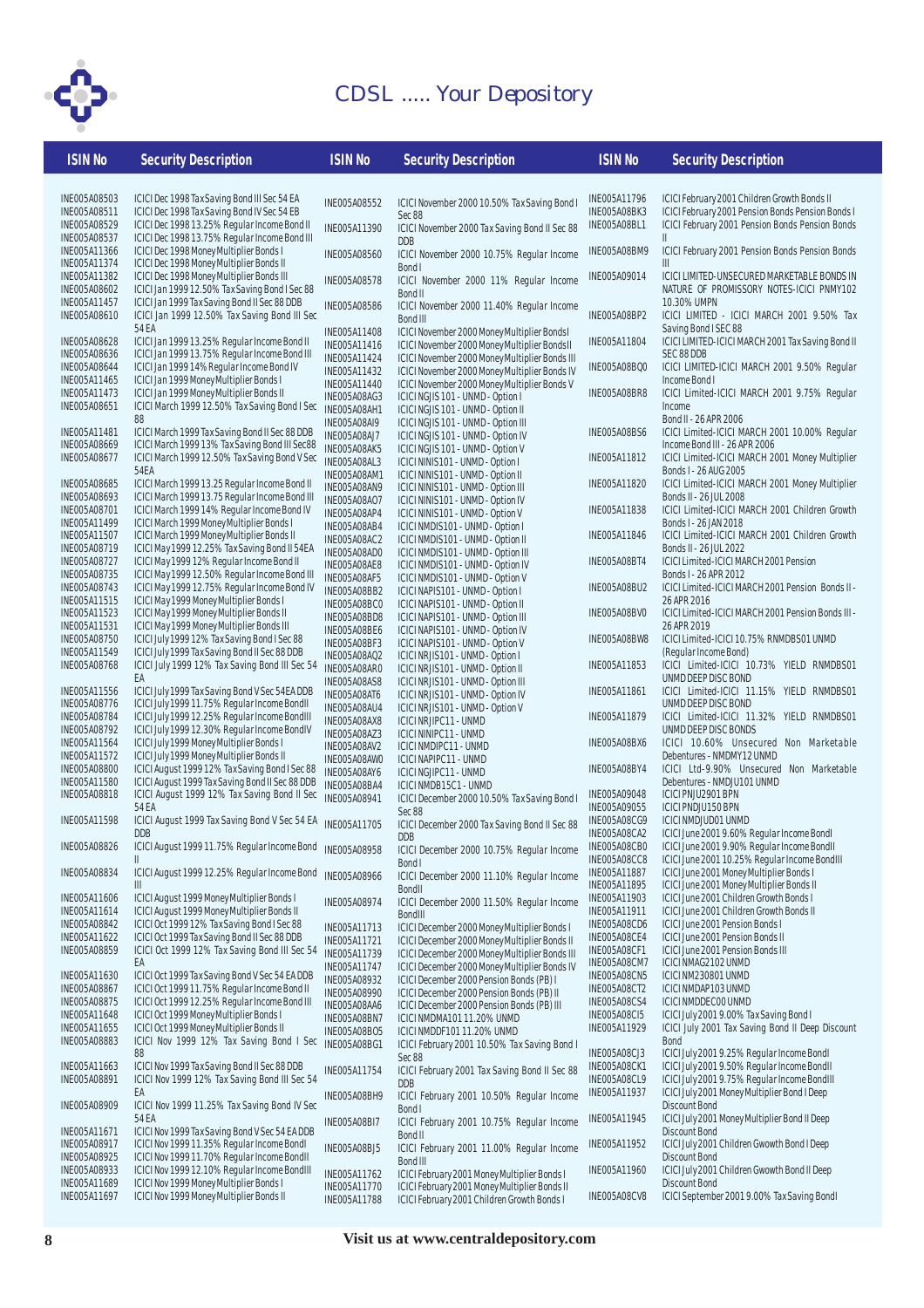

#### **ISIN No** Security Description **ISIN No** Security Description **ISIN No** Security Description

INE005A11AD4 ICICI September 2001 Tax Saving Bond II Deep Discount Bond INE005A11AE2 ICICI September 2001 Tax Saving Bond III Deep Discount Bond INE005A08CW6 ICICI September 2001 9.25% Regular Income Bond I INE005A08CX4 ICICI September 2001 9.50% Regular Income Bond II INE005A08CY2 ICICI September 2001 9.75% Regular Income Bond III INE005A08CZ9 ICICI September 2001 9.50% Regular Income Bond IV INE005A11AF9 ICICI September 2001 Money Multiplier Bond Option I Deep Discount Bond INE005A11AG7 ICICI September 2001 Money Multiplier Bond Option II - Deep Discount Bond INE005A11AH5 ICICI September 2001 Children Growth Bond Option I - Deep Discount Bond INE005A11AI3 ICICI September 2001 Children Growth Bond Option II - Deep Discount Bond INE005A08CU0 ICICI G/98 UMD INE005A08CO3 ICICI AUGUST 2001 9.00% TSB I INE005A11978 ICICI AUGUST 2001 TSB II DDB INE005A11986 ICICI AUGUST 2001 TSB III DDB ICICLAHGUST 2001 9.25% RIB I INE005A08CQ8 ICICI AUGUST 2001 9.50% RIB II INE005A08CR6 ICICI AUGUST 2001 9.75% RIB III INE005A11994 ICICI AUGUST 2001 MMB I DDB INE005A11AA0 ICICI AUGUST 2001 MMB II DDB INE005A11AB8 ICICI AUGUST 2001 CGB I DDB ICICI AUGUST 2001 CGB II DDB<br>ICICI 12D UPN INE005A09113<br>INE005A09105 **ICICI PNISEC01 UPN** INE005A09097 ICICI 7 UPN<br>INE005A09121 ICICI PDMA INE005A09121 ICICI PDMAY202 UPN<br>INE005A09162 ICICI PNPL2000 UPN ICICI PNPL2000 UPN<br>ICICI B99 UPN INE005A09212 ICICI B99 UPN<br>INE005A09139 ICICI 12D UPN INE005A09139<br>INE005A09204 INE005A09204 ICICI PDSMF004 UPN<br>INE005A09196 ICICI PN0102 UPN ICICI PNQ102 UPN<br>ICICI B98 UMD INE005A08DB8 ICICI B98 UMD<br>INE005A08DA0 ICICI B98 UMD INE005A08DA0 ICICI B98 UMD<br>INE005A08DC6 ICICI B98 UMD INE005A08DC6 ICICI B98 UMD<br>INE005A08DD4 ICICI B98 UMD INE005A08DD4 INE005A09188 ICICI PNJU2001 UPN<br>INE005A09170 ICICI PNDDJU01 UPN INE005A09170 ICICI PNDDJU01 UPN<br>INE005A08DG7 ICICI DDNMPC00 UN INE005A08DG7 ICICI DDNMPC00 UNMD INE005A08DE2 ICICI DDNMPC00 UNMD<br>INFO05A08DE9 ICICI DDNMPC00 UNMD INE005A08DF9 ICICI DDNMPC00 UNMD<br>INF005A09154 ICICI BVPCM700 UPN INE005A09154 ICICI BVPCM700 UPN<br>INE005A09147 ICICI BPNQ199 UPN INE005A09147 ICICI BPNQ199 UPN<br>INE005A09220 ICICI BPNQ399 UPN ICICI BPNQ399 UPN INE005A08DH5 ICICI F97 UMD INE005A09295 ICICI PDSMF005 UPN - Zero Coupon Deep Discound Bonds issued in the nature of Unsecured Promissory Notes INE005A09238 ICICI BO/RH/32/95-96/071 - UPN - Unsecured Promissory Notes INE005A09246 ICICI BO/RH/32/95-96/072 - UPN - Unsecured Promissory Notes INE005A09253 ICICI BO/RH/32/95-96/073 - upn - Unsecured Promissory Notes INE005A09261 ICICI BO/RH/32/95-96/076 - UPN - Unsecured Promissory Notes INE005A09287 ICICI BO/RH/34/95-96/081 - UPN - Unsecured Promissory Notes INE005A09279 ICICI BO/RH/32/95-96/075 - UIPN - Unsecured Promissory Notes INE005A08DP8 ICICI B98 UMD - Unsecured Marketable **Debentures** INE005A08DQ6 ICICI B98 UMD - Unsecured Marketable Debentures INE005A09428 ICICI BO/RY/119/96-97/191 UPN - Unsecured Promissory Notes INE005A09436 ICICI PMAPL011 UPN - Unsecured Promissory **Notes** INE005A09444 ICICI PMAPL120 UPN - Unsecured Promissory **Notes** INE005A09303 ICICI PNJU1301 UPN - Unsecured Promissory

Notes INE005A09311 ICICI 6 UPN - Unsecured Promissory Notes **ICICI 2 UPN - Unsecured Promissory Notes** INE005A09329 ICICI PNDD1000 UPN - Unsecured Promissory Notes - Zero Coupon deep Discount Bonds INE005A09352 ICICI BO/RY/116/96-97/18 - UPN - Unsecured Promissory Notes INE005A09345 ICICI PNMY902 UPN - Unsecured Promissory **Notes** INE005A08DJ1 ICICI A99 UMD - Unsecured Marketable Debentures INE005A08DL7 ICICI D97 UMD - Unsecured Marketable **Debentures** INE005A08DM5 ICICI E97 UMD - Unsecured Marketable **Debentures** INE005A08DK9 ICICI E97 UMD - Unsecured Marketable Debentures INE005A09386 ICICI CA/RH/04/97/127 - UPN - Unsecured Promissory Notes INE005A09360 ICICI BO/RH/35/95-96/082 - UPN - Unsecured Promissory Notes INE005A09378 ICICI BO/RH/35/95-96/085 - UPN - Unsecured Promissory Notes INE005A09485 ICICI BO/RH/35/95-96/084 - UPN - Unsecured Promissory Notes INE005A09394 ICICI BO/RH/81/96-97/140 - UPN - Unsecured Promissory Notes INE005A09402 ICICI BO/RH/81/96-97/153 - UPN - Unsecured Promissory Notes<br>ICICI D97 UMD INE005A08DN3 ICICI D97 UMD - Unsecured Marketable Debentures INE005A08DO1 ICICI D97 UMD - Unsecured Marketable Debentures INE005A09410 ICICI PF-5/96 UPN - Unsecured Promissory Notes INE005A09451 ICICI PF-2/95 UPN - Unsecured Promissory **Notes** INE005A08DI3 ICICI ANAM0899 UMD - Unsecured Marketable **Debentures** INE005A08DR4 ICICI NMPCQ300 UNMD - Unsecred Non-Marketable Debentures INE005A08DS2 ICICI N1DQ4PC0 UNMD - Unsecured Non-Marketable Debentures INE005A08DV6 ICICI G/98 UMD - Unsecured Marketable Debentures INE005A08DW4 ICICI F98 UMD - Usecured Marketable Debentures INE005A08DT0 ICICI F98 UMD - Usecured Marketable Debentures INE005A08DU8 ICICI F98 UMD - Usecured Marketable Debentures INE005A08DX2 ICICI NMDDEC00 UNMD - Unsecured Non Marketable Debentures INE005A08DY0 ICICI NMDDEC00 UNMD - Unsecured Non Marketable Debentures INE005A09469 ICICI PN080501 UPN - Unsecured Promissory **Notes** INE005A09477 ICICI PN050501 UPN - Unsecured Promissory Notes INE005A09493 ICICI BO/RH/81/96-97/141 UPN - Unsecured Promissory Notes INE005A08EA8 ICICI NMDQ102 UNMD - Unsecured Non Marketable Debentures INE005A08EB6 ICICI NMDQ202 UNMD - Unsecured Non Marketable Debentures INE005A08EC4 ICICI NMDQ102 UNMD - Unsecured Non Marketable Debentures INE005A08DZ7 ICICI NMDQ102 UNMD - Unsecured Non Marketable Debentures INE005A08ED2 ICICI NMDQ202 UNMD - Unsecured Non Marketable Debentures INE005A09501 ICICI PF-1/96 UPN - Unsecured Promissory Notes INE005A08EE0 ICICI D/98 UMD - Unsecured Marketable **Debentures** INE005A08EF7 ICICI D/98 UMD - Unsecured Marketable Debentures INE005A08EG5 ICICI D/98 UMD - Unsecured Marketable **Debentures** INE005

| INE005A09519<br>INE005A09543<br>INE005A08EI1 | ICICI SPPC1000 UPN - Unsecured Promissory Notes<br>ICICI PPLBOP00 UPN - Unsecured Promissory Notes |
|----------------------------------------------|----------------------------------------------------------------------------------------------------|
|                                              |                                                                                                    |
|                                              |                                                                                                    |
|                                              |                                                                                                    |
|                                              | ICICI F98 UMD - Usecured Marketable Debentures                                                     |
| INE005A09550                                 | ICICI PNAGF202 UPN - Unsecured Promissory Notes                                                    |
|                                              |                                                                                                    |
| INE005A08EJ9                                 | ICICI F98 UMD - Usecured Marketable Debentures                                                     |
| INE005A08EH3                                 | ICICI F98 UMD - Usecured Marketable Debentures                                                     |
| INE005A09568                                 | ICICI PNAGF232 UPN - Unsecured Promissory Notes                                                    |
|                                              |                                                                                                    |
|                                              | ICICI PNNODD02 UPN - Unsecured Promissory Notes                                                    |
|                                              | - Zero Coupon Deep Discount Bonds                                                                  |
|                                              | (Letter of Allotment issued)                                                                       |
| INE005A09535                                 | ICICI PNNOFLO2 UPN - Unsecured Promissory Notes                                                    |
|                                              |                                                                                                    |
|                                              | (Letter of Allotment)                                                                              |
| INE005A08EL5                                 | ICICI N1DQ4C10 UNMD - Unsecured Non-                                                               |
|                                              | Marketable Debentures                                                                              |
|                                              |                                                                                                    |
| INF005A08FM3                                 | ICICI DNOCQ200 UNMD - Unsecured Non                                                                |
|                                              | Marketable Debentures                                                                              |
| INE005A08EN1                                 | ICICI F98 UMD - Unsecured Marketable Debentures                                                    |
|                                              |                                                                                                    |
| <b>INE005A08E09</b>                          | ICICI F98 UMD - Unsecured Marketable Debentures                                                    |
| INE005A08EP6                                 | ICICI F98 UMD - Unsecured Marketable Debentures                                                    |
| INE005A09592                                 | ICICI PNPL2000 UPN - Unsecured Promissory Notes                                                    |
| INE006A08EQ4                                 | ICICI November 2001 9.90% TSB I - Tax Saving                                                       |
|                                              |                                                                                                    |
|                                              | <b>Bond Option I</b>                                                                               |
| <b>INE005A11AJ1</b>                          | ICICI November 2001 TSB II DDB - Tax Saving                                                        |
|                                              | Bond Option II - Deep Discount Bonds                                                               |
|                                              |                                                                                                    |
| <b>INE005A11AK9</b>                          | ICICI November 2001 TSB III DDB - Tax Saving                                                       |
|                                              | Bond Option III - Deep Discount Bonds                                                              |
| INE005A08ER2                                 | ICICI November 2001 9.50% RIB I - Regular Income                                                   |
|                                              |                                                                                                    |
|                                              | <b>Bond Option I</b>                                                                               |
| INE005A08ES0                                 | ICICI November 2001 9.75% RIB II - Regular                                                         |
|                                              | Income Bond Option II                                                                              |
|                                              |                                                                                                    |
| INE005A08ET8                                 | ICICI November 2001 10.00% RIB III - Regular                                                       |
|                                              | Income Bond Option III                                                                             |
| INE005A11AL7                                 | ICICI November 2001 MMB I DDB - Money Multiplier                                                   |
|                                              |                                                                                                    |
|                                              | Bond Option I - Deep Discount Bonds                                                                |
| INE005A11AM5                                 | ICICI November 2001 MMB II DDB - Money Multiplier                                                  |
|                                              | Bond Option II - Deep Discount Bonds                                                               |
| INE005A11AN3                                 | ICICI November 2001 CGB I DDB - Children Growth                                                    |
|                                              |                                                                                                    |
|                                              | Bond Option I - Deep Discount Bonds                                                                |
| <b>INE005A11A01</b>                          | ICICI November 2001 CGB II DDB - Children Growth                                                   |
|                                              | Bond Option II - Deep Discount Bonds                                                               |
|                                              |                                                                                                    |
|                                              | ICICI PNPC1000 UPN - Unsecured Promissory Notes                                                    |
| <b>INE005A09584</b>                          |                                                                                                    |
| INE005A09576                                 |                                                                                                    |
|                                              | ICICI B99 UPN - Unsecured Promissory Notes                                                         |
| <b>INE005A09071</b>                          | ICICI NMC31100 UNMD - Unsecured Non                                                                |
|                                              | Marketable Debentures                                                                              |
| INE005A08EK7                                 | ICICI PDDMY102 UPN - Unsecured Promissory                                                          |
|                                              |                                                                                                    |
|                                              | Notes Zero Coupon Deep Discount Bonds                                                              |
| INE005A08EX0                                 | ICICI NMDJU101 UNMD - Unsecured Non                                                                |
|                                              | Marketable Debentures                                                                              |
| INE005A08EW2                                 | ICICI NMSE2502 UNMD - Unsecured Marketable                                                         |
|                                              |                                                                                                    |
|                                              | Debentures                                                                                         |
| INE005A08EV4                                 | ICICI NMDCQ102 UNMD<br>Unsecured<br>Non<br>$\overline{\phantom{a}}$                                |
|                                              | Marketable Debentures                                                                              |
|                                              |                                                                                                    |
| INE005A08EU6                                 | ICICI NMDCQ102 UNMD - Unsecured<br>Non                                                             |
|                                              | Marketable Debentures                                                                              |
| INE005A09527                                 | ICICI PNNODD02 UPN - Unsecured Promissory Notes                                                    |
|                                              | - Zero Coupon Deep Discount Bonds                                                                  |
|                                              |                                                                                                    |
|                                              | (Letter of Allotment issued)                                                                       |
| INE005A08FB3                                 | ICICI NMDD2602 UNMD - Unsecured Non                                                                |
|                                              | Marketable Debentures                                                                              |
|                                              |                                                                                                    |
| INE005A09626                                 | ICICI CA/RH/04/97/129 UPN - Unseured Promissory                                                    |
|                                              | <b>Notes</b>                                                                                       |
| INE005A08EZ5                                 | ICICI G/98 UMD - Unsecured Marketable                                                              |
|                                              | Debentures                                                                                         |
|                                              |                                                                                                    |
| INE005A09642                                 | ICICI PDMAY302 UPN - Unsecured Promissory Notes                                                    |
| INE005A08FL2                                 | ICICI NMDJ1503 UNMD - Unsecured Non                                                                |
|                                              | Marketable Debentures                                                                              |
| INE005A08FM0                                 | ICICI NMDE2602 UNMD - Unsecured Non                                                                |
|                                              |                                                                                                    |
|                                              | Marketable Debentures                                                                              |
| INE005A09667                                 | ICICI 3 UPN - Unsecured Promissory Notes                                                           |
| INE005A08FN8                                 | ICICI NZBNHB11 UNMD - Unsecured Non                                                                |
|                                              |                                                                                                    |
|                                              | Marketable Debentures - Deep Discount Bond -                                                       |
| INE005A08FK4                                 | ICICI NMDMY801 UNMD - Unsecured Non                                                                |
|                                              | Marketable Debentures                                                                              |
| INE005A08FE7                                 | ICICI NMSE2502 UNMD - Unsecured                                                                    |
|                                              |                                                                                                    |
|                                              | Marketable Debentures                                                                              |
| INE005A09642                                 | ICICI PDMAY302 UPN - Unsecured Promissory Notes                                                    |
| INE005A08FD9                                 | ICICI NMDE2602 UNMD - Unsecured Non                                                                |
|                                              | Marketable Debentures                                                                              |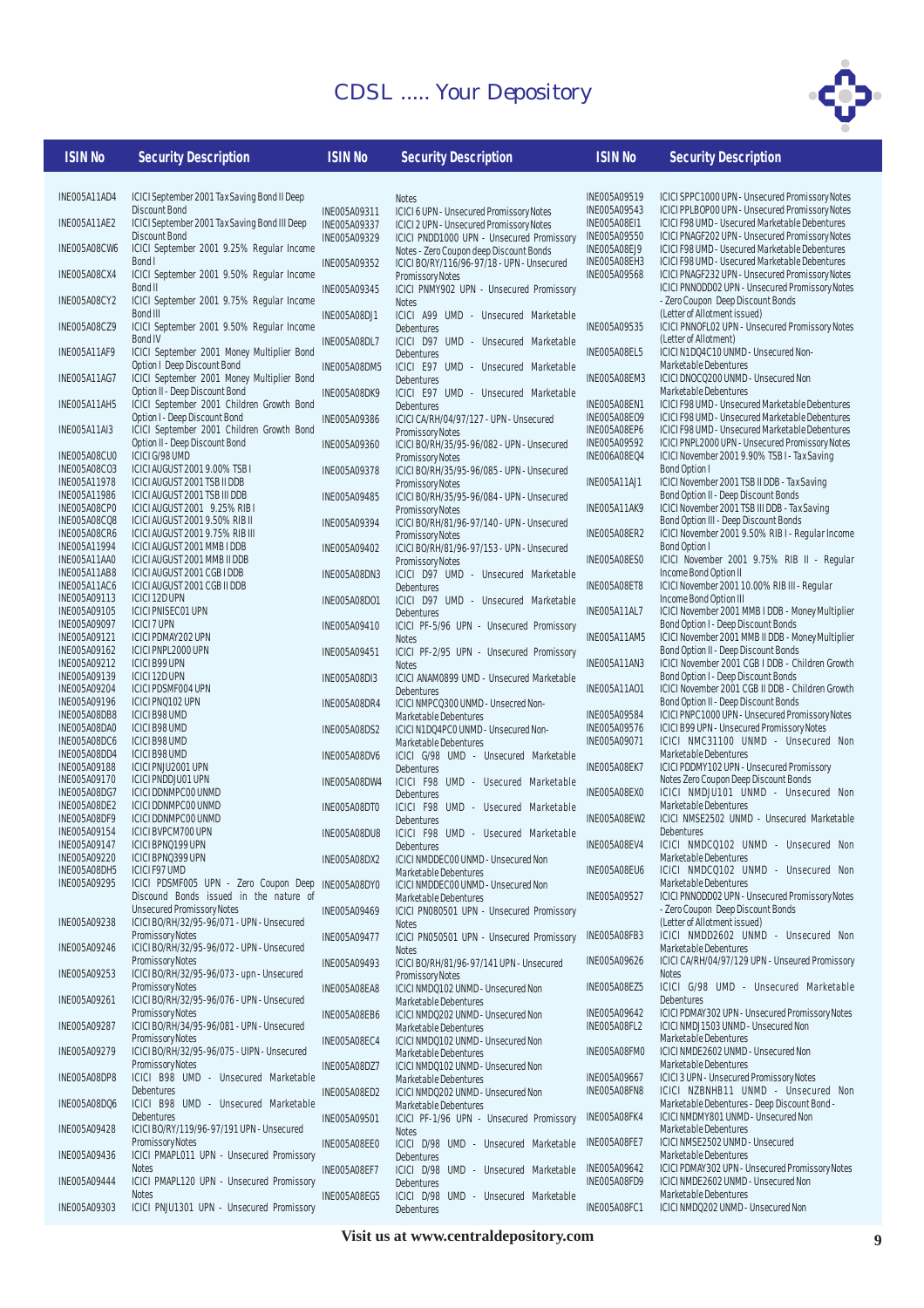

| <b>ISIN No</b>      | <b>Security Description</b>                                                     | <b>ISIN No</b>      | <b>Security Description</b>                                | <b>ISIN No</b>                             | <b>Security Description</b>                                                                        |
|---------------------|---------------------------------------------------------------------------------|---------------------|------------------------------------------------------------|--------------------------------------------|----------------------------------------------------------------------------------------------------|
|                     |                                                                                 |                     |                                                            |                                            |                                                                                                    |
|                     | Marketable Debentures                                                           | INE005A08GL0        | ICICI IFB/98 UMD - Unsecured Marketable                    | INE005A08IM4                               | ICICI DEB0399 UMD - Unsecured Marketable                                                           |
| INE005A08F06        | ICICI NMC31100 UNMD - Unsecured Non<br>Marketable Debentures                    | INE005A08GX5        | Debentures<br>ICICI DEBQ199 UMD - Unsecured Marketable     | INE005A08IN2                               | Debentures<br>ICICI DNMQ399 UNMD - Unsecured Non Marketable                                        |
| <b>INE005A09675</b> | ICICI PNJA2403 UPN - Unsecured Promissory                                       |                     | <b>Debentures</b>                                          |                                            | Debentures                                                                                         |
|                     | <b>Notes</b>                                                                    | INE005A08HD5        | ICICI DEBQ299 UMD - Unsecured Marketable                   | INE005A08HW5                               | ICICI E97 UMD - Unsecured Marketable Debentures                                                    |
| INE005A08FF4        | ICICI DNOCQ200 UNMD - Unsecured Non<br>Marketable Debentures                    | INE005A08HE3        | Debentures<br>ICICI DEBQ299 UMD - Unsecured Marketable     | INE005A08HX3                               | ICICI DEB0199 UMD - Unsecured Marketable<br>Debentures                                             |
| INE005A08FY5        | Subordinated Unsecured Non Convertible                                          |                     | Debentures                                                 | INE005A09725                               | ICICI MA/RH/04/97-98/013 UPN - Unsecured                                                           |
|                     | Redeemable Debentures                                                           | INE005A08HN4        | ICICI D98 UMD - Unsecured Marketable                       |                                            | <b>Promissory Notes</b>                                                                            |
| INE005A08FR9        | ICICI NMJA2503 UNMD - Unsecured Non<br>Marketable Debentures                    | <b>INE005A08GV9</b> | Debentures<br>ICICI DEBQ199 UMD - Unsecured Marketable     | INE005A08FG2                               | ICICI December 2001 9.90% TSB I -<br>Tax Saving Bond Option I                                      |
| INE005A08FS7        | ICICI NMJ2203D UNMD - Unsecured Non                                             |                     | Debentures                                                 | INE005A11AP8                               | ICICI December 2001 TSB II DDB - Tax Saving Bond                                                   |
| INE005A08FQ1        | Marketable Debentures<br>ICICI A99 UMD - Unsecured Marketable                   | INE005A08GW7        | ICICI DEBQ199 UMD - Unsecured Marketable<br>Debentures     | <b>INE005A11AQ6</b>                        | Option II - Deep Discount Bonds<br>ICICI December 2001 TSB III DDB -                               |
|                     | Debentures                                                                      | INE005A08HI4        | ICICI A/99 UMD - Unsecured Marketable                      |                                            | Tax Saving Bond Option III - Deep Discount Bonds                                                   |
| INE005A08FP3        | ICICI NMDQ102 UNMD - Unsecured Non                                              |                     | Debentures                                                 | INE005A08FH0                               | ICICI December 2001 9.25% RIB I - Regular Income                                                   |
| INE005A09683        | Marketable Debentures<br>ICICI BO/RH/89/96-97/152 UPN - Unsecured               | INE005A08HH6        | ICICI A/99 UMD - Unsecured Marketable<br>Debentures        | INE005A08FI8                               | Bond Option I<br>ICICI December 2001 9.50% RIB II - Regular                                        |
|                     | Promissory Notes                                                                | INE005A08HM6        | ICICI D97 UMD - Unsecured Marketable                       |                                            | Income Bond Option II                                                                              |
| INE005A09691        | <b>ICICI 1 PN - Promissory Notes</b>                                            |                     | Debentures                                                 | INE005A08FJ6                               | ICICI December 2001 9.75% RIB III -                                                                |
| INE005A08EY8        | ICICI NMDQ302R UNMD - Unsecured Non<br>Marketable Debentures                    | INE005A08HL8        | ICICI A/99 UMD - Unsecured Marketable<br>Debentures        | INE005A11AR4                               | Regular Income Bond Option III<br>ICICI December 2001 MMB I DDB -                                  |
| INE005A08GH8        | ICICI NMDAP101 UNMD - Unsecured Non                                             | INE005A08HK0        | ICICI A/99 UMD - Unsecured Marketable                      |                                            | Money Multiplier Bond Option I - Deep Discount                                                     |
| INE005A08GG0        | Marketable Debentures<br>ICICI NMDAP101 UNMD - Unsecured Non                    | INE005A08GJ4        | Debentures<br>ICICI NMDF1903 UNMD - Unsecured Non          | <b>INE005A11AS2</b>                        | <b>Bonds</b><br>ICICI December 2001 MMB II DDB -                                                   |
|                     | Marketable Debentures                                                           |                     | Marketable Debentures                                      |                                            | Money Multiplier Bond Option II - Deep Discount                                                    |
| INE005A08HV7        | ICICI G/98 UMD - Unsecured Marketable INE005A08GP1                              |                     | ICICI G/98 UMD - Unsecured Marketable                      |                                            | <b>Bonds</b>                                                                                       |
| INE005A08IC5        | Debentures<br>ICICI DEB0399 UMD - Unsecured Marketable INE005A08GQ9             |                     | Debentures<br>ICICI G/98 UMD - Unsecured Marketable        | INE005A11AT0                               | ICICI December 2001 CGB I DDB - Children Growth<br>Bond Option I - Deep Discount Bonds             |
|                     | Debentures                                                                      |                     | Debentures                                                 | INE005A11AU8                               | ICICI December 2001 CGB II DDB - Children Growth                                                   |
| INE005A08ID3        | ICICI DEBQ399 UMD - Unsecured Marketable INE005A08GR7<br>Debentures             |                     | ICICI G/98 UMD - Unsecured Marketable<br><b>Debentures</b> | <b>INE005A08IO0</b>                        | Bond Option II - Deep Discount Bonds<br>ICICI NM210801 UNMD - Unsecured Non                        |
| INE005A08IB7        | ICICI DEBQ399 UMD - Unsecured Marketable INE005A08GS6                           |                     | ICICI G/98 UMD - Unsecured Marketable                      |                                            | Marketable Debentures                                                                              |
|                     | Debentures                                                                      |                     | Debentures                                                 | INE005A09766                               | ICICI PNDD0101 UPN - Unsecured Promissory Notes                                                    |
| INE005A08IA9        | ICICI DEBQ399 UMD - Unsecured Marketable INE005A08GT3<br>Debentures             |                     | ICICI G/98 UMD - Unsecured Marketable<br>Debentures        | <b>INE005A08IY9</b><br><b>INE005A08IZ6</b> | ICICI F98 UMD - Unsecured Marketable Debentures<br>ICICI F98 UMD - Unsecured Marketable Debentures |
| INE005A08HZ8        | ICICI DEB0399 UMD - Unsecured Marketable INE005A08GU1                           |                     | ICICI G/98 UMD - Unsecured Marketable                      | INE005A08JA7                               | ICICI F98 UMD - Unsecured Marketable Debentures                                                    |
|                     | Debentures                                                                      |                     | Debentures                                                 | <b>INE005A08IR3</b>                        | ICICI NMDQ302R UNMD - Unsecured Non                                                                |
| INE005A08HP9        | ICICI A98 UMD - Unsecured Marketable INE005A08HF0<br>Debentures                 |                     | ICICI DEBQ399 UMD - Unsecured Marketable<br>Debentures     | INE005A09741                               | Marketable Debentures<br>05-12-2001<br>ICICI PNQ302R UPN - Unsecured Promissory Notes              |
| INE005A08HO2        | ICICI A98 UMD - Unsecured Marketable INE005A08HG8                               |                     | ICICI DEB0399 UMD - Unsecured Marketable                   | INE005A08IE7                               | ICICI NMDQ302R UNMD - Unsecured Non                                                                |
| INE005A08HR5        | Debentures<br>ICICI B98 UMD - Unsecured Marketable INE005A08GM8                 |                     | Debentures<br>ICICI G/98 UMD - Unsecured Marketable        | INE005A09758                               | Marketable Debentures<br>07-12-2001<br>ICICI PNQ302R UPN - Unsecured Promissory Notes              |
|                     | Debentures                                                                      |                     | Debentures                                                 | <b>INE005A08IQ5</b>                        | ICICI NMDQ302R UNMD - Unsecured Non                                                                |
| INE005A08HQ7        | ICICI B98 UMD - Unsecured Marketable INE005A08GN6                               |                     | ICICI G/98 UMD - Unsecured Marketable                      |                                            | Marketable Debentures                                                                              |
| INE005A08HS3        | Debentures<br>ICICI B98 UMD - Unsecured Marketable INE005A08G04                 |                     | Debentures<br>ICICI G/98 UMD - Unsecured Marketable        | INE005A08FT5                               | ICICI January 2002 9.00% TSB I-Tax Saving Bond<br>Optionl                                          |
|                     | Debentures                                                                      |                     | Debentures                                                 | INE005A11AV6                               | ICICI January 2002 TSB II DDB - Tax Saving Bond                                                    |
| INE005A08HT1        | ICICI B98 UMD - Unsecured Marketable INE005A08HB9<br>Debentures                 |                     | ICICI DEBQ299 UMD - Unsecured Marketable<br>Debentures     | INE005A11AW4                               | Option II - Deep Discount Bonds<br>ICICI January 2002 TSB III DDB - Tax Saving Bond                |
| INE005A08HU9        | ICICI B98 UMD - Unsecured Marketable INE005A08HC7                               |                     | ICICI DEBQ299 UMD - Unsecured Marketable                   |                                            | Option III - Deep Discount Bonds                                                                   |
|                     | <b>Debentures</b>                                                               |                     | Debentures                                                 | INE005A08FU3                               | ICICI January 2002 9.50% RIB I - Regular Income                                                    |
| INE005A08GJ4        | ICICI NMDF1903 UNMD - Unsecured Non<br>Marketable Debentures                    | INE005A08GY3        | ICICI DEBQ199 UMD - Unsecured Marketable<br>Debentures     | INE005A08FV1                               | Bond Option I<br>ICICI January 2002 9.75% RIB II - Regular Income                                  |
| <b>INE005A09717</b> | ICICI BO/RH/91/96-97/155 UPN - Unsecured                                        | INE005A08HA1        | ICICI DEBQ199 UMD - Unsecured Marketable                   |                                            | Bond Option II                                                                                     |
| INE005A08GF2        | <b>Promissory Notes</b><br>ICICI NDQ4C100 UNMD - Unsecured Non INE005A08GZO     |                     | Debentures<br>ICICI DEBQ199 UMD - Unsecured Marketable     | INE005A08FW9                               | ICICI January 2002 10.00% RIB III - Regular Income<br><b>Bond Option III</b>                       |
|                     | Marketable Debentures                                                           |                     | Debentures                                                 | INE005A08FX7                               | ICICI January 2002 9.50% RIB IV - Regular Income                                                   |
| INE005A08GA3        | ICICI NDQ4CP00 UNMD - Unsecured Non INE005A08HJ2                                |                     | ICICI A/99 UMD - Unsecured Marketable                      |                                            | <b>Bond Option IV</b>                                                                              |
| INE005A08FZ2        | Marketable Debentures<br>ICICI B98 UMD - Unsecured Marketable INE005A08IE1      |                     | Debentures<br>ICICI DEBQ399 UMD - Unsecured Marketable     | INE005A11AX2                               | ICICI January 2002 MMB I DDB - Money Multiplier<br>Bond Option I - Deep Discount Bonds             |
|                     | Debentures                                                                      |                     | Debentures                                                 | INE005A11AY0                               | ICICI January 2002 MMB II DDB - Money Multiplier                                                   |
| INE005A08GE5        | ICICI NMOC2402 UNMD - Unsecured Non INE005A08IF8<br>Marketable Debentures       |                     | ICICI DEBQ399 UMD - Unsecured Marketable<br>Debentures     | INE005A11AZ7                               | Bond Option II - Deep Discount Bonds<br>ICICI January 2002 CGB I DDB - Children Growth             |
| INE005A09709        | ICICI PNQ302R UPN - Unsecured Promissory INE005A08IG6                           |                     | ICICI DEBQ399 UMD - Unsecured Marketable                   |                                            | Bond Option I - Deep Discount Bonds                                                                |
|                     | <b>Notes</b>                                                                    |                     | Debentures                                                 | INE005A11BA8                               | ICICI January 2002 CGB II DDB - Children Growth                                                    |
| INE005A08GB1        | ICICI NMDQ302R UNMD - Unsecured Non INE005A08IH4<br>Marketable Debentures       |                     | ICICI DEBQ399 UMD - Unsecured Marketable<br>Debentures     | INE005A08KC1                               | Bond Option II - Deep Discount Bonds<br>ICICI D/97 UMD - Unsecured Marketable                      |
| INE005A08GD7        | ICICI NMDQ302R UNMD - Unsecured Non INE005A08II2                                |                     | ICICI DEBQ399 UMD - Unsecured Marketable                   |                                            | Debentures                                                                                         |
|                     | Marketable Debentures                                                           |                     | Debentures                                                 | INE005A08JT7                               | ICICI A/99 UMD - Unsecured Marketable                                                              |
| INE005A08GC9        | ICICI NMDQ302R UNMD - Unsecured Non INE005A08HX1<br>Marketable Debentures       |                     | ICICI DEBQ399 UMD - Unsecured Marketable<br>Debentures     | <b>INE005A08JS9</b>                        | Debentures<br>ICICI A/99 UMD - Unsecured Marketable                                                |
| INE005A08GI6        | ICICI NMDJY101 UNMD - Unsecured Non INE005A08IJ0                                |                     | ICICI DEBQ399 UMD - Unsecured Marketable                   |                                            | Debentures                                                                                         |
| INE005A09733        | Marketable Debentures<br>ICICI BO/RY/117/96-97/189 UPN - Unsecured INE005A08IK8 |                     | Debentures<br>ICICI DEBQ399 UMD - Unsecured Marketable     | INE005A08JR1                               | ICICI A/99 UMD - Unsecured Marketable<br>Debentures                                                |
|                     | <b>Promissory Notes</b>                                                         |                     | Debentures                                                 | <b>INE005A08JQ3</b>                        | ICICI DEB0399 UMD - Unsecured Marketable                                                           |
| INE005A08GK2        | ICICI NMDQ102 UNMD - Unsecured Non INE005A08IL6                                 |                     | ICICI DEBQ399 UMD - Unsecured Marketable                   |                                            | Debentures                                                                                         |
|                     | Marketable Debentures                                                           |                     | Debentures                                                 | INE005A08JV3                               | ICICI B/98 UMD - Unsecured Marketable                                                              |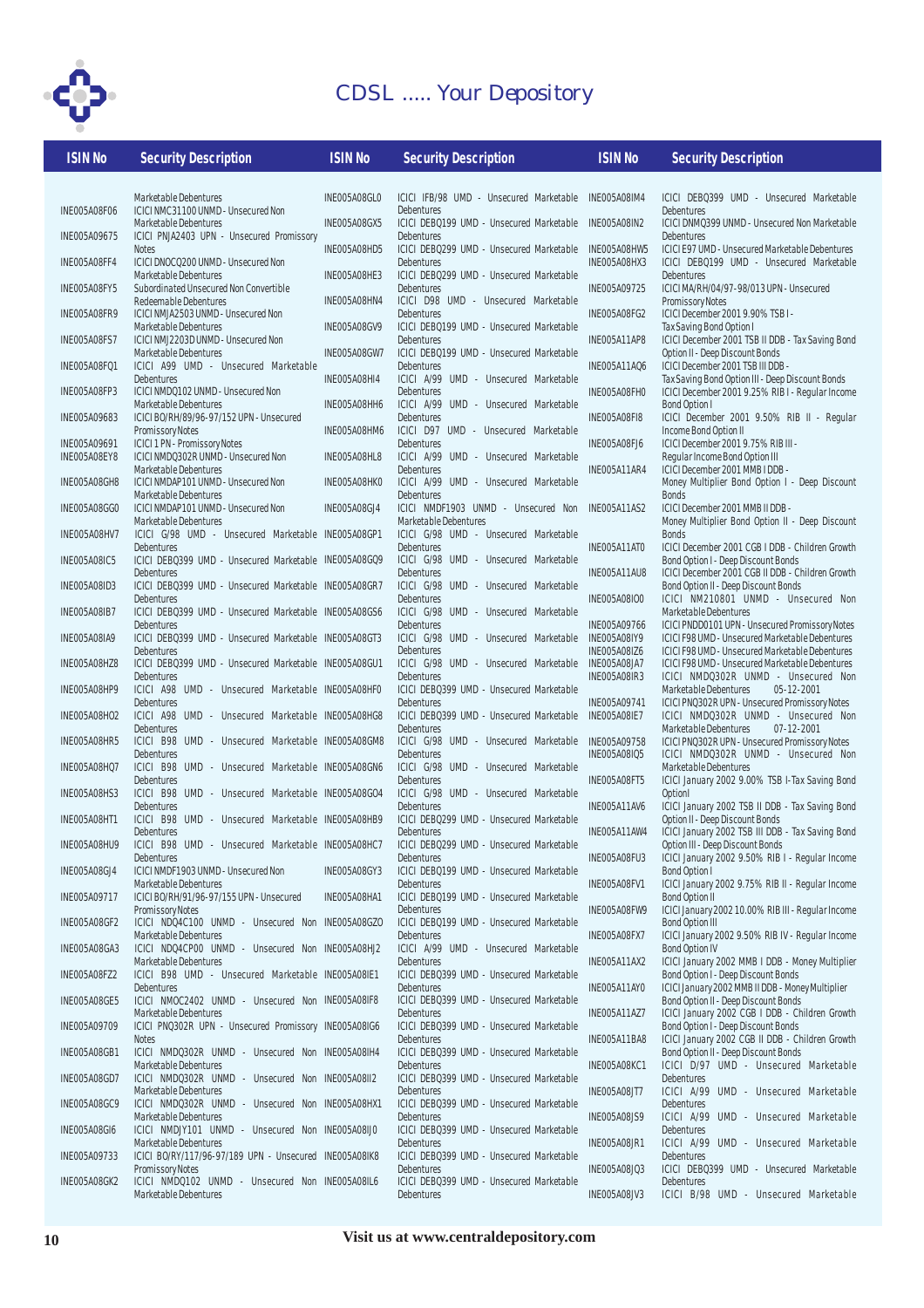

INE005A08KN8

INF005A08KM0

INE005A08KF4

INE005A08KA5

INF005A08KD9

INE005A08KE7

INF005A08JU5

**INE005A08KG2** 

 $INFORMSANGI$ 

INF005A08KB3

INF005A08 IW1

INF005A08JY7

INE005A08KH0

INE005A08KI8

INE005A08KK4

INE005A08KJ6

INF005A08KL2

INE005A08JX9

**INF005A09774** 

INE005A08JD1

INE005A08JE9

INE005A08 IC3

INE005A08JB5

**INF005A08IS1** 

**INFOO5AO8IT9** 

**INE005A08IU7** 

INF005A08IV5

**INFOO5AO8IW3** 

INF005A08IX1

INE005A09782

INF005A08K91

INE005A09808

| <b>ISIN No</b>     | <b>Security Description</b>                                                           | <b>ISIN No</b> | <b>Security Description</b>                                                          | <b>ISIN No</b> | <b>Security Description</b>                                    |
|--------------------|---------------------------------------------------------------------------------------|----------------|--------------------------------------------------------------------------------------|----------------|----------------------------------------------------------------|
|                    | Debentures                                                                            | INE039A11027   | IFCI - IFCI MILLIONAIRE BOND OptionION II                                            | INE039A07124   | 13.40% Privately Placed Regula                                 |
| VE005A08KN8        | ICICI G/98 UMD - Unsecured Marketable INE039A08015                                    |                | IFCI GROWING INCOME BOND 16%-16.25%                                                  |                | 27th Series                                                    |
| VE005A08KM0        | Debentures<br>ICICI G/98 UMD - Unsecured Marketable                                   | INE039A04014   | 10.5% Cumulative Redeemable Preference<br><b>Shares</b>                              | INE039A07132   | 13.25% Privately Placed Regu<br>Option I - 28th Series         |
| VE005A08KF4        | Debentures<br>ICICI D/98 UMD - Unsecured Marketable                                   | INE039A04022   | 10.75% Cumulative Redeemable Preference<br><b>Shares</b>                             | INE039A07140   | 13% Privately Placed Regular In<br>Option II - 28th Series     |
| VE005A08KA5        | Debentures<br>ICICI B/98 UMD - Unsecured Marketable                                   | INE039A04030   | 10.75% Cumulative Redeemable Preference<br><b>Shares</b>                             | INE039A07157   | 12.75% Privately Placed Regu<br>Option III - 28th Series       |
|                    | Debentures<br>ICICI D/98 UMD - Unsecured Marketable                                   | INE039A04048   | 10.90% Cumulative Redeemable Preference<br><b>Shares</b>                             | INE039A07165   | 13.40% Privately Placed Regu<br>Option I - 29th Series         |
| VE005A08KD9        | Debentures                                                                            | INE039A04055   | 10.90% Cumulative Redeemable Preference                                              | INE039A07173   | 13.15% Privately Placed Regu                                   |
| VE005A08KE7        | ICICI D/98 UMD - Unsecured Marketable<br>Debentures                                   | INE039A04063   | <b>Shares</b><br>10.75% Cumulative Redeemable Preference                             | INE039A07181   | Option II - 29th Series<br>12.90% Privately Placed Regu        |
| <b>VE005A08JU5</b> | ICICI B/98 UMD - Unsecured Marketable<br>Debentures                                   | INE039A04071   | <b>Shares</b><br>10.50% Cumulative Redeemable Preference                             | INE039A07199   | Option III - 29th Series<br>13.10% Privately Placed Regu       |
| VE005A08KG2        | ICICI D/98 UMD - Unsecured Marketable<br>Debentures                                   | INE039A04089   | <b>Shares</b><br>10.00%Cumulative Redeemable Preference                              | INE039A07207   | Option I - 30th Series<br>12.95% Privately Placed Regu         |
| VE005A08JZ4        | ICICI B/98 UMD - Unsecured Marketable                                                 |                | <b>Shares</b>                                                                        |                | Option II - 30th Series                                        |
| VE005A08KB3        | Debentures<br>ICICI B/98 UMD - Unsecured Marketable                                   | INE039A04097   | 9.50% Cumulative Redeemable Preference<br><b>Shares</b>                              | INE039A07215   | 12.70% Privately Placed Regu<br>Option III - 30th Series       |
| VE005A08JW1        | Debentures<br>ICICI B/98 UMD - Unsecured Marketable                                   | INE039A04105   | 10.25% Cumulative Redeemable Preference<br><b>Shares</b>                             | INE039A07223   | 13.10% Privately Placed Regu<br>Option I - 31st Series         |
| VE005A08JY7        | Debentures<br>ICICI B/98 UMD - Unsecured Marketable                                   | INE039A04113   | 10.25%Cumulative Redeemable Preference<br><b>Shares</b>                              | INE039A07231   | 13% Privately Placed Regular In<br>Option II - 31st Series     |
|                    | Debentures                                                                            | INE039A04121   | 10.15% Cumulative Redeemable Preference                                              | INE039A07249   | 12.75% Privately Placed Regu                                   |
| VEOO5AO8KHO        | ICICI F/98 UMD - Unsecured Marketable<br>Debentures                                   | INE039A04139   | <b>Shares</b><br>10.15%Cumulative Redeemable Preference                              | INE039A07256   | Option III - 31st Series<br>13.10% Privately Placed Regula     |
| VEOO5AO8KI8        | ICICI F/98 UMD - Unsecured Marketable<br>Debentures                                   | INE039A04147   | <b>Shares</b><br>10.15%Cumulative Redeemable Preference                              | INE039A07264   | XXXII Srs I - 32nd Series<br>13% Privately Placed Regular In   |
| VEOO5AO8KK4        | ICICI G/98 UMD - Unsecured Marketable<br>Debentures                                   | INE039A04154   | <b>Shares</b><br>10.15%Cumulative Redeemable Preference                              | INE039A07272   | XXXII Srs II - 32nd Series<br>12.75% Privately Placed Regu     |
| VEOO5AO8KJ6        | ICICI F/98 UMD - Unsecured Marketable<br>Debentures                                   | INE039A04162   | <b>Shares</b><br>10.15% Cumulative Redeemable Preference                             | INE039A07280   | XXXII Srs III - 32nd Series<br>13% Privately Placed Regular In |
| VE005A08KL2        | ICICI G/98 UMD - Unsecured Marketable                                                 |                | <b>Shares</b>                                                                        |                | XXXIII-I - 33rd Series                                         |
| VE005A08JX9        | Debentures<br>ICICI B/98 UMD - Unsecured Marketable INE039A07546                      | INE039A07538   | 11% IFC Bonds 2001 - 45th Series<br>11% IFC Bonds 2002 - 46th Series                 | INE039A07298   | 12.90% Privately Placed Regu<br>XXXIII-II - 33rd Series        |
| <b>VEOO5A09774</b> | Debentures<br>ICICI PNMA0903 UPN - Unsecured Promissory INE039A07561                  | INE039A07553   | 11% IFC Bonds 2002 - 47th Series<br>11% IFC Bonds 2002 - 48th Series                 | INE039A07306   | 12.65% Privately Placed Regu<br>XXXIII-III - 33rd Series       |
| VE005A08JD1        | <b>Notes</b><br>ICICI F98 UMD - Unsecured Marketable INE039A07587                     | INE039A07579   | 11% IFC Bonds 2003 - 49th Series<br>11.50% IFC Bonds 2008 - 50th Series              | INE039A07314   | 12.20% Privately Placed Regu<br>XXXIII-IV - 33rd Series        |
|                    | Debentures                                                                            | INE039A07595   | 11.50% IFC Bonds 2009 - 51st Series                                                  | INE039A07322   | 12.40% Privately Placed Regula                                 |
| VEOO5A08JE9        | ICICI A/99 UMD - Unsecured Marketable INE039A07603<br>Debentures                      | INE039A07611   | 11.50% IFC Bonds 2009 - 52nd Series<br>11.50% IFC Bonds 2009 - 53rd Series           | INE039A07330   | 34th Series<br>12.25% Privately Placed Regula                  |
| VE005A08JC3        | ICICI F98 UMD - Unsecured Marketable INE039A07629<br>Debentures                       | INE039A07629   | 11.50% IFC Bonds 2009 - 54th Series<br>11.50% IFC Bonds 2009 - 55th Series           | INE039A07348   | 34th Series<br>12% Privately Placed Regular                    |
| VEOO5AO8JB5        | ICICI F98 UMD - Unsecured Marketable INE039A07645<br>Debentures                       | INE039A07652   | 11.50% IFC Bonds 2010 - 56th Series<br>11.50% IFC Bonds 2010 - 57th Series           | INE039A07355   | 34th Series<br>12.25% Privately Placed Regula                  |
| <b>VEOO5AO8IS1</b> | ICICI NMDQ102 UNMD - Unsecured Non INE039A07660<br>Marketable Denbentures             | INE039A07678   | 11.50% IFC Bonds 2010 - 58th Series<br>11.50% IFC Bonds 2011 - 59th Series           | INE039A07363   | 35th Series<br>12.15% Privately Placed Regula                  |
| VE005A08IT9        | ICICI NMPFM800 UNMD - Unsecured Non INE039A07686                                      |                | 12% IFC Bonds 2012 - 60th Series                                                     |                | 35th Series                                                    |
| VE005A08IU7        | Marketable Debentures<br>ICICI NMPFM800 UNMD - Unsecured Non INE039A07702             | INE039A07694   | 12% IFC Bonds 2012 - 61st Series<br>13% IFC Bonds 2007 - 62nd Series                 | INE039A07371   | 12% Privately Placed Regular<br>35th Series                    |
| VE005A08IV5        | Marketable Debentures<br>ICICI NMDAP102 UNMD - Unsecured Non INE039A07728             | INE039A07710   | 13% IFC Bonds 2007 - 63rd Series<br>13% IFC Bonds 2008 - 64th Series                 | INE039A07389   | 12.50% Privately Placed Regula<br>36th Series                  |
| VEOO5AO8IW3        | Marketable Debentures<br>ICICI NMC31100 UNMD - Unsecured Non INE039A07017             | INE039A07736   | 13.50% IFC Bonds 2003 - 65th Series<br>16% Privately Placed Regular Income Bonds-I - | INE039A07397   | 12.40% Privately Placed Regula<br>36th Series                  |
|                    | Marketable Debentures                                                                 |                | 12th Series                                                                          | INE039A07405   | 12.25% Privately Placed Regula                                 |
| VEOO5AO8IX1        | ICICI F97 UMD - Unsecured Marketable INE039A07025<br>Debentures                       |                | 12.50% Privately Placed Regular Income<br>Bonds-I - 15th Series                      | INE039A07413   | - 36th Series<br>12.10% Privately Placed Regula                |
| VE005A09782        | ICICI PDMAY301 UPN - Unsecured Promissory INE039A07033<br>Notes - Deep Discount Bonds |                | 10.50% Privately Placed Regular Income<br>Bonds-II - 15th Series                     | INE039A07421   | - 36th Series<br>13% Privately Placed Regular                  |
| VE005A08K91        | ICICI D/97 UMD - Unsecured Marketable INE039A07041<br>Debentures                      |                | 12.75% Privately Placed Regular Income<br>Bonds-I - 18th Series                      | INE039A07439   | 37th Series<br>12.90% Privately Placed Regula                  |
| <b>VEOO5AO9808</b> | ICICI BO/RH/125/96-97/197 UPN - Unsecured<br><b>Promissory Notes</b>                  | INE039A07058   | 13.75% Privately Placed Regular Income<br>Bonds-I - 20th Series                      | INE039A07447   | 37th Series<br>12.60% Privately Placed Regula                  |
| VEOO5AO8KR3        | ICICI NDDJA101 UNMD - Unsecured Non INE039A07066                                      |                | 13.50% Privately Placed Regular Income                                               |                | 37th Series                                                    |

INE005A08KR3 Marketable Debentures - Zero Coupon Deep Discount Bonds INE005A09790 ICICI PNADDB02 UPN - Unsecured Promissory Notes - Zero Coupon Deep Discount Bonds INE005A08KS7 ICICI NDMY901 UNMD - Unsecured Non Marketable Debentures - Zero Coupon Deep Discount Bonds INE039A07074 INE039A07082 INE039A07090

INE005A08KP3 ICICI D/97 UMD - Unsecured Marketable Debentures **IFCI Limited** INE039A07108

INE039A11019 IFCI MILLIONAIRE BOND - OptionION I - 06-09- INE039A07116 14.10% Privately Placed Regular Bonds-Option 2026

| INE039A11027                 | IFCI - IFCI MILLIONAIRE BOND OptionION II                                  | <b>INE039</b> |
|------------------------------|----------------------------------------------------------------------------|---------------|
| INE039A08015                 | IFCI GROWING INCOME BOND 16%-16.25%                                        |               |
| INE039A04014                 | 10.5% Cumulative Redeemable Preference                                     | <b>INE039</b> |
| INE039A04022                 | <b>Shares</b><br>10.75%Cumulative<br>Redeemable Preference                 | <b>INE039</b> |
|                              | <b>Shares</b>                                                              |               |
| INE039A04030                 | 10.75%Cumulative<br>Redeemable<br>Preference                               | <b>INE039</b> |
|                              | <b>Shares</b>                                                              |               |
| INE039A04048                 | 10.90%Cumulative<br>Redeemable<br>Preference                               | <b>INE039</b> |
| INE039A04055                 | <b>Shares</b><br>10.90% Cumulative Redeemable Preference                   | <b>INE039</b> |
|                              | <b>Shares</b>                                                              |               |
| INE039A04063                 | 10.75%Cumulative<br>Redeemable<br>Preference                               | <b>INE039</b> |
|                              | <b>Shares</b>                                                              |               |
| INE039A04071                 | 10.50%Cumulative<br>Redeemable<br>Preference<br><b>Shares</b>              | <b>INE039</b> |
| INE039A04089                 | 10.00%Cumulative<br>Redeemable<br>Preference                               | <b>INE039</b> |
|                              | <b>Shares</b>                                                              |               |
| INE039A04097                 | 9.50%Cumulative<br>Redeemable<br>Preference                                | <b>INE039</b> |
| INE039A04105                 | <b>Shares</b><br>10.25%Cumulative<br>Redeemable Preference                 | <b>INE039</b> |
|                              | <b>Shares</b>                                                              |               |
| INE039A04113                 | 10.25%Cumulative<br>Preference<br>Redeemable                               | <b>INE039</b> |
| INE039A04121                 | <b>Shares</b><br>Preference                                                |               |
|                              | 10.15%Cumulative<br>Redeemable<br><b>Shares</b>                            | <b>INE039</b> |
| INE039A04139                 | 10.15%Cumulative<br>Redeemable<br>Preference                               | <b>INE039</b> |
|                              | <b>Shares</b>                                                              |               |
| INE039A04147                 | 10.15%Cumulative<br>Redeemable<br>Preference<br><b>Shares</b>              | <b>INF039</b> |
| INE039A04154                 | 10.15%Cumulative<br>Redeemable<br>Preference                               | <b>INE039</b> |
|                              | <b>Shares</b>                                                              |               |
| INE039A04162                 | 10.15% Cumulative Redeemable Preference                                    | <b>INE039</b> |
|                              | <b>Shares</b>                                                              |               |
| INE039A07538<br>INE039A07546 | 11% IFC Bonds 2001 - 45th Series<br>11% IFC Bonds 2002 - 46th Series       | <b>INE039</b> |
| INE039A07553                 | 11% IFC Bonds 2002 - 47th Series                                           | <b>INE039</b> |
| INE039A07561                 | 11% IFC Bonds 2002 - 48th Series                                           |               |
| INE039A07579                 | 11% IFC Bonds 2003 - 49th Series                                           | <b>INE039</b> |
| INE039A07587<br>INE039A07595 | 11.50% IFC Bonds 2008 - 50th Series<br>11.50% IFC Bonds 2009 - 51st Series | <b>INE039</b> |
| INE039A07603                 | 11.50% IFC Bonds 2009 - 52nd Series                                        |               |
| INE039A07611                 | 11.50% IFC Bonds 2009 - 53rd Series                                        | <b>INE039</b> |
| INE039A07629                 | 11.50% IFC Bonds 2009 - 54th Series                                        |               |
| INE039A07629<br>INE039A07645 | 11.50% IFC Bonds 2009 - 55th Series<br>11.50% IFC Bonds 2010 - 56th Series | <b>INE039</b> |
| INE039A07652                 | 11.50% IFC Bonds 2010 - 57th Series                                        | <b>INE039</b> |
| INE039A07660                 | 11.50% IFC Bonds 2010 - 58th Series                                        |               |
| INE039A07678                 | 11.50% IFC Bonds 2011 - 59th Series                                        | <b>INE039</b> |
| INE039A07686                 | 12% IFC Bonds 2012 - 60th Series                                           |               |
| INE039A07694<br>INE039A07702 | 12% IFC Bonds 2012 - 61st Series<br>13% IFC Bonds 2007 - 62nd Series       | <b>INE039</b> |
| INE039A07710                 | 13% IFC Bonds 2007 - 63rd Series                                           | <b>INE039</b> |
| INE039A07728                 | 13% IFC Bonds 2008 - 64th Series                                           |               |
| INE039A07736                 | 13.50% IFC Bonds 2003 - 65th Series                                        | <b>INE039</b> |
| INE039A07017                 | 16% Privately Placed Regular Income Bonds-I -<br>12th Series               | <b>INE039</b> |
| INE039A07025                 | 12.50% Privately Placed<br>Regular Income                                  |               |
|                              | Bonds-I - 15th Series                                                      | <b>INE039</b> |
| INE039A07033                 | 10.50% Privately Placed<br>Regular<br>Income                               |               |
| INE039A07041                 | Bonds-II - 15th Series<br>12.75% Privately Placed<br>Regular Income        | <b>INE039</b> |
|                              | Bonds-I - 18th Series                                                      | <b>INE039</b> |
| INE039A07058                 | 13.75% Privately Placed<br>Regular Income                                  |               |
|                              | Bonds-I - 20th Series                                                      | <b>INE039</b> |
| INE039A07066                 | 13.50% Privately Placed<br>Regular Income<br>Bonds-II - 20th Series        | <b>INE039</b> |
| INE039A07074                 | 14.25% Privately Placed Regular Bonds-I -                                  |               |
|                              | 24th Series                                                                | <b>INE039</b> |
| INE039A07082                 | 14% Privately Placed Regular Bonds-II - 24th                               |               |
| INE039A07090                 | Series<br>14.25% Privately Placed Regular Return                           | <b>INE039</b> |
|                              | Bonds-                                                                     | <b>INE039</b> |
|                              | Scheme I - 26th Series                                                     |               |
| INE039A07108                 | 14% Privately Placed Regular Return Bonds-                                 | <b>INE039</b> |
| INE039A07116                 | Scheme II - 26th Series<br>14.10% Privately Placed Regular Bonds-Option    | <b>INE039</b> |
|                              | I-27th Series                                                              |               |

A07124 13.40% Privately Placed Regular Bonds-Option II -27th Series A07132 13.25% Privately Placed Regular Income Bonds-Option I - 28th Series A07140 13% Privately Placed Regular Income Bonds-Option II - 28th Series A07157 12.75% Privately Placed Regular Income Bonds-Option III - 28th Series A07165 13.40% Privately Placed Regular Income Bonds-Option I - 29th Series A07173 13.15% Privately Placed Regular Income Bonds-Option II - 29th Series A07181 12.90% Privately Placed Regular Income Bonds-Option III - 29th Series A07199 13.10% Privately Placed Regular Income Bonds-Option I - 30th Series A07207 12.95% Privately Placed Regular Income Bonds-Option II - 30th Series A07215 12.70% Privately Placed Regular Income Bonds-Option III - 30th Series A07223 13.10% Privately Placed Regular Income Bonds-Option I - 31st Series A07231 13% Privately Placed Regular Income Bonds-Option II - 31st Series INE039A07249 12.75% Privately Placed Regular Income Bonds-Option III - 31st Series INE039A07256 13.10% Privately Placed Regular Income Bonds-XXXII Srs I - 32nd Series A07264 13% Privately Placed Regular Income Bonds-XXXII Srs II - 32nd Series A07272 12.75% Privately Placed Regular Income Bonds-XXXII Srs III - 32nd Series A07280 13% Privately Placed Regular Income Bonds-XXXIII-I - 33rd Series INE039A07298 12.90% Privately Placed Regular Income Bonds-XXXIII-II - 33rd Series A07306 12.65% Privately Placed Regular Income Bonds-XXXIII-III - 33rd Series A07314 12.20% Privately Placed Regular Income Bonds-XXXIII-IV - 33rd Series A07322 12.40% Privately Placed Regular Income Bonds-I -34th Series A07330 12.25% Privately Placed Regular Income Bonds-II -34th Series A07348 12% Privately Placed Regular Income Bonds-III -34th Series A07355 12.25% Privately Placed Regular Income Bonds-I -35th Series A07363 12.15% Privately Placed Regular Income Bonds-II -35th Series A07371 12% Privately Placed Regular Income Bonds-III -35th Series A07389 12.50% Privately Placed Regular Income Bonds-I -36th Series A07397 12.40% Privately Placed Regular Income Bonds-II -36th Series A07405 12.25% Privately Placed Regular Income Bonds-III - 36th Series A07413 12.10% Privately Placed Regular Income Bonds-IV - 36th Series A07421 13% Privately Placed Regular Return Bonds-I -37th Series A07439 12.90% Privately Placed Regular Return Bonds-II -37th Series A07447 12.60% Privately Placed Regular Return Bonds-III -37th Series A07454 13% Privately Placed Regular Income Bonds-I -38th Series INE039A07462 12.90% Privately Placed Regular Income Bonds-II - 38th Series A07470 12.60% Privately Placed Regular Income Bonds-III - 38th Series A07488 12.40% Privately Placed Regular Income Bonds-III - 38th Series A07496 13% Privately Placed Regular Return Bonds-Scheme I - 39th Series A07504 12.70% Privately Placed Regular Return Bonds-Scheme II 39th Series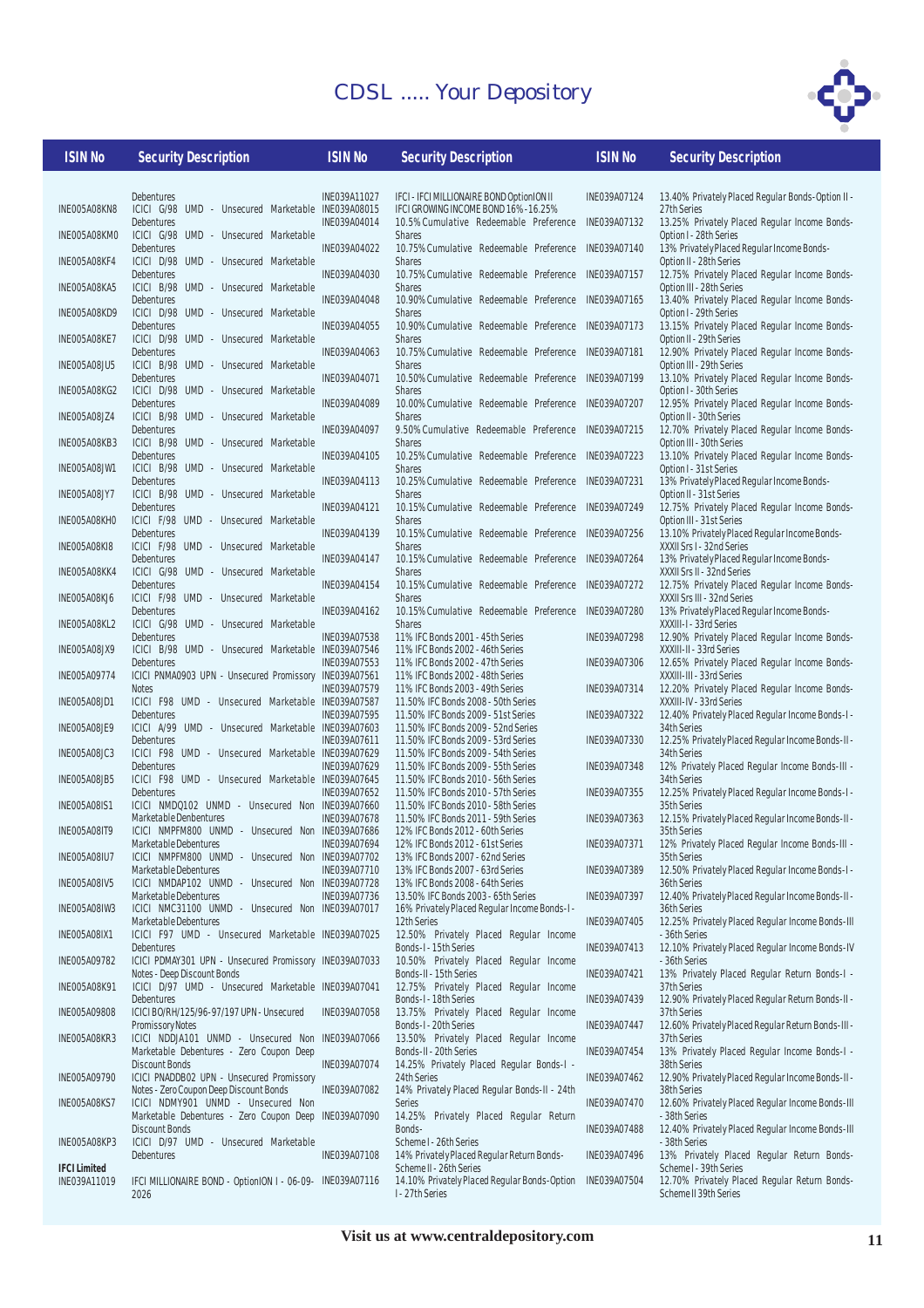

| <b>ISIN No</b>                            | <b>Security Description</b>                                                          | <b>ISIN No</b>                      | <b>Security Description</b>                                                                   | <b>ISIN No</b>     | <b>Security Description</b>                                                                      |
|-------------------------------------------|--------------------------------------------------------------------------------------|-------------------------------------|-----------------------------------------------------------------------------------------------|--------------------|--------------------------------------------------------------------------------------------------|
|                                           |                                                                                      |                                     |                                                                                               |                    |                                                                                                  |
| INE039A07512                              | 12.85% Privately Placed Regular Return Bonds- INE008A08226<br>I - 40th Series        | INE008A08234                        | IDBI Flexi Bonds-7 RI Option-B BD 11SP04<br>IDBI Flexi Bonds-7 GI BD 11SP04                   |                    | Redeemable Non Convertible Regular Income                                                        |
| INE039A07520                              | 12.60% Privately Placed Regular Return Bonds- INE008A11030                           |                                     | IDBI Flexi Bonds-7 DDB 11SP14                                                                 | INE008A08A01       | Bonds issued in the nature of Promissory Notes<br>IDBI Flexibonds-11 GIB - Unsecured Redeemable  |
|                                           | II - 40th Series                                                                     | INE008A08242                        | IDBI Flexi Bonds-7 RT Option-A BD 11SP08                                                      |                    | Non                                                                                              |
|                                           | <b>Gift Bonds</b>                                                                    | INE008A08259                        | IDBI Flexi Bonds-7 RT Option-B BD 11SP09                                                      |                    | Convertible Growing Interest Bonds issued in the                                                 |
|                                           | Indian Aluminium Company Limited                                                     | INE008A08267                        | IDBI Flexi Bonds-7 RT Option-C BD 11SP13                                                      |                    | nature of Promissory Notes                                                                       |
| INE249A07012                              | 10.60% Privately Placed Secured Redeemable                                           | <b>INE008A08010</b>                 | IDBI Flexi Bonds-3 12.5 IBD 16MR05                                                            | INE008A08AP8       | IDBI Flexibonds-11 MMB - Option A -Unsecured                                                     |
|                                           | Non-Convertible Debentures                                                           | <b>INE008A08028</b>                 | IDBI Flexi Bonds-3 GI BD 16MR03                                                               |                    | Redeemable Non Convertible Money Multiplier                                                      |
| INE249A07020                              | 9.95% Privately Placed Secured Redeemable                                            | INE008A08036                        | IDBI Flexi Bonds-3 RI 13.25 BD 16MR03                                                         |                    | Bonds issued in the nature of Promissory Notes                                                   |
| Indian Oil Corporation Limited            | Non-Convertible Debentures                                                           | INE008A11014<br><b>INE008A08044</b> | IDBI Flexi Bonds-3 DDB 16MR28<br>IDBI Flexi Bonds-4 RI 14 BD 16NV05                           | INE008A08AQ6       | IDBI Flexibonds-11 MMB - Option B - Unsecured<br>Redeemable Non Convertible Money Multiplier     |
| INE242A11019                              | Indian Oil Corporation Limited - Secured Non- INE008A08051                           |                                     | IDBI Flexi Bonds-4 RI 13.5 BD 16NV05                                                          |                    | Bonds issued in the nature of Promissory Notes                                                   |
|                                           | Convertible Redeemable Deep Discount Bond INE008A08069                               |                                     | IDBI Flexi Bonds-4 GI BD 16NV05                                                               | INE008A08AR4       | IDBI Flexibonds-11 IFB - Option A -Unsecured                                                     |
|                                           | Series - II                                                                          | INE008A11022                        | IDBI Flexi Bonds-4 DDB 16MY16                                                                 |                    | Redeemable Non Convertible Infrastructure Tax                                                    |
| INE242A07017                              | Indian Oil Corporation Limited - Secured Non- INE008A08077                           |                                     | IDBI Flexi Bonds-4 ED BD Option-A 16NV07                                                      |                    | Saving Bonds issued in the nature of Promissory                                                  |
|                                           | Convertible Redeemable Bond Series - III                                             | <b>INE008A08085</b>                 | IDBI Flexi Bonds-4 ED BD Option-B 16NV09                                                      |                    | <b>Notes</b>                                                                                     |
| INE242A07025                              | Indian Oil Corporation Limited - Secured Non- INE008A08093                           |                                     | IDBI Flexi Bonds-4 ED BD Option-C 16NV12                                                      | INE008A08AS2       | IDBI Flexibonds-11 IFB - Option B - Unsecured                                                    |
| Indian Overseas Bank                      | Convertible Redeemable Bond Series - IV                                              | INE008A08499                        | IDBI Flexi Bonds-5 Option A 12.5 54EA<br><b>IDBI Flexi Bonds-</b><br>11FB02INE008A08507       |                    | Redeemable Non Convertible Infrastructure Tax<br>Saving Bonds issued in the nature of Promissory |
| INE565A09017                              | Unsecured Redeemable Non Convertible                                                 |                                     | 5 Option B 54EA 11FB02                                                                        |                    | <b>Notes</b>                                                                                     |
|                                           | Subordinated Bonds in the nature of Promissory INE008A08275                          |                                     | IDBI Flexi Bonds-6 RI 14 Option-A 05AP06                                                      | INEO08A08AT0       | IDBI Flexibonds-11 IFB - Option C - Unsecured                                                    |
|                                           | Notes - Series I                                                                     | INE008A08283                        | IDBI Flexi Bonds-6 RI 13.5 Option B 05AP06                                                    |                    | Redeemable Non Convertible Infrastructure Tax                                                    |
| INE565A09025                              | Unsecured Redeemable Non Convertible INE008A08291                                    |                                     | IDBI Flexi Bonds-6 RI 13.3 Option C 05AP06                                                    |                    | Saving Bonds issued in the nature of Promissory                                                  |
|                                           | Subordinated Bonds in the nature of Promissory INE008A08309                          |                                     | IDBI Flexi Bonds-6 GI BD 05AP06                                                               |                    | <b>Notes</b>                                                                                     |
|                                           | Notes - Series II                                                                    | INE008A08317                        | IDBI Flexi Bonds-6 RT Option A 05AP08                                                         | INE008A08AU8       | IDBI Flexibonds-11 IFB - Option D -Unsecured                                                     |
| INE565A09033                              | Unsecured Redeemable Non Convertible INE008A08325                                    |                                     | IDBI Flexi Bonds-6 RT Option B 05AP09                                                         |                    | Redeemable Non Convertible Infrastructure Tax                                                    |
|                                           | Subordinated Bonds in the nature of Promissory INE008A08333                          | INE008A08341                        | IDBI Flexi Bonds-6 RT Option C 05AP13<br>IDBI Flexi Bonds-6 SEC 88 12.5 Option A              |                    | Saving Bonds issued in the nature of Promissory<br><b>Notes</b>                                  |
|                                           | Notes - Series III<br>Indian Rayon and Industries Limited                            |                                     | 27MR02                                                                                        | INE008A08994       | IDBI Flexibonds-12 RIB (2002B) Option A -                                                        |
| INE069A07014                              | Secured Non Convertible Debenture Series 16                                          | INE008A08358                        | IDBI Flexi Bonds-654EA12.5 Option A27MR02                                                     |                    | Unsecured Redeemable Non Convertible Regular                                                     |
| INE069A07022                              | Secured Non Convertible Debenture Series 17                                          | <b>INE008A08366</b>                 | IDBI Flexi Bonds-654EB 13 Option A 27MR06                                                     |                    | Income Bonds issued in the nature of Promissory                                                  |
| INE069A07030                              | Secured Non Convertible Debenture Series 19                                          | INE008A08374                        | IDBI Flexi Bonds-6 SEC88 Option B 27MR02                                                      |                    | <b>Notes</b>                                                                                     |
| INE069A07048                              | Secured Non Convertible Debenture Series 20                                          | INE008A08382                        | IDBI Flexi Bonds-654EA Option B 27MR02                                                        | INE008A08AA0       | IDBI Flexibonds-12 RIB (2002B) Option B -                                                        |
| INE069A07055                              | Secured Non Convertible Debenture Series 21                                          | <b>INE008A08390</b>                 | IDBI Flexi Bonds-654EB Option B 27MR06                                                        |                    | Unsecured Redeemable Non Convertible Regular                                                     |
| INE069A07063                              | Secured Non Convertible Debenture Series 22                                          | <b>INE008A08408</b>                 | IDBI Flexi Bonds-8 RI 11 Option A 27MR05                                                      |                    | Income Bonds issued in the nature of Promissory                                                  |
| Indo Gulf Corporation Ltd<br>INE022A07013 | Secured Redeemable Non Convertible INE008A08424                                      | INE008A08416                        | IDBI Flexi Bonds-8 RI 10.6 Option B 27MR05<br>IDBI Flexi Bonds-8 GI BD 27MR05                 | INE008A08AB8       | <b>Notes</b><br>IDBI Flexibonds-12 RIB (2002B) Option C -                                        |
|                                           | Debentures-SeriesIII                                                                 | INE008A10016                        | IDBI Flexi Bonds-8 BR PLUS 27MR05                                                             |                    | Unsecured Redeemable Non Convertible Regular                                                     |
| INE022A07021                              | Secured Redeemable Non Convertible INE008A08432                                      |                                     | IDBI Flexi Bonds-8 SEC88 10.25 Option A                                                       |                    | Income Bonds issued in the nature of Promissory                                                  |
|                                           | Debentures-SeriesIII                                                                 |                                     | 27MR03                                                                                        |                    | <b>Notes</b>                                                                                     |
| INE022A07062                              | Secured Redeemable Non Convertible INE008A08440                                      |                                     | IDBI Flexi Bonds-8 54EA 10.25 Option A                                                        | INEO08A08AC6       | IDBI Flexibonds-12 RIB (2002B) Option D -                                                        |
|                                           | Debentures-SeriesVIII                                                                |                                     | 27MR03                                                                                        |                    | Unsecured Redeemable Non Convertible Regular                                                     |
| INE022A07039                              | Secured Redeemable Non Convertible INE008A08457                                      |                                     | IDBI Flexi Bonds-854EB 10.5 Option A 27AP07                                                   |                    | Income Bonds issued in the nature of Promissory                                                  |
|                                           | Debentures-SeriesIV                                                                  | INE008A08465                        | IDBI Flexi Bonds-8 SEC88 Option B 27MR03<br>IDBI Flexi Bonds-8 54EA Option B 27MR03           | INE008A08AD4       | <b>Notes</b><br>IDBI Flexibonds-12 GIB (2002B) - Unsecured                                       |
| INE022A07047                              | Secured Redeemable Non Convertible INE008A08473<br>Debentures-SeriesVI               | INE008A08481                        | IDBI Flexi Bonds-854EB OptionB 27AP07                                                         |                    | Redeemable Non Convertible Growing Interest                                                      |
| INE022A07054                              | Secured Redeemable Non Convertible INE008A08515                                      |                                     | IDBI Flexi Bonds-9 RI 11.5 Option-A 05JN06                                                    |                    | Bonds issued in the nature of Promissory Notes                                                   |
|                                           | Debentures-SeriesVI                                                                  | INE008A08523                        | IDBI Flexi Bonds-9 RI 11.1 Option-B 05JN06                                                    | INE008A08AE2       | IDBI Flexibonds-12 RB (2002B) Option A                                                           |
| INE022A07070                              | Secured Redeemable Non Convertible INE008A08531                                      |                                     | IDBI Flexi Bonds-9 GI BD 05JN06                                                               |                    | Unsecured Redeemable Non Convertible                                                             |
|                                           | Debentures - Series I & II                                                           | INE008A11048                        | IDBI Flexi Bonds-9 DDB Money Multiplier Bonds                                                 |                    | Retirement Bonds issued in the nature of                                                         |
| INE022A07088                              | Secured Redeemable Non Convertible                                                   |                                     | 05MY07                                                                                        |                    | <b>Promissory Notes</b>                                                                          |
|                                           | Debentures - 06-08-1998 Series VII                                                   | INE008A08549<br><b>INE008A08556</b> | IDBI Flexi Bonds-9 SEC88 10.5 Option-A 05JN04                                                 | INE008A08AF9       | IDBI Flexibonds-12 RB (2002B) Option B<br>$\sim$<br>Unsecured Redeemable Non Convertible         |
| INE022A07096                              | INDO GULF CORPORATION LTD-10% SECURED<br>REDEEMABLE Non Convertible DebentureS       | INE008A08564                        | IDBI Flexi Bonds-9 SEC88 Option-B 05MY04<br>IDBI Regular Income Bond (2001B) Flexibond        |                    | Retirement Bonds issued in the nature of                                                         |
| INE022A08011                              | INDO GULF CORPORATION LTD-LTR OF                                                     |                                     | 10 (Option A - Annual Interest Payment)                                                       |                    | <b>Promissory Notes</b>                                                                          |
|                                           | ALLOTMENT 10% SEC REDEEMABLE Non INE008A08572                                        |                                     | IDBI Regular Income Bond (2001B) Flexibond-                                                   | INE008A08AG7       | IDBI Flexibonds-12 IFB (2002B) Option A -                                                        |
|                                           | Convertible Debentures                                                               |                                     | 10 (Option B - Semi Annual Interest Payment)                                                  |                    | Unsecured Redeemable Non Convertible                                                             |
| INE022A08029                              | Indo Gulf Coporation Ltd-LTR OF ALLOTMENT-                                           | <b>INE008A08580</b>                 | IDBI Growing Interest Bond (2001B) Flexibond-                                                 |                    | Infrastructure Tax Saving Bonds issued in the                                                    |
|                                           | 9.70 SEC REDEEMABLE Non Convertible                                                  |                                     | 10                                                                                            |                    | nature of Promissory Notes                                                                       |
|                                           | Debenture-SR X-RED DT 06.06.2004                                                     | INE008A11055                        | IDBI Money Multiplier Bond (2001B) Flexibond-                                                 | INE008A08AH5       | IDBI Flexibonds-12 IFB - Option B -Unsecured                                                     |
| INE022A07104                              | Indo Gulf Coporation Ltd-9.70 SEC                                                    |                                     | 10<br>IDBI Infrastructure (Tax Saving) Bond (2001B)                                           |                    | Redeemable Non Convertible Infrastructure Tax<br>Saving Bonds issued in the nature of Promissory |
|                                           | REDEEMABLE Non Convertible Debenture-SR X- INE008A08598<br>RED DT 06.06.2001         |                                     | Flexibond-10 (Option A - Annual Interest                                                      |                    | <b>Notes</b>                                                                                     |
| INE022A07112                              | 9.45%Secured Redemable Non-Convertible                                               |                                     | payment                                                                                       | INEO08A08AI3       | IDBI Flexibonds-12 IFB - Option C - Unsecured                                                    |
|                                           | Debentures                                                                           | <b>INE008A08606</b>                 | IDBI Infrastructure (Tax Saving) Bond (2001B)                                                 |                    | Redeemable Non Convertible Infrastructure Tax                                                    |
|                                           | Industrial Development Bank of India                                                 |                                     | Flexibond-10 (Option B - Cumulative Interest                                                  |                    | Saving Bonds issued in the nature of Promissory                                                  |
| INE008A08101                              | IDBI Flexi Bonds-5 Option-A12.5 US88 11FB02                                          |                                     | payment)                                                                                      |                    | <b>Notes</b>                                                                                     |
| INE008A08119                              | IDBI Flexi Bonds-5 Option-B US88 11FB02                                              | <b>INE008A08986</b>                 | IDBI Omni Bond Series - I - Subordinated debts                                                | INE008A08AJ1       | IDBI Flexibonds-12 IFB - Option D -Unsecured                                                     |
| INE008A08127                              | IDBI Flexi Bonds-5 Option-A13.54 EB11FB06                                            | INE008A08AK9                        | IDBI Flexibonds-11 RIB Option A - Unsecured                                                   |                    | Redeemable Non Convertible Infrastructure Tax                                                    |
| INE008A08135                              | IDBI Flexi Bonds-5 Option-B 54EB 11FB06                                              |                                     | Redeemable Non Convertible Regular Income                                                     |                    | Saving Bonds issued in the nature of Promissory<br><b>Notes</b>                                  |
| INE008A08143                              | IDBI Flexi Bonds-5 GI BD 11FB06                                                      | INE008A08AL7                        | Bonds issued in the nature of Promissory Notes<br>IDBI Flexibonds-11 RIB Option B - Unsecured |                    | ITC Bhadrachalam Paperboards Limited                                                             |
| INE008A08150<br>INE008A08168              | IDBI Flexi Bonds-5 MO Option-A BD 11FB06<br>IDBI Flexi Bonds-5 MO Option-B BD 11FB06 |                                     | Redeemable Non Convertible Regular Income                                                     | INE076A07019       | 15% Cumulative Secured Redeemable Non                                                            |
| INE008A08176                              | IDBI Flexi Bonds-5 MO Option-C BD 11FB06                                             |                                     | Bonds issued in the nature of Promissory Notes                                                |                    | <b>Convertible Debentures</b>                                                                    |
| INE008A08184                              | IDBI Flexi Bonds-5 RI Option-A BD 11FB06                                             | INE008A08AM5                        | IDBI Flexibonds-11 RIB Option C - Unsecured                                                   | INE076A07027       | 11.90% Cumulative Secured Redeemable Non                                                         |
| INE008A08192                              | IDBI Flexi Bonds-5 RI Option-B BD 11FB06                                             |                                     | Redeemable Non Convertible Regular Income                                                     |                    | Convertible Debentures                                                                           |
| INE008A08200                              | IDBI Flexi Bonds-5 RI Option-C BD 11FB06                                             |                                     | Bonds issued in the nature of Promissory Notes                                                | <b>ITI Limited</b> |                                                                                                  |
| INE008A08218                              | IDBI Flexi Bonds-7 RI Option-A BD 11SP04                                             | INEO08A08AN3                        | IDBI Flexibonds-11 RIB Option D - Unsecured                                                   | INE248A08012       | Central Government Guaranteed Secured Taxable                                                    |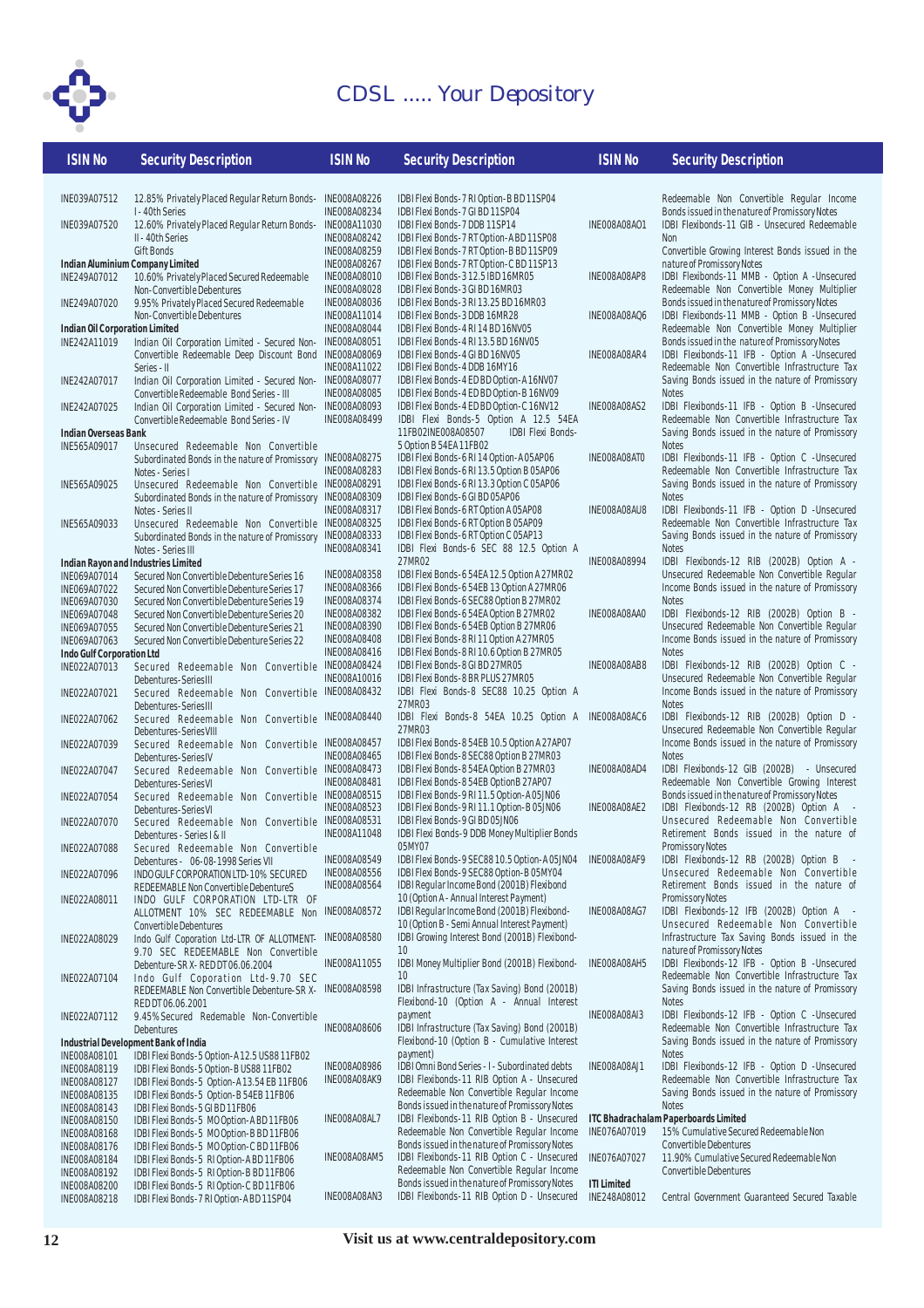issued in the nature of Promissory Notes -



#### **ISIN No Security Description**

Series-8D

| <b>ISIN No</b> | Security Description |
|----------------|----------------------|
|                |                      |

Redeemable Non Convertible H Series Bonds issued in the nature of debentures - Letter of Allotment to be issued initially INE139F09259 10.50% Taxfree Secured Non Convertible Bonds **Larsen & Toubro Limited**

| <b>INF139F</b><br>Kesoram Industries Limited |  |  |                                        |  |  |  |  |
|----------------------------------------------|--|--|----------------------------------------|--|--|--|--|
|                                              |  |  | 12% Secured Redeemable Non Convertible |  |  |  |  |
| <b>Debentures</b>                            |  |  |                                        |  |  |  |  |

#### INE139F09010 10.50% Taxfree Secured Non Convertible Bonds issued in the nature of Promissory Notes Series-1A INE139F09028 10.50% Taxfree Secured Non Convertible Bonds issued in the nature of Promissory Notes Series-1B INE139F09036 10.50% Taxfree Secured Non Convertible Bonds issued in the nature of Promissory Notes - Series-1C INE139F09044 10.50% Taxfree Secured Non Convertible Bonds issued in the nature of Promissory Notes Series-2A INE139F09051 10.50% Taxfree Secured Non Convertible Bonds issued in the nature of Promissory Notes Series-2B INE139F09069 10.50% Taxfree Secured Non Convertible Bonds issued in the nature of Promissory Notes Series-2C INE139F09077 10.50% Taxfree Secured Non Convertible Bonds issued in the nature of Promissory Notes Series-2D INE139F09085 10.50% Taxfree Secured Non Convertible Bonds issued in the nature of Promissory Notes Series-3A INE139F09093 10.50% Taxfree Secured Non Convertible Bonds issued in the nature of Promissory Notes Series-3C INE139F09101 10.50% Taxfree Secured Non Convertible Bonds issued in the nature of Promissory Notes Series-4A INE139F09119 10.50% Taxfree Secured Non Convertible Bonds issued in the nature of Promissory Notes - Series-4B INE139F09127 10.50% Taxfree Secured Non Convertible Bonds issued in the nature of Promissory Notes - Series-4C INE139F09135 8.75% Taxfree Secured Non Convertible Bonds issued in the nature of Promissory Notes Series-5A INE139F09143 8.75% Taxfree Secured Non Convertible Bonds issued in the nature of Promissory Notes -Series-5BI INE139F09150 9.00% Taxfree Secured Non Convertible Bonds **Konkan Railway Corporation Limited**

issued in the nature of Promissory Notes - Series-5BII INE139F09168 8.25% Taxfree Secured Non Convertible Bonds INE990D07155 issued in the nature of Promissory Notes Series-5CI INE139F09176 8.95% Taxfree Secured Non Convertible Bonds issued in the nature of Promissory Notes Series-5CII INE139F09184 10.50% Taxfree Secured Non Convertible Bonds issued in the nature of Promissory Notes Series-6B INE139F09192 10.50% Taxfree Secured Non Convertible Bonds issued in the nature of Promissory Notes - Series-6C INE139F09200 10.50% Taxfree Secured Non Convertible Bonds issued in the nature of Promissory Notes Series-7A INE139F09218 9.25% Taxfree Secured Non Convertible Bonds issued in the nature of Promissory Notes Series-7B INE139F09226 13.00% Taxfree Secured Non Convertible Bonds issued in the nature of Promissory Notes Series-8A INE139F09234 10.50% Taxfree Secured Non Convertible Bonds issued in the nature of Promissory Notes - Series-8B INE139F09242 10.15% Taxfree Secured Non Convertible Bonds **KSB Pumps Limited** issued in the nature of Promissory Notes - INE999A07012 Series-8C INE990D07098 17.50% Secured Redeemable Non Convertible

INE139F09267 12.36% Taxfree Secured Non Convertible Bonds issued in the nature of Promissory Notes - Series-9A INE139F09275 12.52% Taxfree Secured Non Convertible Bonds issued in the nature of Promissory Notes - Series-9A INE139F09283 8.55% Taxfree Secured Non Convertible Bonds issued in the nature of Promissory Notes - Series-9B INE139F09291 10.65% Taxfree Secured Non Convertible Bonds issued in the nature of Promissory Notes - Series-10A-I INE139F09291 10.65% Taxfree Secured Non Convertible Bonds issued in the nature of Promissory Notes - Series-10A-I INE139F09309 11.20% Taxfree Secured Non Convertible Bonds issued in the nature of Promissory Notes - Series-10A-II INE139F09309 11.20% Taxfree Secured Non Convertible Bonds issued in the nature of Promissory Notes - Series-10A-II INE139F09317 8.77% Taxfree Secured Non Convertible Bonds issued in the nature of Promissory Notes Series-10B INE139F09317 8.77% Taxfree Secured Non Convertible Bonds issued in the nature of Promissory Notes - Series-10B INE139F09325 11.00% Taxfree Secured Non Convertible Bonds issued in the nature of Promissory Notes - Series-10D-II INE139F09333 11.75% Taxfree Secured Non Convertible Bonds issued in the nature of Promissory Notes - Series-10E-II INE139F09333 11.75% Taxfree Secured Non Convertible Bonds issued in the nature of Promissory Notes - Series-10E-II INE139F09341 11.00% Taxfree Secured Non Convertible Bonds issued in the nature of Promissory Notes - Series-10H-II INE139F09358 11.10% Taxfree Secured Non Convertible Bonds issued in the nature of Promissory Notes Series-10I Redeemable Non convertible bonds in the nature of debentures - Series IXA - Private placement PF Rate + 1.50% Secured Redeemable Non Convertible Bonds Series VIII B (Reset) issued in the nature of debentures 13% Secured Redeemable Non Convertible Bonds issued in the nature of debentures INE990E07072 13.40% Secured Redeemable Taxable Non Convertible Regular Bonds/Reset Bonds at PF Rate Plus 1.50% (whichever is applicable) Series VIII 15.75% Secured Redeemable Non Convertible<br>Bonds - Series V 15-07-1997 Bonds - Series V INE990E07049 13.15% Secured Redeemable Taxable Non Convertible Bonds - Series IX A - Option I INE990D07056 13.05% Secured Redeemable Taxable Non Convertible Bonds -Series IX A - Option II 13.00% Secured Redeemable Taxable Non Convertible Bonds - Series IX A - Option III INE990D07023 12.50% Secured Redeemable Taxable Non Convertible Bonds - Series VIII C 12.00% Secured Redeemable Non Convertible Bonds - Series X A 12.00% Secured Redeemable Non Convertible Bonds - Series X C INE990D07106 17.50% Secured Redeemable Regular Return **Krishna Bhagya Jala Nigam Limited**

**Leaseplan India Limited LIC Housing Finance Limited Madras Cement Ltd.** INE018A07011 14.50% Non Convertible Debentures11-06-1997 INE018A07144 BR + 2.75% Non Convertible Debentures - OptionI INE018A07151 BR + 3.25% Non Convertible Debentures - OptionII INE018A07169 BR + 3.25% Non Convertible Debentures INE018A07029 13.5% Non Convertible Debentures INE018A07037 12.75% Non Convertible Debentures INE018A07045 13% Non Convertible Debentures<br>INF018A07052 13% Non Convertible Debentures INE018A07052 13% Non Convertible Debentures<br>INE018A07060 13% Non Convertible Debentures INE018A07060 13% Non Convertible Debentures<br>INE018A07177 11.20% Non Convertible Debentu INE018A07177 11.20% Non Convertible Debentures INE018A07078 13.35% Non Convertible Debentures INE018A07185 10.75% Non Convertible Debentures - OptionI INE018A07193 10.75% Non Convertible Debentures - OptionII INE018A07086 12.60% Non Convertible Debentures<br>INE018A07094 12.65% Non Convertible Debentures INE018A07094 12.65% Non Convertible Debentures INE018A07128 12% Non Convertible Debentures<br>INE018A07136 12.08% Non Convertible Debentu INE018A07136 12.08% Non Convertible Debentures<br>INF018A07235 10.80% Non Convertible Debentures INE018A07235 10.80% Non Convertible Debentures<br>INE018A07250 10.80% Non Convertible Debentures INE018A07250 10.80% Non Convertible Debentures<br>INE018A08019 MIBOR + 1% Non Convertible Deben INE018A08019 MIBOR + 1% Non Convertible Debentures INE018A08027 11.25% Non Convertible Debentures INE018A08142 NSE-MIBOR+1.25% Non Convertible Debentures-Option I INE018A08159 NSE-MIBOR + 1.25% Non Convertible Debentures - Option II (Book Building) Unsecured Redeemable Non Convertible Debentures INE090F08025 Unsecured Redeemable Non Convertible Debentures INE115A08013 9.50% Non Convertible Debentures-Option I (deemed date) 9.50% Non Convertible Debentures-Option II INE331A07026 19% Non Convertible Debentures<br>INE331A07034 19% Non Convertible Debentures INE331A07034 19% Non Convertible Debentures<br>INE331A07042 11.50% Non convertible Debentur INE331A07042 11.50% Non convertible Debentures<br>INE331A07059 11.40% Non Convertible Debentures INE331A07059 11.40% Non Convertible Debentures<br>INE331A07067 10.80% Non Convertible Debentures INE331A07067 10.80% Non Convertible Debentures<br>INE331A07075 10.80% Non Convertible Debentures INE331A07075 10.80% Non Convertible Debentures<br>INE331A07083 10.80% Non Convertible Debentures INE331A07083 10.80% Non Convertible Debentures<br>INE331A07091 10.80% Non Convertible Debentures 10.80% Non Convertible Debentures INE331A07109 10.80% Non Convertible Debentures INE331A07117 12.5% Non Convertible Debentures<br>INE331407125 14.5% Non Convertible Debentures INE331A07125 14.5% Non Convertible Debentures<br>INE331407133 14.5% Non Convertible Debentures 14.5% Non Convertible Debentures INE331A07141 15.5% Non Convertible Debentures INE018A08035 Fixed Rate Option Non Convertible Debentures Floating Rate Option Non Convertible Debentures INE115A08021 Secured Non Convertible Redeemable Debentures - Option I - issued as letter of allotment INE115A08039 Secured Non Convertible Redeemable Debentures - Option II - issued as letter of allotment INE115A08054 Secured Non Convertible Redeemable Debentures - Option III - Separately Tradeable and Redeemable Principle Parts - STRPP Part A - issued as letter of allotment INE115A08062 Secured Non Convertible Redeemable Debentures - Option III - Separately Tradeable and Redeemable Principle Parts -STRPP Part B - issued as letter of allotment INE115A08070 Secured Non Convertible Redeemable Debentures - Option III - Separately Tradeable and Redeemable Principle Parts -STRPP Part C - issued as letter of allotment INE115A08088 Secured Non Convertible Redeemable Debentures - Option III - Separately Tradeable and Redeemable Principle Parts -STRPP Part D - issued as letter of allotment INE115A08096 Secured Non Convertible Redeemable Debentures - Option III - Separately Tradeable and Redeemable Principle Parts -STRPP Part E - issued as letter of allotment INE331A08024 7.98% Unsecured Redeemable Non Convertible Debentures (Letter of Allotment)

INE331A08032 7.50% Unsecured Redeemable Non Convertible debentures - Letter of allotment

11.95% Secured Redeemable Non Convertible

Bonds - Series II

Bonds - Series IV

Debentures 22-02-2000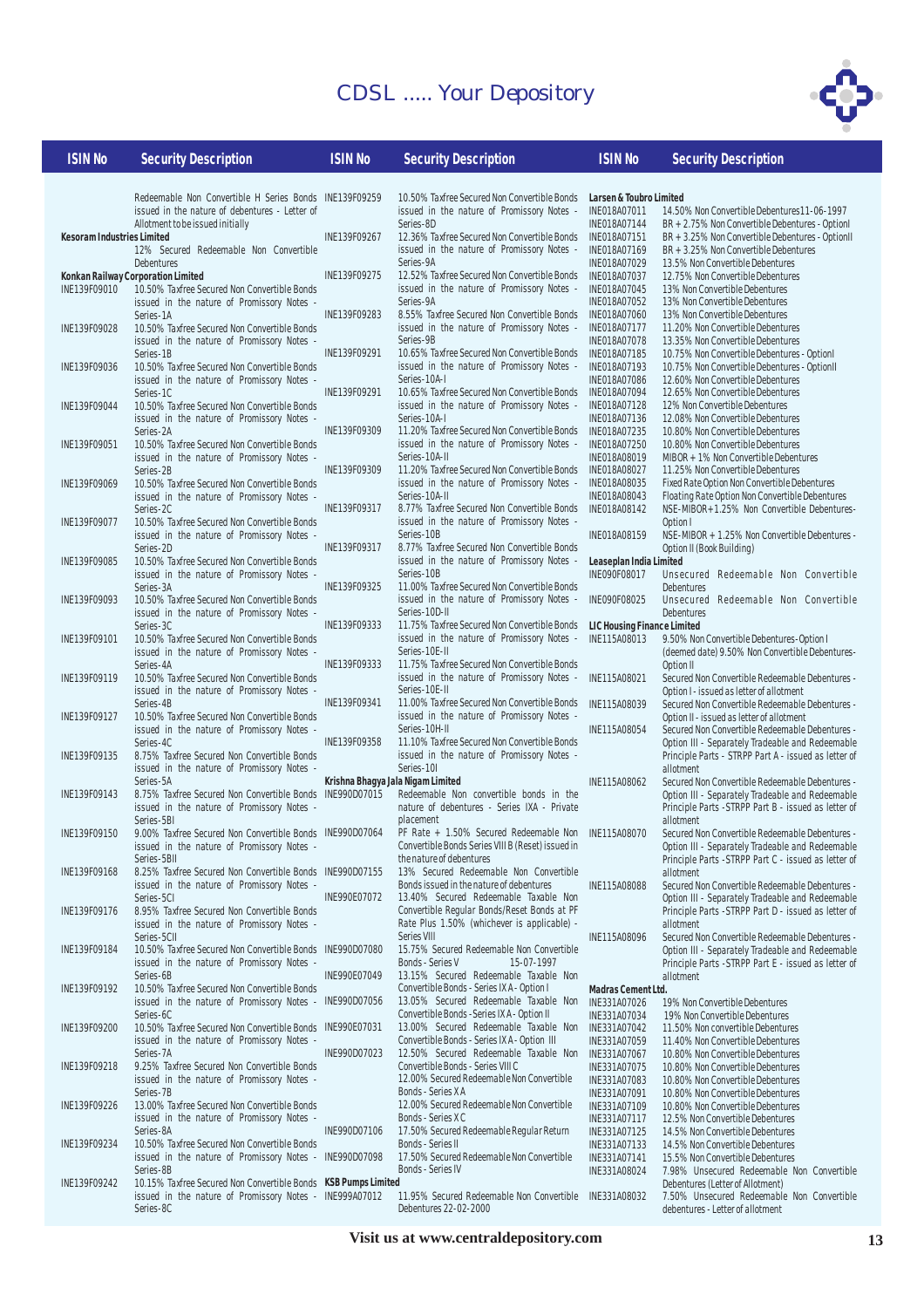

| <b>ISIN No</b>                | <b>Security Description</b>                                                                                | <b>ISIN No</b>      | <b>Security Description</b>                                                                | <b>ISIN No</b>                                     | <b>Security Description</b>                                                               |  |  |  |
|-------------------------------|------------------------------------------------------------------------------------------------------------|---------------------|--------------------------------------------------------------------------------------------|----------------------------------------------------|-------------------------------------------------------------------------------------------|--|--|--|
|                               |                                                                                                            |                     |                                                                                            |                                                    |                                                                                           |  |  |  |
|                               | Maharashtra State Financial Corporation                                                                    |                     | Separately Transferable Redeemable Principal                                               | <b>Prism Cement Limited</b>                        |                                                                                           |  |  |  |
| INE934E09017                  | 8.35% Maharashtra State Financial Corporation                                                              |                     | Parts (STRPP) Part B - Letter of allotment                                                 | INE010A07018                                       | 13.50% Secured Redeemable Non Convertible                                                 |  |  |  |
|                               | Bonds 2011 (78th Series)                                                                                   |                     | issued initially                                                                           |                                                    | <b>Debentures</b>                                                                         |  |  |  |
| INE850A04014                  | Mahindra Ugine Steel Company Limited<br>Redeemable Cumulative Non                                          | INE733E08031        | Secured Non Convertible Taxable Bonds with<br>Separately Transferable Redeemable Principal | <b>Punjab National Bank</b><br>INE160A09017        | PNB Bonds Series VI - Subordinated Unsecured Non                                          |  |  |  |
|                               | Allotment date Convertible Preference Shares                                                               |                     | Parts (STRPP) Part C - Letter of allotment                                                 |                                                    | Convertible Bonds in the nature of Promissory Notes                                       |  |  |  |
| NR Agarwal Industries Limited |                                                                                                            |                     | issued initially                                                                           | INE160A09025                                       | PNB Bonds Series VII - Subordinated Unsecured                                             |  |  |  |
| INE740D07014                  | 20.50% Secured Redeemable Non Convertible INE733E08049                                                     |                     | Secured Non Convertible Taxable Bonds with                                                 |                                                    | Non Convertible Bonds in the nature of Promissory                                         |  |  |  |
|                               | Debentures                                                                                                 |                     | Separately Transferable Redeemable Principal                                               |                                                    | <b>Notes</b>                                                                              |  |  |  |
| INE740D07022                  | 16.50% Secured Redeemable Non Convertible<br><b>Debentures</b>                                             |                     | Parts (STRPP) Part D - Letter of allotment<br>issued initially                             | <b>Reliance Capital Limited</b><br>INE013A07012    | Secured Redeemable Interest bearing Non                                                   |  |  |  |
|                               | Narmada Cements Company Limited                                                                            | INE733E08056        | Secured Non Convertible Taxable Bonds with                                                 |                                                    | Convertible Debentures - RCL BOND I                                                       |  |  |  |
| INE344A07011                  | 11.60% Secured Redeemable Non Convertible                                                                  |                     | Separately Transferable Redeemable Principal                                               | INE013A07020                                       | Secured Redeemable Interest bearing Non                                                   |  |  |  |
|                               | Debentures - Privately Placed                                                                              |                     | Parts (STRPP) Part E - Letter of allotment issued                                          |                                                    | Convertible Debentures - RCL BOND III                                                     |  |  |  |
|                               | National Aluminium Company Limited                                                                         |                     | initially                                                                                  | INE013A07038                                       | Secured Redeemable Interest bearing Non<br>Convertible Debentures - RCL BOND VI           |  |  |  |
| INE139A07015                  | 14.5% Non-Convertible Redeemable secured Neyveli Lignite Corporation Limited<br>debentures                 | INE598A08019        | Secured Redeemable Non Convertible Taxable                                                 | INE013A07046                                       | Secured Redeemable Interest bearing Non                                                   |  |  |  |
| INE139A07023                  | 8.60% Secured Non Convertible Redeemable                                                                   |                     | <b>Bonds</b>                                                                               |                                                    | Convertible Debentures - RCL BOND VII                                                     |  |  |  |
|                               | Taxable Bonds - Series 2001 issued in the nature Nirma Limited                                             |                     |                                                                                            | INE013A07053                                       | Secured Redeemable Interest bearing Non                                                   |  |  |  |
|                               | of debentures - issued as letter of allotment INE091A07034                                                 |                     | NIRMA-Non Convertible Debenture Sr-J-ALT-A                                                 |                                                    | Convertible Debentures - RCL BOND VII                                                     |  |  |  |
|                               | initially<br>National Bank for Agricultrue and Rural Development                                           | INE091A07042        | NIRMA-Non Convertible Debenture Sr-J-ALT-B                                                 | INE013A07061                                       | Secured Redeemable Interest bearing Non<br>Convertible Debentures - RCL BOND VII          |  |  |  |
| INE261F09012                  | 14.00% GOI Guaranteed Redeemable SLR INE944D07012                                                          |                     | North Eastern Electricity Supply Company of Orissa Limited<br>NESCO Power Bond Series - I  | INE013A07079                                       | Secured Redeemable Interest bearing Non                                                   |  |  |  |
|                               | Bonds issued in the nature of Promissory Notes - Power Grid Corporation of India Limited                   |                     |                                                                                            |                                                    | Convertible Debentures - RCL BOND VIII                                                    |  |  |  |
|                               | NB 2005 - XV Series                                                                                        | INF752F08015        | 9.80% Power Grid Taxable Bonds XI-Issue                                                    | INE013A07087                                       | Secured Redeemable Interest bearing Non                                                   |  |  |  |
| INE261F09020                  | 13.85% GOI Guaranteed Redeemable SLR                                                                       |                     | 2001-02 - STRPP Part A - issued as letter of                                               |                                                    | Convertible Debentures - RCL BOND IX                                                      |  |  |  |
|                               | Bonds issued in the nature of Promissory Notes -<br>NB 2006 - XVI Series                                   | INE752E08023        | allotment<br>9.80% Power Grid Taxable Bonds XI-Issue                                       | INE013A07087                                       | Secured Redeemable Interest bearing Non<br>Convertible Debentures - RCL BOND IX           |  |  |  |
| INE261F09038                  | 12.30% GOI Guaranteed Redeemable SLR                                                                       |                     | 2001-02 - STRPP Part B - issued as letter of                                               | INE013A07095                                       | Secured Redeemable Interest bearing Non                                                   |  |  |  |
|                               | Bonds issued in the nature of Promissory Notes -                                                           |                     | allotment                                                                                  |                                                    | Convertible Debentures - RCL BOND X                                                       |  |  |  |
|                               | NB 2008 - XVII Series                                                                                      | INE752E08031        | 9.80% Power Grid Taxable Bonds XI-Issue                                                    | INE013A11014                                       | Secured Redeemable Interest bearing Non                                                   |  |  |  |
| INE261F09046                  | 12.35% GOI Guaranteed Redeemable SLR                                                                       |                     | 2001-02 - STRPP Part C - issued as letter of                                               | INE013A11014                                       | Convertible Debentures - RCL BOND XI<br>Secured Redeemable Non interest bearing non       |  |  |  |
|                               | Bonds issued in the nature of Promissory Notes -<br>NB 2009 - XVIII Series                                 | INE752E08049        | allotment<br>9.80% Power Grid Taxable Bonds XI-Issue                                       |                                                    | convertible deep discount bonds - DDB II                                                  |  |  |  |
| INE261F09053                  | 9% Unsecured Redeemable Tax Free Bonds                                                                     |                     | 2001-02 - STRPP Part D - issued as letter of                                               | INE013A11022                                       | Secured Redeemable Non interest bearing non                                               |  |  |  |
|                               | issued in the nature of Promissory Notes - TFB                                                             |                     | allotment                                                                                  |                                                    | convertible deep discount bonds - DDB IV                                                  |  |  |  |
|                               | 2004 - I Series                                                                                            | INE752E08057        | 9.80% Power Grid Taxable Bonds XI-Issue                                                    | INE013A11030                                       | Secured Redeemable Non interest bearing non                                               |  |  |  |
| INE261F09061                  | 8.25% Unsecured Redeemable Tax Free Bonds                                                                  |                     | 2001-02 - STRPP Part E - issued as letter of                                               | INE013A11048                                       | convertible deep discount bonds - DDB V<br>Secured Redeemable Non interest bearing non    |  |  |  |
|                               | issued in the nature of Promissory Notes - TFB<br>2004 - Il Series                                         | INE752E08064        | allotment<br>9.80% Power Grid Taxable Bonds XI-Issue                                       |                                                    | convertible deep discount bonds - DDB VI                                                  |  |  |  |
| INE261F09079                  | 8.25% Unsecured Redeemable Tax Free Bonds                                                                  |                     | 2001-02 - STRPP Part F - issued as letter of                                               | INE013A11055                                       | Secured Redeemable Non interest bearing non                                               |  |  |  |
|                               | issued in the nature of Promissory Notes - TFB                                                             |                     | allotment                                                                                  |                                                    | convertible deep discount bonds - DDB VII                                                 |  |  |  |
|                               | 2005 - III Series                                                                                          | INE752E08072        | 9.80% Power Grid Taxable Bonds XI-Issue                                                    | INE013A11063                                       | Secured Redeemable Non interest bearing non                                               |  |  |  |
| INE261F09087                  | 11.25% Unsecured Redeemable Priority Sector<br>Bonds issued in the nature of Promissory Notes -            |                     | 2001-02 - STRPP Part G - issued as letter of<br>allotment                                  | INE013A11071                                       | convertible deep discount bonds - DDB VIII<br>Secured Redeemable Non interest bearing non |  |  |  |
|                               | PSB 2006 - I Series                                                                                        | <b>INE752E08080</b> | 9.80% Power Grid Taxable Bonds XI-Issue                                                    |                                                    | convertible deep discount bonds - DDB IX                                                  |  |  |  |
| INE261F09095                  | 11% Unsecured Redeemable Priority Sector                                                                   |                     | 2001-02 - STRPP Part H - issued as letter of                                               | INE013A11089                                       | Secured Redeemable Non interest bearing non                                               |  |  |  |
|                               | Bonds issued in the nature of Promissory Notes -                                                           |                     | allotment                                                                                  |                                                    | convertible deep discount bonds - DDB X                                                   |  |  |  |
| INE261F09113                  | PSB 2005 - Il Series                                                                                       | INE752E08098        | 9.80% Power Grid Taxable Bonds XI-Issue                                                    | <b>Reliance Industries Limited</b><br>INE002A07015 | RIL Privately Placed Debentures III 18 Non                                                |  |  |  |
|                               | 10.25% Unsecured Redeemable Priority Sector<br>Bonds issued in the nature of Promissory Notes -            |                     | 2001-02 - STRPP Part I - issued as letter of<br>allotment                                  |                                                    | Convertible Debenture 08JL01                                                              |  |  |  |
|                               | PSB 2007 - III Series - Option I                                                                           | INE752E08106        | 9.80% Power Grid Taxable Bonds XI-Issue                                                    | INE002A07304                                       | RIL Privately Placed Debentures VI 16.5 Non                                               |  |  |  |
| INE261F09111                  | 10% Unsecured Redeemable Priority Sector                                                                   |                     | 2001-02 - STRPP Part J - issued as letter of                                               |                                                    | Convertible Debenture 090T02                                                              |  |  |  |
|                               | Bonds issued in the nature of Promissory Notes -                                                           |                     | allotment                                                                                  | INE002A07312                                       | RIL Privately Placed Debentures VI 16.5 Non                                               |  |  |  |
| INE261F09129                  | PSB 2007 - III Series - Option II<br>10.75% Unsecured Redeemable Non Priority                              | INE752E08114        | 9.80% Power Grid Taxable Bonds XI-Issue<br>2001-02 - STRPP Part K - issued as letter of    | INE002A07320                                       | Convertible Debenture 100T02<br>RIL Privately Placed Debentures VI 13 Non                 |  |  |  |
|                               | Sector Bonds issued in the nature of Promissory                                                            |                     | allotment                                                                                  |                                                    | Convertible Debenture 100T09                                                              |  |  |  |
|                               | Notes - NPSB 2007 - I Series - Optionl                                                                     | INE752E08122        | 9.80% Power Grid Taxable Bonds XI-Issue                                                    | INE002A07338                                       | RIL Privately Placed Debentures VI 13 Non                                                 |  |  |  |
| INE261F09137                  | 10.40% Unsecured Redeemable Non Priority                                                                   |                     | 2001-02 - STRPP Part L - issued as letter of                                               |                                                    | Convertible Debenture 17NV09                                                              |  |  |  |
|                               | Sector Bonds issued in the nature of Promissory<br>Notes - NPSB 2005 - I Series - OptionII                 |                     | allotment                                                                                  | INE002A07189                                       | RIL Privately Placed Debentures VII 14.08 Non<br>Convertible Debenture 31MR04             |  |  |  |
| INE261F09148                  | 7.50% Unsecured Redeemable Priority Sector                                                                 | INE752E08130        | 9.20% Power Grid Taxable Bonds XI-Issue<br>2001-02 - STRPP Part A - issued as letter of    | INE002A07023                                       | RIL Privately Placed Debentures VIII 14.5 Non                                             |  |  |  |
|                               | Bonds issued in the nature of Promissory Notes -                                                           |                     | allotment                                                                                  |                                                    | Convertible Debenture 19MY02                                                              |  |  |  |
|                               | PSB 2005 - IV Series - issued initially as letter of INE752E08148                                          |                     | 9.20% Power Grid Taxable Bonds XI-Issue                                                    | INE002A07197                                       | RIL Privately Placed Debentures IX 13.5 Non                                               |  |  |  |
|                               | allotment                                                                                                  |                     | 2001-02 - STRPP Part B - issued as letter of                                               |                                                    | Convertible Debenture 15SP04                                                              |  |  |  |
| INE848E07013                  | National Hydroelectric Power Corporation Limited<br>NHPC 16.00% L-2 Series 7 Year Secured Non INE752E08155 |                     | allotment<br>9.20% Power Grid Taxable Bonds XI-Issue                                       | INE002A07205                                       | RIL Privately Placed Debentures XI 12.25 Non<br>Convertible Debenture 01JN05              |  |  |  |
|                               | convertible Taxable Bond - Private Placement                                                               |                     | 2001-02 - STRPP Part C - issued as letter of                                               | INE002A07031                                       | RIL Privately Placed Debentures XII 12.5 Non                                              |  |  |  |
| INE848E07021                  | NHPC 10.50% L-2 Series 7 Year Secured Non                                                                  |                     | allotment                                                                                  |                                                    | Convertible Debenture 01JN05                                                              |  |  |  |
|                               | convertible Taxable Bond - Private Placement                                                               | INE752E08163        | 9.20% Power Grid Taxable Bonds XI-Issue                                                    | INE002A07346                                       | RIL Privately Placed Debentures XIII 13.75 Non                                            |  |  |  |
|                               | Private Placement of Secured Non Convertible                                                               |                     | 2001-02 - STRPP Part D - issued as letter of                                               | INE002A07353                                       | Convertible Debenture 01JN08<br>RIL Privately Placed Debentures XIII 13.75 Non            |  |  |  |
|                               | Taxable M Series Bonds<br>National Thermal Power Corporation Limited                                       | INE752E08171        | allotment<br>9.20% Power Grid Taxable Bonds XI-Issue                                       |                                                    | Convertible Debenture 02JN08                                                              |  |  |  |
| INE733E08015                  | Secured Non Convertible Taxable Bonds with                                                                 |                     | 2001-02 - STRPP Part E - issued as letter of                                               | INE002A07361                                       | RIL Privately Placed Debentures XIV 13.75 Non                                             |  |  |  |
|                               | Separately Transferable Redeemable Principal                                                               |                     | allotment                                                                                  |                                                    | Convertible Debenture 01JN08                                                              |  |  |  |
|                               | Parts (STRPP) Part A - Letter of allotment issued INE752E08189                                             |                     | 9.20% Power Grid Taxable Bonds XI-Issue                                                    | INE002A07379                                       | RIL Privately Placed Debentures XIV 13.75 Non                                             |  |  |  |
| INE733E08023                  | initially<br>Secured Non Convertible Taxable Bonds with                                                    |                     | 2001-02 - STRPP Part F - issued as letter of<br>allotment                                  | INE002A07213                                       | Convertible Debenture 02JN08<br>RIL Privately Placed Debentures XV 14.75 Non              |  |  |  |
|                               |                                                                                                            |                     |                                                                                            |                                                    |                                                                                           |  |  |  |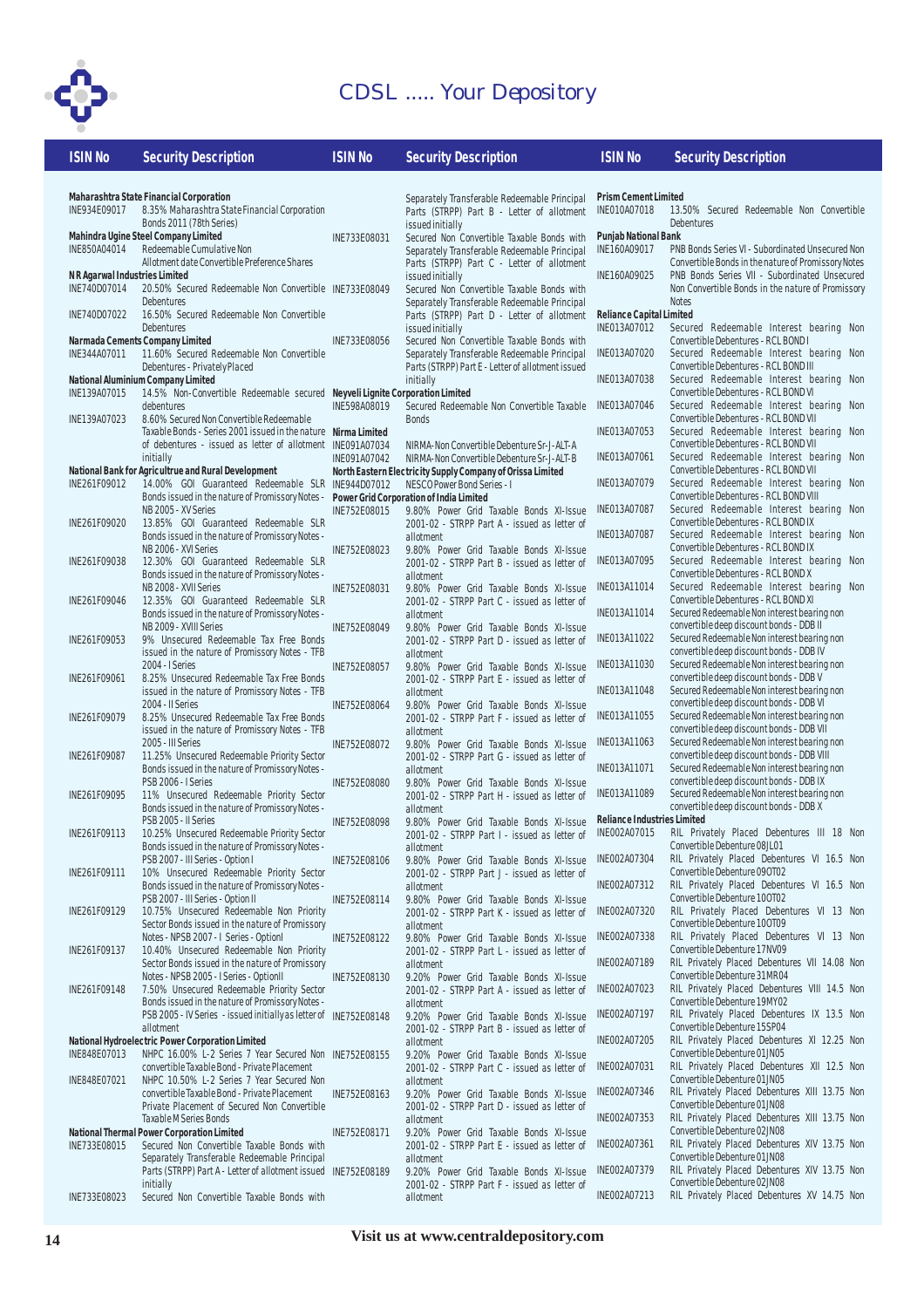

| <b>ISIN No</b>               | <b>Security Description</b>                                                                         | <b>ISIN No</b> | <b>Security Description</b>                                                                  | <b>ISIN No</b>                     | <b>Security Description</b>                                                                                 |
|------------------------------|-----------------------------------------------------------------------------------------------------|----------------|----------------------------------------------------------------------------------------------|------------------------------------|-------------------------------------------------------------------------------------------------------------|
|                              |                                                                                                     |                |                                                                                              |                                    |                                                                                                             |
|                              | Convertible Debenture 13FB08                                                                        |                | Convertible Debenture 10AG09                                                                 |                                    | Secured Redeemable Non-Convertible Debentures                                                               |
| INE002A07221                 | RIL Privately Placed Debentures XV 14.75 Non INE014A07069<br>Convertible Debenture 17FB08           |                | RPL Privately Placed Debentures IX 13.55 Non<br>Convertible Debenture 12AG09                 | INE014A08158                       | series-42 [Privately Placed Debentures 42]<br>Reliance Petroleum Ltd-10% Privately Placed Secured           |
| INE002A07049                 | RIL Privately Placed Debentures XVI 14.25 Non INE014A07077                                          |                | RPL Privately Placed Debentures XII TR1 13 Non                                               |                                    | Redeemable Non-Convertible Debentures series-43                                                             |
| INE002A07056                 | Convertible Debenture 27MY08<br>RIL Privately Placed Debentures XVIII 15.03 Non INE014A07085        |                | Convertible Debenture 17SP04<br>RPL Privately Placed Debentures XII TR1 13.25                | INE014A08174                       | [Privately Placed Debentures 43]<br>RPL - Privately Placed Secured Redeemable Non-                          |
|                              | Convertible Debenture 12JU08                                                                        |                | Non Convertible Debenture 17SP07                                                             |                                    | Convertible Debentures (Privately Placed Debentures                                                         |
| INE002A07064                 | RIL Privately Placed Debentures XX 15.03 Non INE014A07093<br>Convertible Debenture 25JU08           |                | RPL Privately Placed Debentures XII TR1 13.50<br>Non Convertible Debenture 17SP09            | INE014A07382                       | 44)<br>RPL - Privately Placed Secured Redeemable Non-                                                       |
| INE002A07072                 | RIL Privately Placed Debentures XXII 14.25 Non INE014A07101                                         |                | RPL Privately Placed Debentures XII TR2 12.75                                                |                                    | <b>Convertible Debentures (Privately Placed Debentures</b>                                                  |
| INE002A07080                 | Convertible Debenture 10SP08<br>RIL Privately Placed Debentures XXIII 15.03 Non INE014A07119        |                | Non Convertible Debenture 17SP09<br>RPL Privately Placed Debentures XII TR3 13.5             |                                    | 45)<br>Sardar Sarovar Narmada Nigam Limited                                                                 |
|                              | Convertible Debenture 28SP08                                                                        |                | Non Convertible Debenture 20SP09                                                             | INE670E08019                       | Secured Non Convertible Redeemable Bonds - Option I                                                         |
| INE002A07098                 | RIL Privately Placed Debentures XXIV 15.03 Non INE014A07127<br>Convertible Debenture 050T08         |                | RPL Privately Placed Debentures XII TR4 13.5<br>Non Convertible Debenture 010T09             | INE670E08027                       | - letter of allotment being issued<br>Secured Non Convertible Redeemable Bonds - Option                     |
| INE002A07106                 | RIL Privately Placed Debentures XXV 14.25 Non INE014A07135                                          |                | RPL Privately Placed Debentures XII TR5 13.5                                                 |                                    | II - letter of allotment being issued                                                                       |
| INE002A07114                 | Convertible Debenture 27NV08<br>RIL Privately Placed Debentures XXVIII 15.03 INE014A07143           |                | Non Convertible Debenture 110T09<br>RPL Privately Placed Debentures XIV 13.5 Non             | INE670E08035                       | Secured Non Convertible Redeemable Bonds<br>Series III) - Option I - issued in the nature of                |
|                              | Non Convertible Debenture 200T08                                                                    |                | Convertible Debenture 29SP09                                                                 |                                    | debentures - letter of allotment issued initially                                                           |
| INE002A07122                 | RIL Privately Placed Debentures 33 11.5 Non INE014A07150<br>Convertible Debenture 12NV03            |                | RPL Privately Placed Debentures XVI 13.5 Non<br>Convertible Debenture 250T09                 | INE670E08043                       | Secured Non Convertible Redeemable Bonds (2001-                                                             |
| INE002A11017                 | RIL Privately Placed Debentures 34 DDB 31MY04 INE014A07168                                          |                | RPL Privately Placed Debentures XXII 13.94 Non                                               |                                    | 02 - Series III) - Option II - issued in the nature of<br>debentures - letter of allotment issued initially |
| INE002A07130                 | RIL Privately Placed Debentures 35 12.1 Non                                                         |                | Convertible Debenture 01JL02                                                                 | INE670E09017                       | Secured Redeemable Deep Discount Bonds issued in                                                            |
| INE002A07148                 | Convertible Debenture 15JU02<br>RIL Privately Placed Debentures 36 12.1 Non                         | INE014A07176   | RPL Privately Placed Debentures 23 11.75 Non<br>Convertible Debenture 30MY10                 | INE670E09025                       | the nature of Promissory Notes<br>17.5% Secured Redeemable Non Convertible bonds                            |
|                              | Convertible Debenture 30JU04                                                                        | INE014A07184   | RPL Privately Placed Debentures 24 12.25 Non                                                 |                                    | issued                                                                                                      |
| INE002A07155                 | RIL Privately Placed Debentures 40 12.7 Non<br>Convertible Debenture 15DC07                         | INE014A07192   | Convertible Debenture 09AG10<br>RPL Privately Placed Debentures 25 12.25 Non                 | INE670E07078                       | in the nature of Promissory Notes<br>13.65% Secured Redeemable Non Convertible Bonds                        |
| INE002A07239                 | RIL Privately Placed Debentures 43 12.36 Non                                                        |                | Convertible Debenture 22AG10                                                                 |                                    | - Regular Bonds I - issued in the nature of debentures                                                      |
| INE002A07247                 | Convertible Debenture 24AG04<br>RIL Privately Placed Debentures 43 12.36 Non INE014A07218           | INE014A07200   | RPL Privately Placed Debentures-26 Tranche 1<br>RPL Privately Placed Debentures-26 Tranche 2 | INE670E07086                       | 13.90% Secured Redeemable Non Convertible Bonds<br>- Regular Bonds II - issued in the nature of debentures  |
|                              | Convertible Debenture 01SP04                                                                        | INE014A08026   | RPL 11.50% Secured Redeemable Non-                                                           | INE670E07094                       | 12.25% Secured Redeemable Non Convertible Bonds                                                             |
| INE002A07163                 | RIL Privately Placed Debentures 44 12.35 Non<br>Convertible Debenture 30AG04                        | INE014A07026   | Convertible<br>debentures - Privately Placed Debentures 28                                   |                                    | - Infrastructure Bonds I-issued in the nature of<br>debentures                                              |
| INE002A07387                 | RIL Privately Placed Debentures 55 BM PLUS INE014A07234                                             |                | RPL Privately Placed Debentures 29 11.20 Non INE670E07102                                    |                                    | 12.65% Secured Redeemable Non Convertible Bonds                                                             |
| INE002A07171                 | 10FB05<br>RIL Privately Placed Debentures 59 10.85 Non INE014A07242                                 |                | Convertible Debenture 24FB04<br>RPL Privately Placed Debentures 30 11.50 Non                 |                                    | - Infrastructure Bonds II-issued in the nature<br>ofdebentures                                              |
|                              | Convertible Debenture 24FB05                                                                        |                | Convertible Debenture 01MR06                                                                 | INE670E07037                       | 14.50% Secured Redeemable Non Convertible Bonds                                                             |
| INE002A07254                 | RIL Privately Placed Debentures 70 10.40 Non INE014A07259<br>Convertible Debenture 06JU01           |                | RPL Privately Placed Debentures 31 11.30 Non<br>Convertible Debenture 01MR06                 |                                    | - Regular Bonds Type A-issued in the nature of<br>debentures                                                |
| INE002A07262                 | RIL Privately Placed Debentures 71 MR+0.90 INE014A08075                                             |                | Reliance Petroleum Ltd-10.75% Privately                                                      | INE670E07045                       | 15.00% Secured Redeemable Non Convertible Bonds                                                             |
|                              | 03JL01                                                                                              |                | Placed Secured Redeemable Non-Convertible                                                    |                                    |                                                                                                             |
| INE002A07270                 | RIL Privately Placed Debentures 72 MR+0.75<br>30MR01                                                |                | Debentures series-33<br>[Privately Placed<br>Debentures 33}                                  |                                    | Regular Bonds Type B-issued in the nature of<br>debenture                                                   |
| INE002A07288                 | RIL Privately Placed Debentures 73 10.8 Non INE014A08083                                            |                | Reliance Petroleum Ltd-11.15% Privately                                                      | INE670E07052                       | 12.75% Secured Redeemable Non Convertible Bonds                                                             |
| INE002A07296                 | Convertible Debenture 02JL01<br>RIL Privately Placed Debentures 74 11.00 Non                        |                | Placed Secured Redeemable Non-Convertible<br>Debentures series-34<br>[Privately Placed       |                                    | - Regular Bonds Type C-issued in the nature of<br>debenture                                                 |
|                              | Convertible Debenture 11JL03                                                                        |                | Debentures 34}                                                                               | INE670E07060                       | 13.00% Secured Redeemable Non Convertible Bonds                                                             |
| INE002A07395                 | RIL Privately Placed Debentures 81 11.90 Non INE014A08067<br>Convertible Debenture 10AG03           |                | Reliance Petroleum Ltd-11.10%Privately<br>Placed                                             |                                    | - Regular Bonds Type D-issued in the nature of<br>debentures                                                |
| INE002A07403                 | RIL Privately Placed Debentures 83 12.10 Non                                                        |                | Secured Redeemable Non-Convertible                                                           | INE670E07029                       | 11.5% Redeemable Secured Non Convertible Bonds -                                                            |
| INE002A07411                 | Convertible Debenture 15SP05<br>Benchmark +0.80% Privately Placed Non                               |                | Debentures series-35<br>[Privately Placed<br>Debentures 35}                                  | INE670E07011                       | Type A - issued in the nature of debenture<br>14% Redeemable Secured Non Convertible Bonds -                |
|                              | Convertible Debentures- Privately Placed INE014A08091                                               |                | Reliance Petroleum Ltd-11%Privately Placed                                                   |                                    | Type B - issued in the nature of debenture                                                                  |
| INE002A07460                 | Debentures 85<br>10.90% Privately Placed Non Convertible                                            |                | Secured Redeemable Non-Convertible<br>Debentures series-36<br>[Privately Placed              | INE670E07110                       | 12.50% Secured Redeemable Non Convertible Bonds<br>- issued in the nature of debentures                     |
|                              | Debentures-Privately Placed Debentures 95                                                           |                | Debentures 36}                                                                               | INE670E07128                       | 12.80% Secured Redeemable Non Convertible Bonds                                                             |
| INE002A07502<br>INE002A07510 | Privately Placed Non Convertible Debentures-<br>Privately Placed Debentures 109                     | INE014A08109   | Reliance Petroleum Ltd-11.05%Privately<br>Placed Secured Redeemable Non-Convertible          | INE670E07136                       | 15.50% Secured Non Convertible Redeemable Bonds<br>issued in the nature of debentures                       |
| INE002A08070                 | 9.90%Privately Placed<br>Non Convertible                                                            |                | Debentures series-37<br>[Privately Placed                                                    | INE670E07144                       | 12.35% Secured Non Convertible Redeemable Bonds                                                             |
| INE002A08088                 | Debentures-Privately Placed Debentures 110<br>9.90%Privately Placed<br>Non Convertible INE014A08117 |                | Debentures 37}<br>Reliance Petroleum Ltd-10.95%Privately                                     | Shree Rama Multi-Tech Limited      | issued in the nature of debentures                                                                          |
|                              | Debentures-Privately Placed Debentures 112                                                          |                | Placed Secured Redeemable Non-Convertible                                                    | INE879A07016                       | 13% Secured Redeemable Non Convertible                                                                      |
| INE002A08096                 | 9.60%Privately Placed<br>Non Convertible<br>Debentures-Privately Placed Debentures 114              |                | Debentures series-38<br>[Privately Placed<br>Debentures 38}                                  |                                    | Debentures<br>11.50% Unsecured Redeemable Non Convertible                                                   |
| INE002A07551                 | 7.75% Privately Placed Secured Redeemable INE014A08125                                              |                | Reliance Petroleum Ltd-10.70%Privately                                                       | INE879A08014                       | Debentures - issued initially as letter of allotment                                                        |
|                              | Non-Convertible Debentures (Privately Placed                                                        |                | Placed Secured Redeemable Non-Convertible                                                    | <b>SKF Bearings India Limited</b>  |                                                                                                             |
| Reliance Petroleum Ltd.      | Debentures 120)                                                                                     |                | Debentures series-39<br>[Privately Placed<br>Debentures 39}                                  | INE640A07012                       | Secured Redeemable Non Convertible Debentures<br>with detachable warrants                                   |
| INE014A07010                 | RPL Privately Placed Debentures IV 13.5 Non INE014A08133                                            |                | Reliance Petroleum Ltd-9.95% Privately Placed                                                | South Asian Petrochem Limited      |                                                                                                             |
| INE014A07028                 | Convertible Debenture 30MR09<br>RPL Privately Placed Debentures V 13.5 Non                          |                | Secured Redeemable Non-Convertible<br>Debentures series-40 [Privately Placed                 | INE801C07016                       | 14% Fully Convertible Debentures<br>Southern Electricity Supply Company of Orissa Limited                   |
|                              | Convertible Debenture 31MR09                                                                        |                | Debentures 40}                                                                               | INE945D07019                       | SouthCo Power Bond Series 1/2000                                                                            |
| INE014A07036                 | RPL Privately Placed Debentures VI 13 Non INE014A08166<br>Convertible Debenture 15JU09              |                | Reliance Petroleum Ltd-9.84% Privately Placed<br>Secured Redeemable Non-Convertible          | Srei International Finance Limited | deemed date of allotment)                                                                                   |
| INE014A07044                 | RPL Privately Placed Debentures VII 13 Non                                                          |                | Debentures series-41<br>[Privately Placed                                                    | INE872A10015                       | SREI BD SBI PLR PLUS 25AG12                                                                                 |
|                              | Convertible Debenture 28JU09                                                                        |                | Debentures 41}                                                                               | INE872A13019                       | SREI INTERN FIN WARRANT                                                                                     |

**State Bank of India**

INE014A08141 Reliance Petroleum Ltd-10%Privately Placed

INE014A07051 RPL Privately Placed Debentures VIII 12.75 Non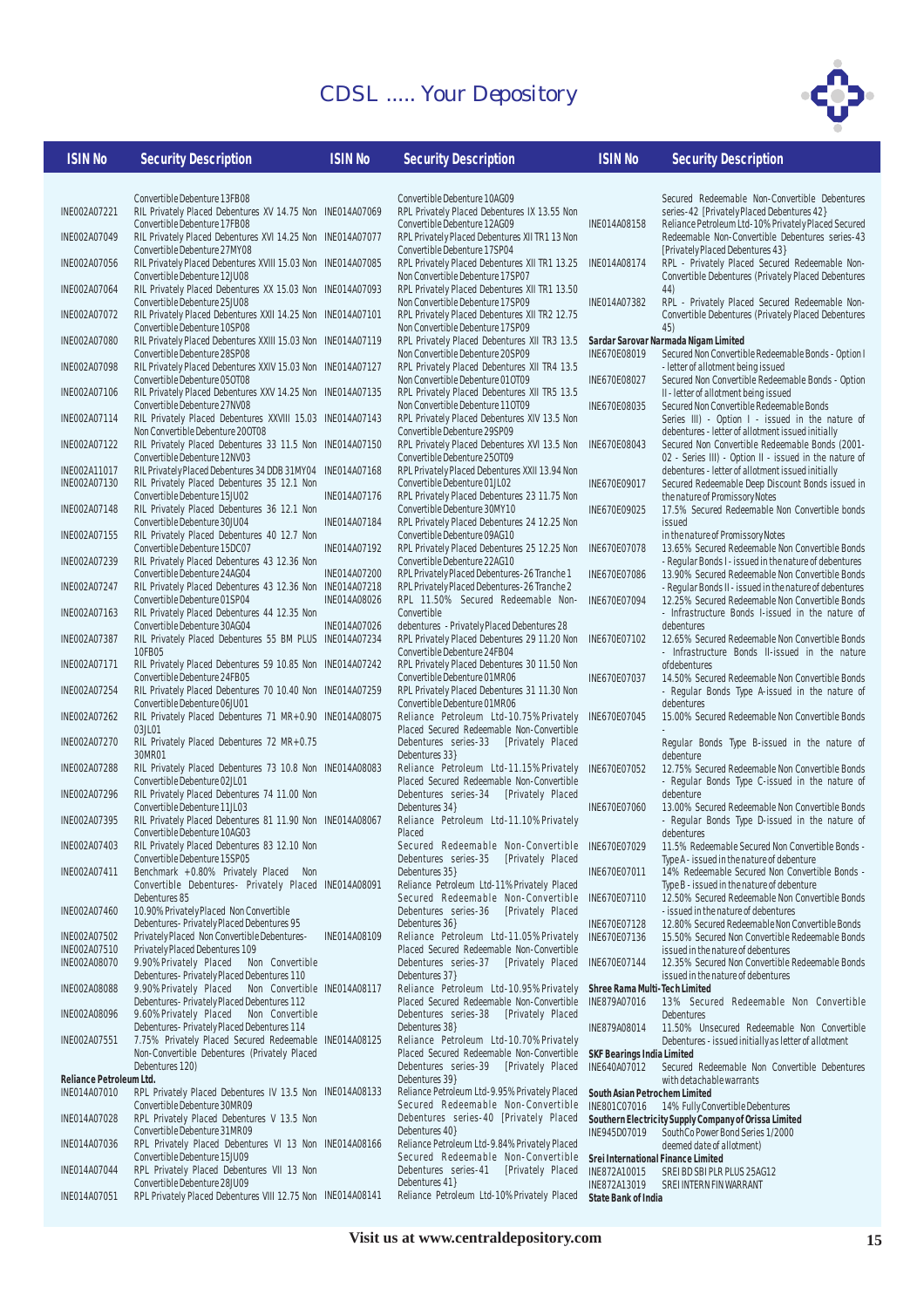

| <b>ISIN No</b>                | <b>Security Description</b>                                                                       | <b>ISIN No</b>              | <b>Security Description</b>                                                                     | <b>ISIN No</b>                                 | <b>Security Description</b>                                    |
|-------------------------------|---------------------------------------------------------------------------------------------------|-----------------------------|-------------------------------------------------------------------------------------------------|------------------------------------------------|----------------------------------------------------------------|
| INE062A09015                  | SBI 10.80% Non-Convertible Bonds in the form INE092A07016                                         |                             | TCL 13.25% Secured Redeemable Non                                                               |                                                | premium of Rs.5/--letter of allotment to be issued             |
|                               | of Promissory Notes                                                                               |                             | <b>Convertible Debentures</b>                                                                   | <b>The Arvind Mills Limited</b>                |                                                                |
| INE062A09023                  | SBI 11.55% Non-Convertible Bonds in the form INE092A07024                                         |                             | TCL 14% Secured Redeemable Non                                                                  | INE034A07018                                   | 17.5% Regular Income Non Convertible Debenture                 |
|                               | of Promissory Notes                                                                               |                             | <b>Convertible Debentures</b>                                                                   | INE034A07026                                   | Triple Plus Non Convertible Debenture                          |
| INE062A09031                  | SBI 11.90% Non-Convertible Bonds in the form INE092A07032<br>of Promissory Notes                  |                             | TCL 11.15% Secured Redeemable Non<br><b>Convertible Debentures</b>                              | Uni Abex Alloy Products Limited                |                                                                |
| <b>State Bank of Indore</b>   |                                                                                                   | <b>TELCO</b>                |                                                                                                 | INE361D04016                                   | 10% Redeemable Non Convertible Cumulative<br>Preference Shares |
| INE650A09017                  | 13.70% Unsecured Non Convertible INE155A07011                                                     |                             | Secured Convertible Debentures                                                                  | <b>Union Bank of India</b>                     |                                                                |
|                               | Redeemable Subordinated Bonds                                                                     | INE155A07029                | Secured Redeemable Non-Convertible                                                              | INE692A09019                                   | Unsecured Redeemable non Convertible                           |
| INE650A09025                  | 11.75% Unsecured Non Convertible                                                                  |                             | Debentures                                                                                      |                                                | Subordinated Bonds Issue - Series I in the nature of           |
|                               | Redeemable Subordinated Bonds                                                                     | INE155A13019                | Warrants with convertible debentures and                                                        |                                                | Promissory Notes                                               |
|                               | Tamil Nadu Industrial Development Corporation Limited (TIDCO)                                     |                             | non-convertible debentures<br>Partly Paid up 11% Secured Redeemable                             | INE692A09027                                   | Unsecured Redeemable non Convertible                           |
| INE085F08017                  | 11% Unsecured Redeemable Non Convertible INE155A07037<br>Bonds issued in the nature of debentures |                             | Non-Convertible Debentures (Rs.25.00 Paid up)                                                   |                                                | Subordinated Bonds Issue - Series II in the nature of          |
|                               | Tamil Nadu Industrial Development Corporation Limited (TIDCO)                                     | INE155A07045                | Non pari passu 11% Secured Redeemable                                                           | INE692A09035                                   | Promissory Notes<br>Unsecured Redeemable non Convertible       |
| INE085F08025                  | 13.50% Unsecured Redeemable Non                                                                   |                             | Non-Convertible Debentures                                                                      |                                                | Subordinated Bonds Issue - Series II in the nature of          |
|                               | Convertible Bonds issued in the nature of INE155A07052                                            |                             | 13.50% Secured Redeemable Non Convertible                                                       |                                                | Promissory Notes                                               |
|                               | debentures                                                                                        |                             | Debentures                                                                                      | <b>UTI Bank Limited</b>                        |                                                                |
| INE085F08033                  | 13% Unsecured Redeemable Non Convertible                                                          |                             | - Series E11 - Option A - No Put/Call Option                                                    | INE238A08039                                   | Unsecured Non Convertible Redeemable                           |
|                               | Bonds issued in the nature of debentures                                                          | INE155A07060                | 13.50% Secured Redeemable Non Convertible                                                       |                                                | Subordinated bonds - Series III [Private placement             |
| INE085F08041                  | 11.50% Unsecured Redeemable Non                                                                   |                             | Debentures - Series E11 - Option B - Put/Call<br>Option available                               |                                                | basis as the Bank's Tier II capital]                           |
|                               | Convertible Bonds issued in the nature of<br>debentures                                           | INE155A07078                | 14.30% Secured Redeemable Non Convertible                                                       |                                                | Vanasthali Textile Industries Limited                          |
| INE085F08050                  | 11.50% Unsecured Redeemable Non                                                                   |                             | Debentures - Series E11 - Option C                                                              | INE698C07016<br>Varun Shipping Company Limited | PLR+3.5% Non Convertible Debenture                             |
|                               | Convertible Bonds issued in the nature of INE155A07086                                            |                             | 14.75% Secured Redeemable Non Convertible                                                       | INE702A08018                                   |                                                                |
|                               | debentures                                                                                        |                             | Debentures - Series E11 - Option D                                                              | INE702A08026                                   |                                                                |
| INE085F08066                  | 11.50% Unsecured Redeemable Non INE155A07094                                                      |                             | 11.40% Secured Redeemable Non Convertible                                                       | INE702A08034                                   | 14% Secured Fully Convertible Debentures                       |
|                               | Convertible Bonds issued in the nature of                                                         |                             | Debentures - Series E14                                                                         |                                                | Proposed to be issued                                          |
|                               | debentures<br>12% Unsecured Redeemable Non Convertible                                            | INE155A07102                | 11.85% Secured Redeemable Non Convertible<br>Debentures - Series E16                            |                                                | Western Electricity Supply Company of Orissa Limited           |
| INE085F08074                  | Bonds issued in the nature of debentures                                                          | <b>Tata Finance Limited</b> |                                                                                                 | INE942D07016                                   | WESCO Power Bond Series - 1/2000<br>$20 -$                     |
| INE085F08082                  | 13.40% Unsecured Redeemable Non INE265A08016                                                      |                             | 12% Unsecured Redeemable Non Convertible                                                        | Whirlpool of India Limited                     | 02-2001 - Deemed date of allotment                             |
|                               | Convertible Bonds issued in the nature of                                                         |                             | Debentures - letter of allotment issued initially                                               | INE716A08018                                   | 9.15% Secured Non Convertible Redeemable                       |
|                               | debentures                                                                                        | INE265A08024                | 10% Unsecured Redeemable Non Convertible                                                        |                                                | Debentures - Series II/203                                     |
| INE085F08090                  | 12.90% Unsecured Redeemable Non                                                                   |                             | Debentures - letter of allotment issued initially                                               |                                                |                                                                |
|                               | Convertible Bonds issued in the nature of Tata Investment Corporation Limited                     |                             |                                                                                                 |                                                |                                                                |
|                               | debentures                                                                                        | INE672A07015                | Zero Coupon Convertible Debentures - Part A -                                                   |                                                |                                                                |
| INE085F08108                  | 12.25% Unsecured Redeemable Non<br>Convertible Bonds issued in the nature of                      |                             | Convertible into 1 equity share of Rs.10/- at a<br>premium of Rs.30/- on 31.03.2002 - Letter of |                                                |                                                                |
|                               | debentures                                                                                        |                             | Allotment to be issued                                                                          |                                                |                                                                |
| INE085F08116                  | 12.75% Unsecured Redeemable Non INE672A07023                                                      |                             | Zero Coupon Convertible Debentures - Part B -                                                   |                                                |                                                                |
|                               | Convertible Bonds issued in the nature of                                                         |                             | Convertible into 1 equity share of Rs.10/- at a                                                 |                                                |                                                                |
|                               | debentures                                                                                        |                             | premium of Rs.30/- on 31.03.2003 - Letter of                                                    |                                                |                                                                |
|                               | Tapi Irrigation Development Corporation Limited                                                   |                             | Allotment to be issued                                                                          |                                                |                                                                |
|                               | Debentures                                                                                        | INE672A07031                | Zero Coupon Convertible Debentures - Part C -                                                   |                                                |                                                                |
| <b>Tata Chemicals Limited</b> |                                                                                                   |                             | Non Convertible and will be redeemed at a                                                       |                                                |                                                                |
|                               |                                                                                                   |                             |                                                                                                 |                                                |                                                                |

## *Companies with Maximum Pending Demat Requests as on April 8, 2002*

Montari Industries Limited Manna Glass Tech Industries Limited Indu Nissan Oxo Chemical Industries Haryana Petrochemicals Ltd Arihant Industries Limited Usha (India) Limited Inditalia Refcon Limited TPI India Limited Arihant Threads Limited Birla Century Finance Limited Nepc India Limited Cauvery Software Engineering Systems Limited Vatsa Corporations Limited Rane Computers Consultancy Limited Mayo Hospitals Limited Apeego Limited Nepc Agro Food Limited SWIL Limited Malanpur Steel Ltd Kesoram Industries Limited Softrak Venture Investment Limited Bhuvan Tripura Industries Limited Bses Limited Overseas Cables Limited Raymed Labs Limited Incorporated Engineers Limited

Phoenix International Limited Piccadily Sugar And Allied Industries Limited Swojas Energy Foods Limited Kirloskar Investments And Finance Limited Kunal Overseas Limited Arihant Cotsyn Limited First Leasing Company Of India Limited Mather And Platt (India) Limited Core Health Limited Aruna Sunrise Hotels Limited Chicago Software Industries Limited Quantum Digital Vision (I) Limited Oswal Sugars Limited Apollo Tyres Limited Gujarat Perstorp Electronics Limited European Software Alliances Limited Nijjer Agro Foods Limited Transmatic Systems Limited Radico Khaitan Finance Limited Fedders Lloyd Corporation Limited Jindal Photo Films Limited Mukerian Papers Limited Amarshiv Opticals Limited Crystal Credits Corporation Limited Ispat Industries Limited D<sub>R</sub> Softech And Industries Limited Sunstar Lubricants Limited

Malvika Steel Limited Information Technologies (India) Limited Gujarat Perstorp Electronics Limited Volplast Limited Aptech Limited Omni Dye-Chem Exports Limited Global Capital Limited Harbor Network Systems Limited Ace Stone Craft Limited Welcure Drugs & Pharmaceuticals Limited Indian Seamless Steels & Alloys Limited Anil Chemicals & Industries Limited Usha Ispat Limited Jindal Steel And Power Limited ATV Projects India Limited Vipul Dye Chem Limited Colinz Laboratories Limited M M Rubber Company Limited Kesoram Textile Mills Limited Jolly Rides Limited Galaxy Info-Soft Limited (Formerly Galaxy Appliances Limited) Jindal Hotels Limited Tirupati Industries (India) Limited Innovation Software Exports Limited City Man Limited (Formerly City Man Clothing India Limited)

Gdr Software Limited Accurate Exports Limited The Indian Card Clothing Company Limited Kanel Oil & Exports Industries Limited Kailash Ficom Limited Philips Glass India Limited [Formerly Cg Glass ] Sterling Strips Limited Polylink Polymers (India) Limited Nepc Textiles Limited The Simbhaoli Sugar Mills Limited Piccadily Agro Industries Limited Shreyans Industries Limited Narmada Macplast Drip Irrigation Systems Limited Advani Oerlikon Limited Ices Software Limited Indian Aluminium Company Limited Phillips Carbon Black Limited Msl Industries Limited Rupangi Impex Limited Sun Infoways Limited Sunstar Software Systems Limited Viral Suntex Limited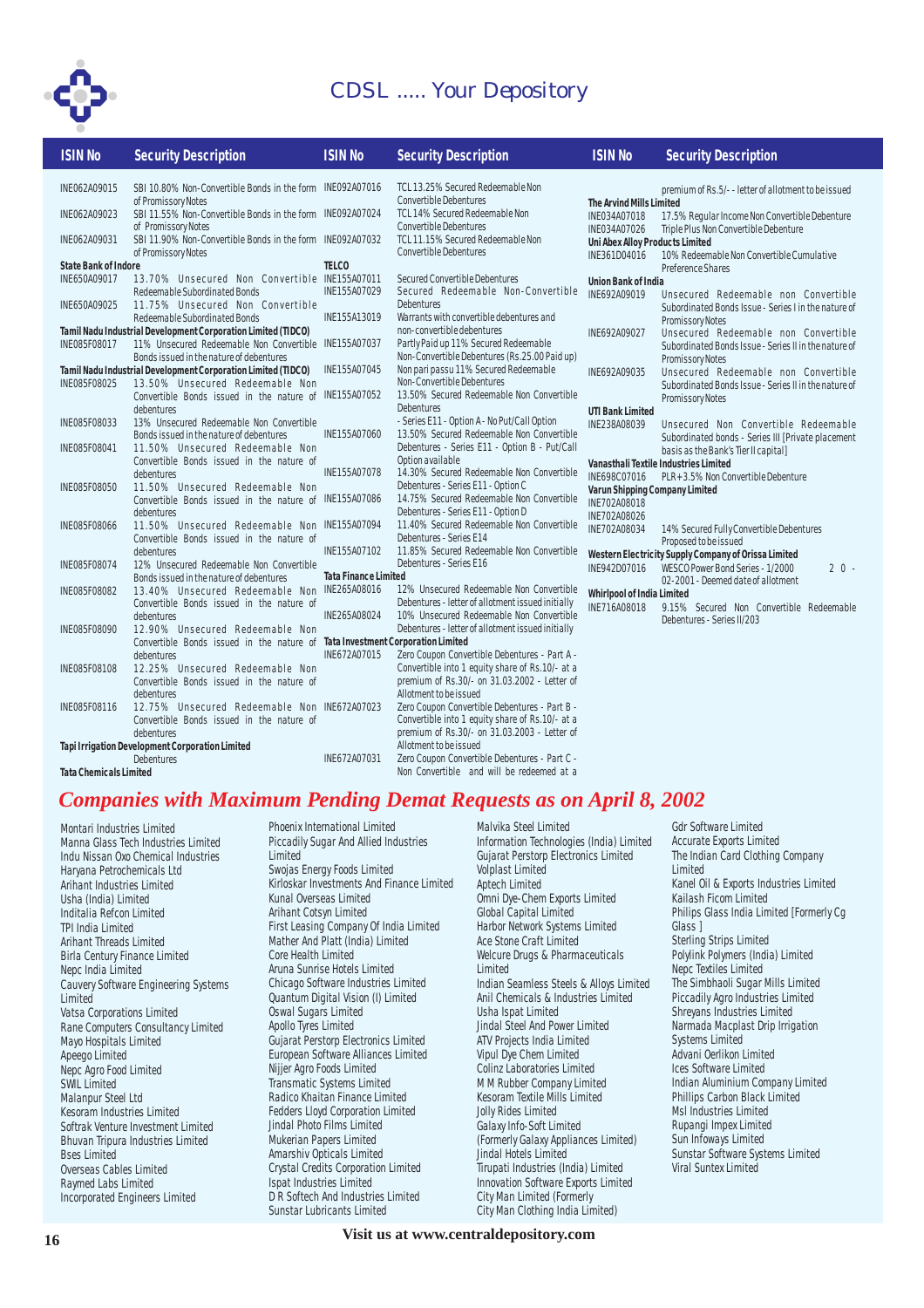

## *CDSL Associates - Depository Participants :*

**AGRA**

Seema Securities Private Limited Tel: 0562-351230/1061 agssi@nde.vsnl.net.in

#### **AHMEDABAD**

Bank Of India Tel: 079-6561984 Gandhi Securities And Invt. Pvt Ltd, Kalol Tel : 02764-22817 Money Care Securities And Financial Services Ltd Tel : 079-6561700 mcsahd@vsnl.com Renaissance Securities Limited Tel : 079-216 7976 The Stock Exchange, Ahmedabad Tel: 079-630 7971/77 ase@adl.vsnl.net.in

**AHMEDNAGAR** Nagar Urban Co-Operative Bank Ltd.

Tel : 0241-343 641/642 Nagarbank@vsnl.com

#### **AKOLA**

Motilal Oswal Securities Limited Tel : 0724-430 795 The Akola Janata Commercial Co-op. Bank Ltd. Tel : 0724-430012 akl\_akljbmnb@sancharnet.in

**ALLAHABAD**

Asit C. Mehta Investment Intermediates Ltd Tel : 0532-460822

#### **ALWAR**

The Bank Of Rajasthan Ltd Tel : 0144-701747 cralwar@rajbank.com

#### **ANAND**

H T Nanavati Securities Pvt Ltd 02692-40439/41412 patel\_harshit@hotmail.com; reghupal@rediffmail.com

#### **BANGALORE**

Bangalore Stock Exchange Limited Tel : 080-227 8314/8315 Edbgse@vsnl.com Bank Of India Tel : 080-2280367 boiblrdpo@vsnl.net Churiwala Securities (P) Limited Tel : 080-344 3327 Stock Holding Corporation Of India Ltd 080-299 5246 nirmalreddy@stockholding.com; umasri@stockholding.com

#### **BEAWAR**

The Bank Of Rajasthan Tel : 01462-58813 Beawar@rajbank.com

**BELGAUM** Asit C Mehta Inv Intermediates Ltd Tel : 0831-466432

**BHARATPUR** Sam Global Securities Ltd Tel : 05644-28008/25438

**BHARUCH** Gandhi Securities And Invts Pvt. Ltd. Tel : 02642-62140 priti@narmada.net.in

**BHILWARA** The Bank Of Rajasthan Ltd Tel : 01482-26242 bhilwaramain@rajbank.com

**BHIWANDI - THANE** Renaissance Securities Limited Tel : 022-913 55200

#### **BHUBANESHWAR**

Sam Global Securities Ltd Tel : 0674-575008/404 The Bank Of Rajasthan Limited Tel : 0674-532326 bhubneshwar@rajbank.com

#### **BIKANER**

Hem Securities Ltd Tel : 0151-544002 Suresh Rathi Securities Pvt. Limited Tel : 0151-520 297 The Bank Of Rajasthan Ltd. Tel : 0151-234827 kgbikaner@rajbank.com

#### **CHANDIGARH**

K & A Securities Pvt Ltd Tel : 0172-704198/4298 vkumar@glide.net.in The Bank Of Rajasthan Ltd Tel : 0172-702784 chandigarh@rajbank.com Uttam Financial Services Ltd Tel : 0172-301670 nsebse@vsnl.com

#### **CHENNAI**

Bank Of India Tel : 044-5229346-48 boizosz@md2.vsnl.net Bharat C Bagri Tel : 044 6426323 shhkumar@eth.net Bright Shares And Stocks Pvt. Ltd. Tel : 044-4620028-29 bright\_dp@vsnl.net DJS Stock And Shares Ltd Tel : 044-5250715 Madras Stock Exchange Ltd. Tel : 044-522 8951 mseed@md3.vsnl.net.in Stock Holding Corporation Of India Ltd Tel : 044-534 0725

The Bank Of Rajasthan Ltd Tel : 044-8213222 chennai@rajbank.com

Shilpa Stock Brokers Pvt Ltd Tel : 01472-42278-79 sargam1@sancharnet.in **CHITTORGARH**

Suresh Rathi Securities P Ltd Tel : 01562-52339 **CHURU**

Cochin Stock Brokers Limited Tel : 0484-401898/3913 netincse@md3.vsnl.net.in **COCHIN**

DJS Stock And Shares Limited Tel : 0422- 211487 annam123@eth.net **COIMBATORE**

Gandhi Securities & Investment Pvt Ltd. Tel : 0671-619036 gsicut@dte.vsnl.net.in gsicut@satyam.net.in **CUTTACK**

ISJ Securities Pvt Ltd. Tel : 0267-321478 **DAHOD**

#### **DEHRADUN**

Anand Rathi Securities Pvt Ltd. Motilal Oswal Securities Limited. Tel : 0135-653860 sainath@nde.vsnl.net.in; sainath@sancharnet.in

#### **DHULE**

Motilal Oswal Securities Limited. Tel : 02562-41781 Sykes & Ray Equities (I) Ltd Tel : 02562-33968 venktesh@vsnl.com

#### **DOMBIVALI**

Anand Rathi Securities Pvt Ltd Tel : 0251-441788 Krm@bom7.vsnl.net.in Gupta Equities Pvt Ltd Tel : 0251-890923

#### **FARIDABAD**

The Bank Of Rajasthan Ltd Tel : 0129-5413147 faridabad@rajbank.com

#### **GANGAPUR**

The Bank Of Rajasthan Ltd Tel : 07463-34051 roindore@rajbank.com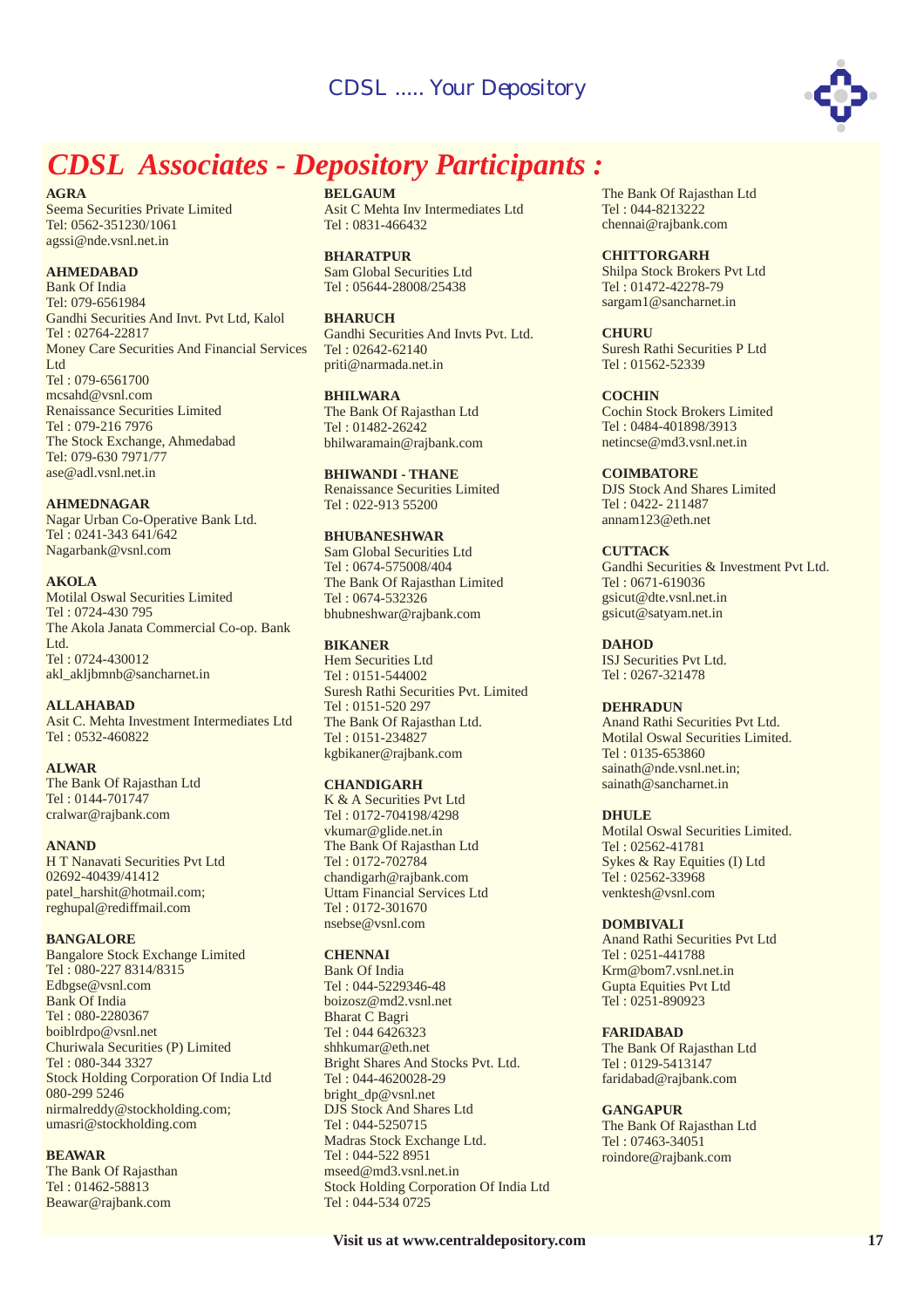

**GAYA** Uttam Financial Services Ltd. Tel : 0631-435868/42903 nsebse@vsnl.com

#### **GUNA**

Churiwala Securities Pvt Ltd. Tel : 07542-56078 sg\_invest@mantramail.com

#### **GUWAHATI**

ISJ Securities Pvt Ltd Tel : 0361-636937-38 State Bank Of India Tel : 0361-540348/2778 sbichebr1@sanchernet.in

#### **GWALIOR**

Renaissance Securities Limited. Tel : 0751-431 950

**HALDWANI** Sam Global Securities Ltd Tel : 05946-25328

**HANUMANGARH** Suresh Rathi Securities Pvt Ltd.

#### **HISSAR**

Sam Global Securities Ltd. Tel : 01662-39045/37745 SMK Shares And Stock Broking Pvt Limited. Tel : 01662-31084

#### **HOSPET**

Motilal Oswal Securities Ltd. Tel : 27718

#### **HUBLI**

Gupta Equities Pvt Ltd. Tel : 0836-269948 sachirao@hotmail.com, sachirao@yahoo.com

#### **HYDERABAD**

CIL Securities Limited Tel : 040-320 3155 advisors@cilsecurities.com Karvy Consultants Limited Tel : 040-332 55018 um.sec@karvy.com Stock Holding Corporation Of India Ltd. Tel : 040-322 2645 komal\_nair@stockholding.com The Bank Of Rajasthan Limited Tel : 040-474 5920 hyderabad@rajbank.com The Hyderabad Stock Exchange Ltd Tel : 040-3222641-42 raju7170@yahoo.co.uk

#### **ICHALKARANJI**

Renaissance Securities Limited. Tel : 0230-421 934 klp\_srinvest@sancharnet.in

#### **INDORE**

Anand Rathi Securities Pvt Ltd Tel : 0731-565975 suyogsec@sancharnet.in MPSE Securities Limited Tel : 0731-432842-48 mpseind@sancharnet.in M/s. Sanjay C. Baxi scbaxi@vsnl.net State Bank Of India Tel : 0731-702 736 sbiinddemat@sancharnet.in State Bank Of Indore Tel : 0731-548 318 The Bank Of Rajasthan Limited Tel : 0731-533 062 mgroadindore@rajbank.com

#### **JABALPUR**

Acme Share & Stock Pvt Ltd Tel : 0761-315646 malikjbp@hotmail.com

#### **JAIPUR**

Anand Rathi Securities Pvt Ltd-Tel : 0141-370352 pkgfin@datainfosys.net Hem Securities Limited Tel : 0141-378 608 hej@datainfosys.net Renaissance Securities Ltd. Tel : 0141-406820 The Bank Of Rajasthan Ltd. Tel : 0141-369445 miroadjaipur@rajbank.com

#### **JALANDHAR**

H.T. Nanavati Securities Pvt. Limited Tel : 0181-226 964

#### **JALGAON**

Asit C Mehta Inv Intermediates Ltd-Tel : 0257-226743 skwani@bom6.vsnl.net.in

#### **JAMNAGAR**

B R K Shares & Stk Brokers P Ltd Tel: 0288-553310/92180 jam\_poonam@sify.com Motilal Oswal Securities Limited Tel : 0288-661 246/248

#### **JHALRAPATAN**

Suresh Rathi Securities Pvt Ltd. Tel : 07432-40116 svardhma@datainfosys.net

#### **JHUNJHUNU**

Suresh Rathi Securities Pvt Limited. Tel : 01592-32355 nitin601@hotmail.com

#### **JODHPUR**

ISJ Securities Pvt Ltd. Tel : 0291-628619 Motilal Oswal Securities Limited. Tel : 0291-441382/383

marusec@wilnetonline.net, marusec@sancharnet.in Renaissance Securities Ltd. Tel : 0291-612374 Renaissance Securities Ltd. Tel : 0291-628619/719 Suresh Rathi Securities Pvt. Ltd. Tel : 0291-636171 sharads80@hotmail.com The Bank Of Rajasthan Ltd Tel : 0291-627365 sgjodhpur@rajbank.com

#### **KANPUR**

State Bank Of India Tel : 0512-303123

#### **KHAMBHAT**

Acme Shares & Stock Pvt Ltd. Tel : 02698-24401-02 mscs@icenet.net

#### **KOLHAPUR**

Motilal Oswal Securities Ltd-Tel : 0231-660713 klp\_tradenet@sancharnet.in Renaissance Securities Limited. Tel : 0231-660713

#### **KOLKATA**

Accord Capital Markets Limited Tel : 033-476 2125 / 5404 accord19@vsnl.in Bank Of India Tel : 033-2485703/1973 boiezit@cal3.vsnl.net.in Dalmia Securities Limited Tel : 033-2806544-49 nm@dalmiasec.com DJS Stock & Shares Limited Tel : 033-2206269 East India Securities Limited Tel : 033-334 5527/5689 viveka@eisec.com; sanjays@eisec.com Lohia Securities Limited Tel : 033-210 8722 samy4200@usa.net M Prasad & Co. Ltd Tel : 033-4792700-01 sunspark@cal2.vsnl.net.in R M Share Trading Pvt Ltd Tel : 033-2103860 Sam Global Securities Limited Tel : 033-221 1096 SKP Securities Limited Tel : 033-2828719/8793 skpsec@giascl01.vsnl.net.in Stock Holding Corporation Of India Ltd Tel : 033-226 2030 The Bank Of Rajasthan Limited Tel : 033-2377412-13 crcalcutta@rajbank.com Vedika Securities Pvt Ltd Tel : 033-2231245 vedika\_@hotmail.com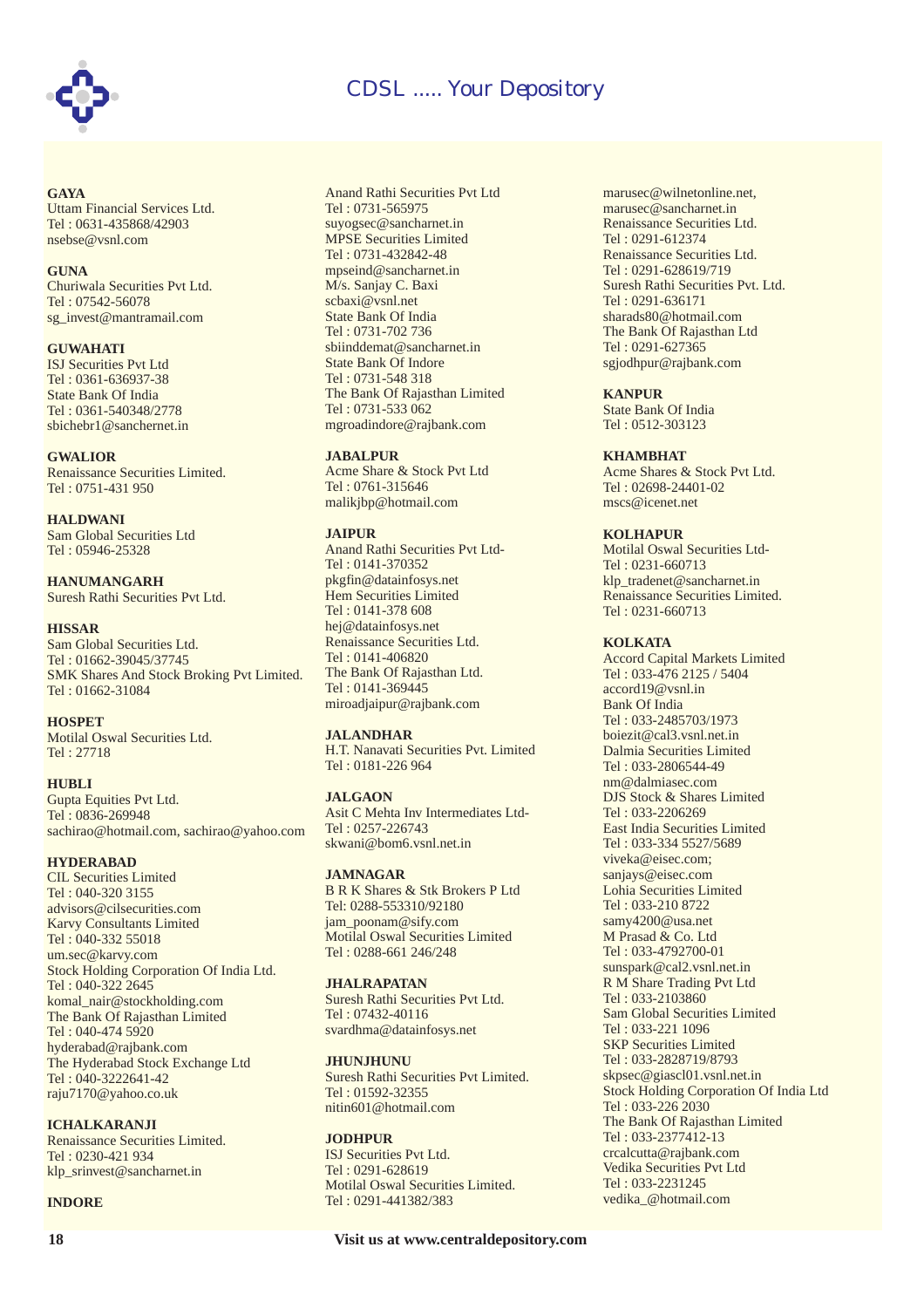

#### **KOTA**

The Bank Of Rajasthan Limited Tel : 0744-324 007 iekota@rajbank.com

#### **KUTCH**

M/S. Jitendra J. Bhabherha Tel : 02832-55553

#### **LUCKNOW**

Anand Rathi Securities Pvt Ltd Tel : 0522-282303 richie@avadh.net Asit C Mehta Inv. Intermediates Ltd Tel : 0522-255022/23 Motilal Oswal Securities Limited Tel : 0522-231695/211903 Sykes & Ray Equities (I) Limited Tel : 0522-331196 sykes@hatway.com

#### **LUDHIANA**

LSE Securities Limited Tel : 0161-412316-18 lse@satyam.net.in State Bank Of India Tel : 0161-449 080

#### **MADURAI**

DJS Stock & Shares Ltd Tel : 0452-735776 pln@vsnl.com; maduraimahasakthi@hotmail.com

#### **MANGALORE**

ISJ Securities Pvt Ltd Tel : 0824-429614

#### **MEERUT**

The Bank Of Rajasthan Ltd Tel : 0121-643908 meerut@rajbank.com

#### **MITHAPUR**

B R K Shares & Stock Brokers P Ltd Tel : 02892-24360

#### **MORADABAD**

Uttam Financial Services Limited. Tel : 0591-428 721

#### **MUMBAI – ANDHERI**

C.R.Kothari And Sons Shares & Stock Brokers (P) Ltd Tel : 022-824 5719 skc@bom2.vsnl.net.in IIT Corporate Services Limited Tel: 022-6835599/1416 iitcsl@bom3.vsnl.net.in, iitsta@123India.com Infrastructure Leasing & Financial Services Ltd Birla Sun Life Securities Limited Tel: 022-830 2952 Pzaveri@birlasec.com

#### Tel: 022-857 0965 ganesh.raikar@ilfsindia.com Kisan Ratilal Choksey Shares And Securities Pvt Ltd Tel: 022-6965555 krc@vsnl.com, Sharebank@krchoksey.com Mangal Keshav Securities Limited Tel: 022-6351177 mkssbl@vsnl.com Motilal Oswal Securities Limited Tel: 022-6250001 The Greater Bombay Co-Operative Bank Ltd. Tel: 022-834 3695 gbcbdc1@roltanet.com, gbcbdc1@rediffmail.com UTI Securities Exchange Limited Tel: 022-6941500 manish@utisec.com; meenal@utisel.com

#### **MUMBAI - BANDRA**

ISJ Securities Pvt Ltd. Tel: 022-6408575 OTC Exchange Of India Ltd. Total Securities Limited Tel: 022-6514095-98 pandya51271@rediffmail.com

#### **MUMBAI - BORIVLI**

Anand Rathi Securities Pvt. Ltd. Tel: 022-893 5838 Motilal Oswal Securities Ltd. Tel: 022-8896315 dsspl@vsnl.net.in Acme Shares & Stock Pvt Ltd. Tel: 022-8912256/62 ashastri@vsnl.com

#### **MUMBAI - CHURCHGATE**

Shreehari Shares And Stock Brokers Pvt Ltd Tel: 022-281 1934 rharlalka@hotmail.com

#### **MUMBAI - COLABA**

Gupta Equities Pvt. Limited Tel: 022-2336387-92 gupta\_equities@vsnl.com Sykes & Ray Equities (India) Limited Tel: 022-2040425- 26 /2819381(D) dp@sre.co.in

#### **MUMBAI - FORT**

Acme Shares & Stock Privte Limited Tel: 022-2657316/18 kgoradia@usa.net Advani Share Brokers Private Limited Tel : 022-267 1533 advani@giasbm01.vsnl.net.in, dharmesh@advanishares.com, Amu Shares & Securities Limited Tel: 022-265 3410 Anand Rathi Securities Pvt. Ltd. Tel: 022-2377065 demat@rathi.com B D Shah Securities Limited Tel: 022-2835543

bds@bdshah.com B R Jalan Securities Private Limited Tel: 022-267 5746/5815 ganesh@bol.net.in;jnjha@hotmail.com Bank Of India – Capital Market Branch Tel: 022-262 1820 Bank Of India – Stock Exchange Branch Tel: 022-262 6998 Bank Of Maharashtra Tel: 022-262 6748 ashapathai@hotmail.com Bhagirat Merchant Stock Broking Pvt Ltd Tel: 022-262 1618 darshanraval@rediffmail.com; bmsb\_cdsl@sify.com Bharat C Bagri Tel: 022- 2658920/2792 ubagri@vsnl.com, onlyuttam@yahoo.com Bhavik Rajesh Khandhar Shares & Stock Brokers P Ltd Tel: 022-2075651 bhavikrk@bom5.vsnl.net.in BNR Capital Services Pvt Ltd Tel: 022-2670029 bnrcapital@roltanet.com BOI Shareholding Limited Tel: 022-2723626 boisl@vsnl.com Centurion Bank Limited Tel: 022-2705036/ 37/ 38 / 39 Churiwala Securities Private Limited Tel: 022-267 0035/267 1713 alokgbc@c-sec.com tbse@c-sec.com Deutsche Bank Ag Tel: 022-207 8453 manoj.yadav@db.com; sandeep.todi@db.com Dindayal Biyani Stock Brokers Limited Tel: 022-265 4201 Enam Securities Private Limited Tel: 022-265 5535 Gandhi Securities and Investment Pvt. Ltd. Tel: 022-2723836 gsec@vsnl.com, dp@gsecin.com Global Trust Bank Limited Tel: 022-264 4920 cdsl@globaltrustbank.com, bala@globaltrustbank.com H T Nanavati Securities Pvt Limited Tel: 022-2650499 htnanavati@yahoo.com, vijaykhamkar@rediffmail.com Hem Securities Limited Tel: 022-266 6156 hsl@bol.net.in IKAB Securities & Investment Ltd. Tel: 022-2310571 osl@bom5.vsnl.net.in Integrated Master Securities Ltd-Fort Tel: 022-2672987/23871 imslbom@vsnl.com Inventure Growth & Securities Ltd Tel: 022-288 6851 ISJ Securities Private Limited Tel: 022-261 6178 Isjain@datainfosys.net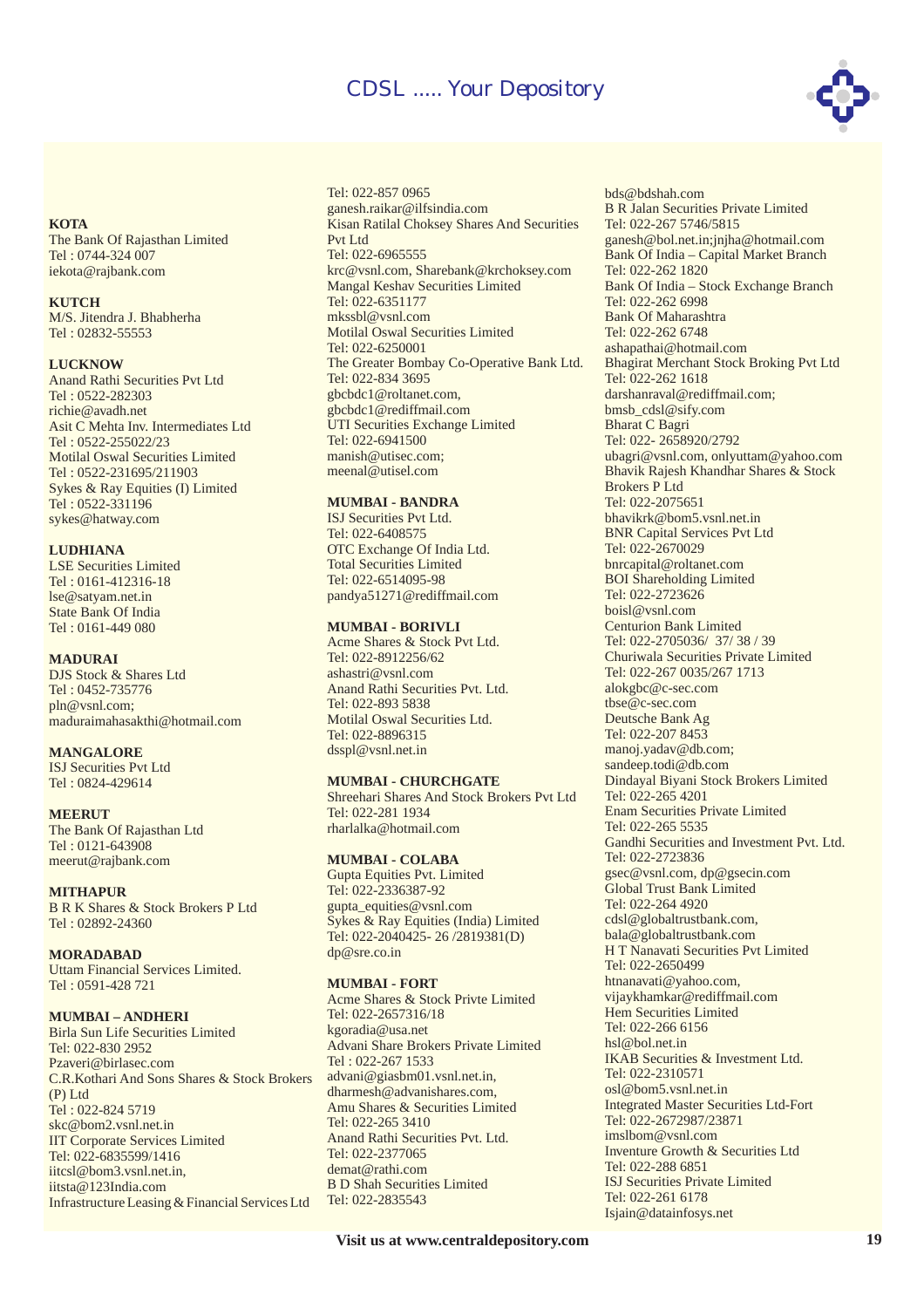

J G Shah Financial Consultants Pvt. Limited Tel: 022-265 1688/3432 ajay\_sha@vsnl.com Janata Sahakari Bank Ltd, Pune Tel: 022-263 0568 Joindre Capital Services Limited Tel: 022-2690112-21 ritesh@joindre.com K M Jain Stock Brokers Pvt Ltd Tel: 022-2334978-79 kmjpl@bom5.vsnl.net.in K. Jayantilal Securities Private Ltd Tel: 022-2651199 kjay@bom4.vsnl.net.in Kaji And Maulik Securities Private Ltd Tel: 022-265 2164/4592 mlkaji@vsnl.com Kantilal Chhaganlal Securities Pvt. Ltd. Tel: 022-2677917-22 kcspldp\_cdsl@yahoo.com; ajayshah5555@rediffmail.com Kantilal Mangaldas Securities Pvt. Ltd Tel: 022-267 5282 kmsec@hotmail.com Kaushik Shah Shares And Securities Ltd Tel: 022-287 4860 ksssl@bom8.vsnl.net.in Khambatta Securities Limited Tel: 022-2702576 / 77 stockman@bom3.vsnl.net.in M/S Hasmukh Lalbhai Tel: 022-2723068 uchitharia@hotmail.com M/S. Jitendra J. Bhabhera Tel: 022-267 4727 bhabhera@vsnl.com; kalpeshbhabhera@hotmail.com M/S. Sanjay C. Baxi Tel: 022-265 3872 Malti Securities Private Limited Tel: 022-261 1268 msl@vsnl.com Mehta Vakil And Company Private Limited Tel: 022-265 2620/1082 MLR Securities Private Limited Tel: 022-265 1370 mlrsecurities@hotmail.com Mother India Securities Pvt Ltd Tel: 022-2876431-32 mispl@bom3.vsnl.net.in Motilal Oswal Securities Limited Tel: 022-2675494 / 2615800 niwas@bom3.vsnl.net.in gokani@rediffmail.com Nirmal Bang Securities Pvt. Limited Tel: 022-264 1234 nirmal\_cds@rediffmail.com Oriental Bank Of Commerce Tel: 022-2674579/6066 bm0643@obc.co.in Prarup Shares & Stock Brokers Pvt. Ltd. Tel: 022-2826940-42 Prarup@bom5.vsnl.net.in

Pratik Stock Vision Pvt Limited Tel: 022-265 4793-95 psvpl@hotmail.com, rajesh717@hotmail.com R B K Share Broking Limited Tel: 022-2651529/2646 rbk@rbksbl.com R.M. Share Trading Private Ltd. Tel : 022-265 6034 R.N.Patwa Share & Stock Brokers (P) Ltd Tel : 022-265 1951 rnpatwa@bom3.vsnl.net.in, ohpl@vsnl.com Renaissance Securities Limited Tel : 022-2721213/2632 rsecure@giasbm01.vsnl.net.in Saikripa Securities Limited Tel : 022-2721095 saisec@hotmail.com, tusharparab@yahoo.com Sam Global Securities Limited Tel : 022-265 2422 Shilpa Stock Brokers Private Limited Tel : 022-2624220-1 shilpa@hathway.com Sino Securities Pvt Ltd Tel : 022-2334811-14 jayem@bom3.vsnl.net.in SMIFS Securities Limited Tel : 022-265 8027/28 smifsop@bom5.vsnl.net.in; demat@smifs.com SPS Share Brokers Private Limited Tel : 022-267 5556/1335 spshares@vsnl.com State Bank Of India Tel : 022-263 1182 Sunidhi Consultancy Services Pvt.Ltd Tel : 022-2631417 scs\_dp@rediffmail.com, scs\_dp@homail.com Suresh Rathi Securities Pvt. Limited Tel : 022-262 4787 srsplcdsl@yahoo.com, sureshrathi@vsnl.com SVV Shares & Stock Brokers Pvt. Ltd. Tel : 022-2723133/35 svvdp12000@hotmail.com The Bank Of Rajasthan – Mumbai Tel : 022-2873472 fortmumbai@rajbank.com The Omniscient Securities Pvt Limited Tel : 022-270 0774 kamlesh\_shroff@hotmail.com , info@omniscientsecurities.com The United Western Bank Limited Tel : 022-2884309-11 Union Bank Of India Tel : 022-2674115 unionmsm@bol.net.in Vijan Share & Securities Pvt. Ltd. Tel : 022-269 2217 Wallfort Share & Stock Brokers Limited Tel : 022-207 2298 wallfort@bom7.vsnl.net.in Wellworth Shares And Stock Broking Ltd Tel : 022-2675758/0365 wellwrth@vsnl.com

#### **MUMBAI - GHATKOPAR**

Bank Of Baroda Tel : 022-511 6899/6717

#### **MUMBAI - GOREGAON**

Asian Markets Securities Pvt. Limited Tel : 022-841 3030 asianmarkets@vsnl.com ICICI Limited Tel : 022-8736300 shantanut@infotech.icici.com Motilal Oswal Securities Ltd Tel : 022-8727241 pratikinv@hotmail.com Renaissance Securities Limited Tel : 022-878 6854 Sahara India Financial Corporation Ltd Tel : 022-8755502 depository@saharaemail.com SMK Shares And Stock Broking Pvt. Limited Tel : 022-265 5590/ 2623999 dsk777@rediffmail.com d240153@iseindia.com

#### **MUMBAI - GULALWADI**

Acme Shares & Stock Pvt Ltd Tel : 022-3425999 acmeshare@yahoo.co.in

#### **MUMBAI - KANDIVALI**

Renaissance Securities Ltd Tel : 022-8617309 utkarsh@equitywiz.com Bank Of Baroda Tel : 022-8083243 kandiv@vsnl.com

#### **MUMBAI – LOWER PAREL**

Acme Shares & Stock Private Ltd Tel : 022-4985147 ajitthorat1977@yahoo.com Asit C Mehta Investment Intermediates Ltd Tel : 022-4982000 sskidp@sski.co.in B R Jalan Securities Pvt Ltd Tel : 022-4988844 bonanza@bom4.vsnl.net.in Emkay Share & Stock Brokers Pvt Ltd Tel : 022-4606690 emk@bom5.vsnl.net.in HDFC Bank Limited Tel : 022-491 0492 sunil.rodrigues@hdfcbank.com yogesh.gadgil@hdfcbank.com Standard Chartered Bank Tel : 022-491 8483 anand.dutt@in.standardchartered.com Standard Chartered Grindlays Bank Limited Tel : 022-4910076 Poornima.Natarajan@in.standardchartered.com

**MUMBAI - MAHALAXMI** ICICI Limited Tel : 022-4924100 bosep@icici.com; rambk@icici.com

**20 Visit us at www.centraldepository.com**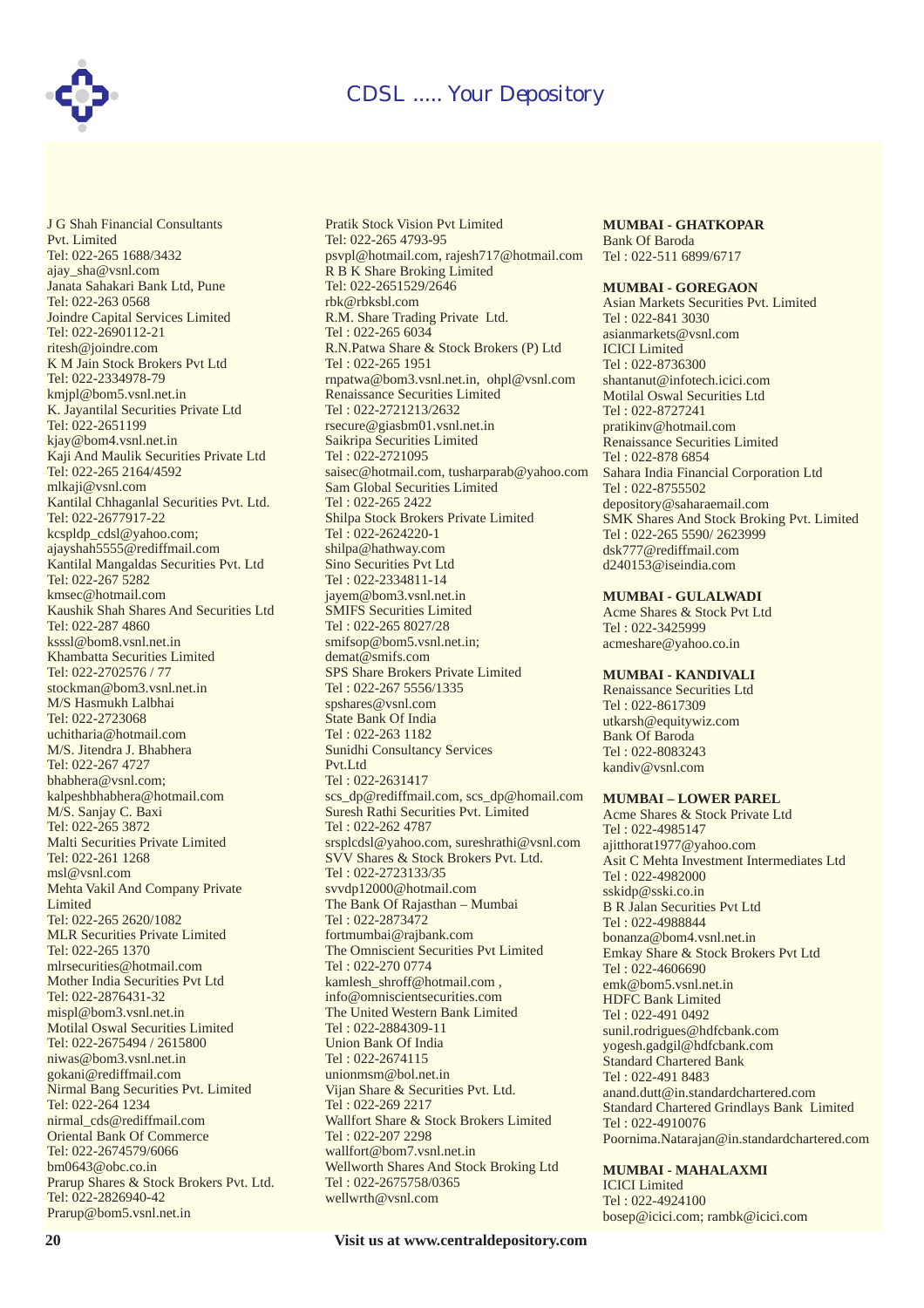

**MUMBAI - MAHIM** Motilal Oswal Securities Limited Tel : 022-4453652

#### **MUMBAI - MALAD**

Inventure Growth & Securities Limited Tel : 022-881 6159 Motilal Oswal Securities Limited Tel : 022-8440640 nebula@bom8.vsnl.net.in, nebula@rajkosh.com

#### **MUMBAI – NEW MARINE LINES**

Asit C Mehta Inv. Intermediates Ltd

#### **MUMBAI - MULUND**

Acme Shares & Stock Pvt Ltd Tel : 022-5620231 melsheri@vsnl.com Motilal Oswal Securities Ltd Tel : 022-5926040 argl@vsnl.com

#### **MUMBAI – NARIMAN POINT**

ABN Amro Bank N.V Tel : 022-281 2527/28 krishnan.natrajan@ap.abnamro.com Birla Sunlife Securities Ltd Tel : 022-2880041-43 rajendra@birlasec.com CLSA India Limited Tel : 022-2841348 sandeep.bhat@clsa.com Dalal & Broacha Stock Broking Pvt. Ltd Tel : 022-282 2992 dbcds@vsnl.com; dalal\_broacha@hotmail.com Indsec Securities And Finance Limited Tel : 022-2046753 rrao@indsec.com Keynote Capitals Limited Tel : 022-2025230 keynote@vsnl.com, kaunil@yahoo.com Kotak Securities Ltd. Tel : 022-2341100 vishwasjoshi@kotak.com, sanjay.chandpuri@kotak.com Maheshwari Equity Brokers Pvt. Limited Tel : 022-204 2514 mebpl@vsnl.com, manishakg@hotmail.com Maliram Makharia Finstock Private Limited Tel : 022-2818969 Prabhudas Lilladher Pvt Ltd Tel : 022-232 2222 cdsl@plindia.com Rashi Equisearch Private Limited Tel : 022-2044270 info@rashiequisearch.com

#### **MUMBAI - POWAI**

Asit C. Mehta Inv Intermediates Ltd. Tel : 022-8577898 sanjay.mhatre@envestmentz.co.in, acmiil@bom3.vsnl.net.in

**MUMBAI - PYDHUNIE** Motilal Oswal Securities Limited

Tel : 022-3448104/1057

#### **MUMBAI - SION**

Mukesh Babu Securities Limited Tel : 022-4018218-9 mbsll@bom2.vsnl.net.in

#### **MUMBAI - VIKHROLI**

Stock Holding Corporation Of India Ltd. Tel : 022-5795246 / 61 cdslrtl@stockholding.com cdslinst1@rediffmail.com

#### **MUMBAI – VILE PARLE**

DJS Stock And Shares Limited Tel : 022-6103594 DJS Stock And Shares Limited Tel : 022-6185011 disstock@hotmail.com

#### **MUMBAI - WALKESHWAR**

B R Jalan Securities Pvt Ltd Tel : 022-3613415 / 2553

## **MUMBAI – WORLI**

Citibank N.A. Tel : 022-494 9275 settlements.custody-india@citicorp.com The Hongkong and Shanghai Banking Corpn. Ltd Tel : 022-498 0000 hsbcsec@vsnl.com; hsbccnc@vsnl.com

#### **MUZAFFARPUR**

B R Jalan Securities Private **Limited** Tel : 0621-266 839 binod@dte.vsnl.net.in

#### **NADIAD**

Kisan Ratilal Choksey Shares & Sec Pvt Ltd Tel : 0268-29020/24/26 vimalpatel786@hotmail.com

#### **NAGPUR**

Anand Rathi Securities Pvt. Ltd. Tel : 0712-731922-4 Kantilal Chhganlal Securities Pvt. Ltd Tel : 0712-731922 vifco@rediffmail.com Motilal Oswal Securities Ltd Tel : 0712-538181 Renaissance Securities Limited Tel : 0712-241062

#### **NANDURBAR**

Motilal Oswal Securities Ltd Tel : 02564-50/57 gtated@hotmail.com

#### **NASIK**

Asit C. Mehta Inv Intermediates Ltd Tel : 0253-454174-75

Kantilal Chhaganlal Securities Pvt Ltd Tel : 0253-572196 Motilal Oswal Securities Limited Tel : 0253-579201

#### **NAVI MUMABI - NERUL**

Bank Of Baroda Tel : 022-770 9854 bobnerul@bol.net.in

#### **NAVI MUMBAI - VASHI**

Inter-Connected Stock Exchange Of India Ltd Tel : 022-7812056/58/59 isesc@bom3.vsnl.net.in, hbmohanty@iseindia.com Motilal Oswal Securities Ltd Tel: 022-7661278

#### **NAVSARI**

R N Patwa Shares & Stock Brokers P Ltd Tel : 02637-50110 kanjay@navsarionline.com

#### **NEW DELHI**

Abhipra Capital Limited, Azadpur Tel : 011-724 7797/98 info@abhipra.com;ddp@abhipra.com Alankit Assignments Limited, Jhandewalan Extn. Tel : 011-351 3514/16 alankit@alankit.com cdslalankit@yahoo.co.in B R Jalan Securities Private Limited, Hauz Khas Tel : 011-696 8101 Bank Of India, Barakhamba Road Tel : 011-3721843-44 boindpo@vsnl.net BLB Limited, Darya Ganj Tel : 011-327 2728 dhirender.verman@indiatimes.com Express Securities Pvt Ltd, Connaught Circus Tel : 011-3326940 Globe Capital Market Limited, Kasturba Gandhi Marg Tel : 011-3720887/89/91 gcm@del2.vsnl.net.in agarwalrachit@hotmail.com IKM Investor Services Ltd, Patel Nagar Tel : 011-5787743 ikmdmat@yahoo.com Indus Portfolio Private Limited, Bali Nagar Tel : 011-5457390 indusdp@rediffmail.com Integrated Master Securities Limited, Barakhamba Road Tel : 011-332 2136/2143 imslnt@mantraonline.com imsldp@rediffmail.com K & A Securities Pvt Ltd, New Friends Colony Tel : 011-6832111/29511 kansal@kna.wipro.net.in Master Capital Services Ltd, Barakhamba Road Tel : 011-3738633 mtl@vsnl.net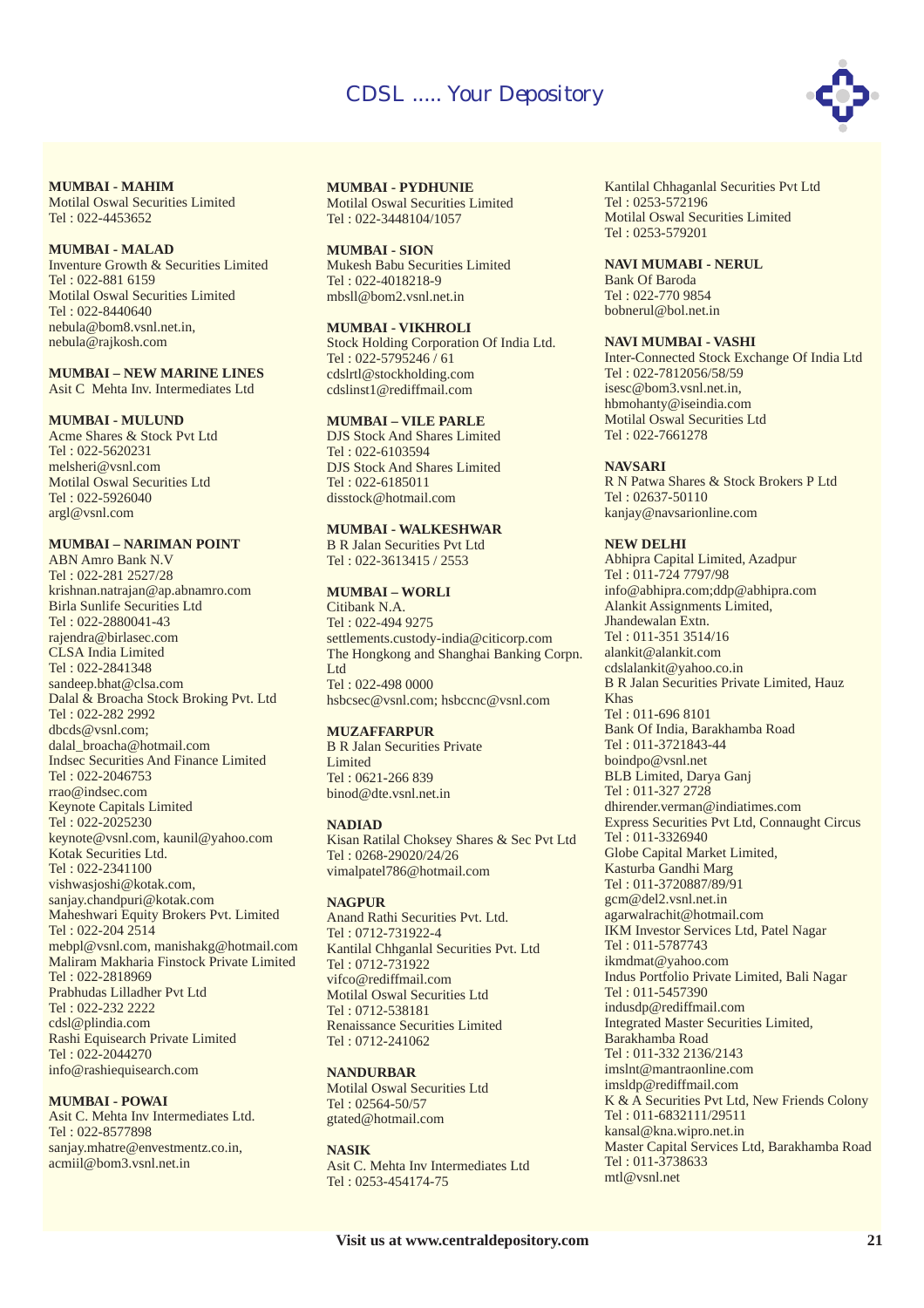

Sam Global Securities Limited, Daryaganj Tel : 011-3270790/6190 Sam Global Securities Limited, Azadpur Tel : 011-7228354 Sam Global Securities Ltd, Pitampura Tel : 011-715793 Stock Holding Corporation Of India Ltd, Bahadur Shah Zafar Marg Tel : 011-371 2807 Suresh Rathi Securities Pvt. Limited, Darya Gunj Tel : 011-328 1192 The Bank Of Rajasthan Ltd, Karol Bagh Tel : 011-5712934 kbdelhi@rajbank.com Uttam Financial Services Limited, Bahadur Shah Zafar Marg Tel : 011-3317228 nsebse@vsnl.com Zuari Investments Limited, Nehru Road Tel : 011-6413319/3376 zuari@vsnl.com Anul@vsnl.com

#### **PANIPAT**

The Bank Of Rajasthan Tel : 01742-630192 rodelhi@rajbank.com

ISJ Securities Pvt Ltd Tel : 0832-231130 **PANAJI**

#### **PRODDATUR**

Renaissance Securities Limited Tel : 08564-43494 vinodkumarv123@rediffmail.com

#### **PUNE**

Bank Of Baroda Tel : 020-5421255/36997 paudro@vsnl.net PSE Securities Limited Tel : 020-4485701-03 punestock@vsnl.com

#### **RAIPUR**

Anand Rathi Securities Pvt. Ltd Tel : 0771-654 407 Wallfort Share & Stock Brokers Ltd Tel : 0771 535642

**RAJKOT**

Ajay Natavarlal Securities Pvt Limited Tel : 0281-229763 anspl405@hotmail.com B R K Share & Stock Brokers P Ltd Tel : 0281-476305-06

Rajkot Nagarik Sahkari Bank Limited Tel : 0281-233 916/917 savip@yahoo.com SKSE Securities Limited Tel : 0281-442 145 sksel@indiainfo.com The Bank Of Rajasthan Ltd romumbai@rajbank.com B R Jalan Securities Private Ltd Tel : 0341-444226 sunsec@vsnl.net **RANIGANJ**

The Bank Of Rajasthan Ltd Tel : 01262-54502 rodelhi@rajbank.com **ROHTAK**

Acme Shares & Stock Pvt Ltd Tel : 02425-25451 gandhiinv@rediffmail.com **SANGAMNER**

M/S Sanjay C Baxi Tel : 07492-32359 **SHIVPURI**

The Bank Of Rajasthan Ltd Tel : 01666-20713 rodelhi@rajbank.com **SIRSA**

#### **SRIGANGANAGAR**

The Bank Of Rajasthan Limited Tel : 0154-430 359/259 sriganganagar@rajbank.com

#### **SURAT**

Kisan Ratilal Choksey Shares & Securities Pvt Ltd Tel : 0261-424 290 Motilal Oswal Securities Limited Tel : 0261-419813 Suresh Rathi Securities Pvt Ltd Tel : 0261-655670

Mangal Keshav Securities Ltd Tel : 022-5470890 mksl@powersurger.net **THANE**

Renaissance Securities Limited Tel : 0374-334622 **TINSUKIA**

H T Nanavati Securities Pvt Limited Tel : 0471-440 934 **TRIVANDRUM**

#### **UDAIPUR**

**UDIPI** Emkay Share & Stock Brokers P Ltd Tel : 0294-415405 rcstocks@bppl.net.in, menezes\_kevin@hotmail.com ISJ Securities Private Limited Tel : 0294-423 611/612 Renaissance Securities Limited Tel : 0294-526 798 Suresh Rathi Securities Pvt Ltd Tel : 0294-413088 The Bank Of Rajasthan Limited Tel : 0294-560547 bbudaipur@rajbank.com ISJ Securities Pvt Ltd Tel : 08252-34295 nsrao@blr.vsnl.net.in

**VADODARA**

Bank Of Baroda Tel : 0265-361910 cgzbobcapbar@netcracker.com, prabhatkumarguddu@hotmail.com Vadodara Stock Exchange Tel : 0265-361 534/474 vse@bnpl.com

**VAPI**

Mangal Keshav Securities Ltd Tel : 02638-439063 mksl@powersurfer.net

**VERAVAL**

B R K Share & Stock Broker Pvt Ltd Tel : 02876-43827/959 ajay123123@rediffmail.com

**VIJAYAWADA**

BNR Capital Services Pvt Ltd Tel : 0866-566271 vinit@nettlinx.com BNR Capital Services Pvt Ltd Tel : 0866-577005 kscpl@md3.vsnl.net.in

**VISHAKHAPATNAM** Steel City Securities Limited Tel : 0891-549675-80 Scsldp@nettlinx.com

**VISANAGAR** Kantilal Mangaldas Sec P Ltd Tel : 2766-15/34 Shreevsn@yahoo.com

## *List of New Depository Participants/Branch-DPs added from 01.02.2002 to 31.03.2002*

| DP-ID  | DP-Name                                                                                                                               | DP-ID | DP-Name                                  |
|--------|---------------------------------------------------------------------------------------------------------------------------------------|-------|------------------------------------------|
| 26100  | The United Western Bank Limited, Fort, Mumbai                                                                                         | 17002 | M/S Sanjay C Baxi-Shivpuri, M.P          |
| 21606  | Acme Shares & Stock Private Ltd-Lower Parel, Mumbai                                                                                   | 26200 | MPSE Securities Limited, Indore          |
| 12602  | Gupta Equities Pvt Ltd-Dombivili                                                                                                      | 21607 | Acme Share & Stock Pvt Ltd-Jabalpur      |
| 10921  | Motilal Oswal Securities Ltd-Fort, Mumbai                                                                                             | 26300 | Shilpa Stock Brokers Pvt Ltd-Chittorgarh |
| 10922  | Motilal Oswal Securities Ltd-Mulund, Mumbai                                                                                           | 26400 | CLSA India Limited, Mumbai               |
| 13714  | Renaissance Securities Ltd-Jaipur                                                                                                     | 10923 | Motilal Oswal Securities Ltd-Nandurbar   |
|        |                                                                                                                                       | 16403 | Uttam Financial Services Ltd-            |
| $\sim$ | $\frac{1}{2}$ , and $\frac{1}{2}$ , and $\frac{1}{2}$ , and $\frac{1}{2}$ , and $\frac{1}{2}$ , and $\frac{1}{2}$ , and $\frac{1}{2}$ |       |                                          |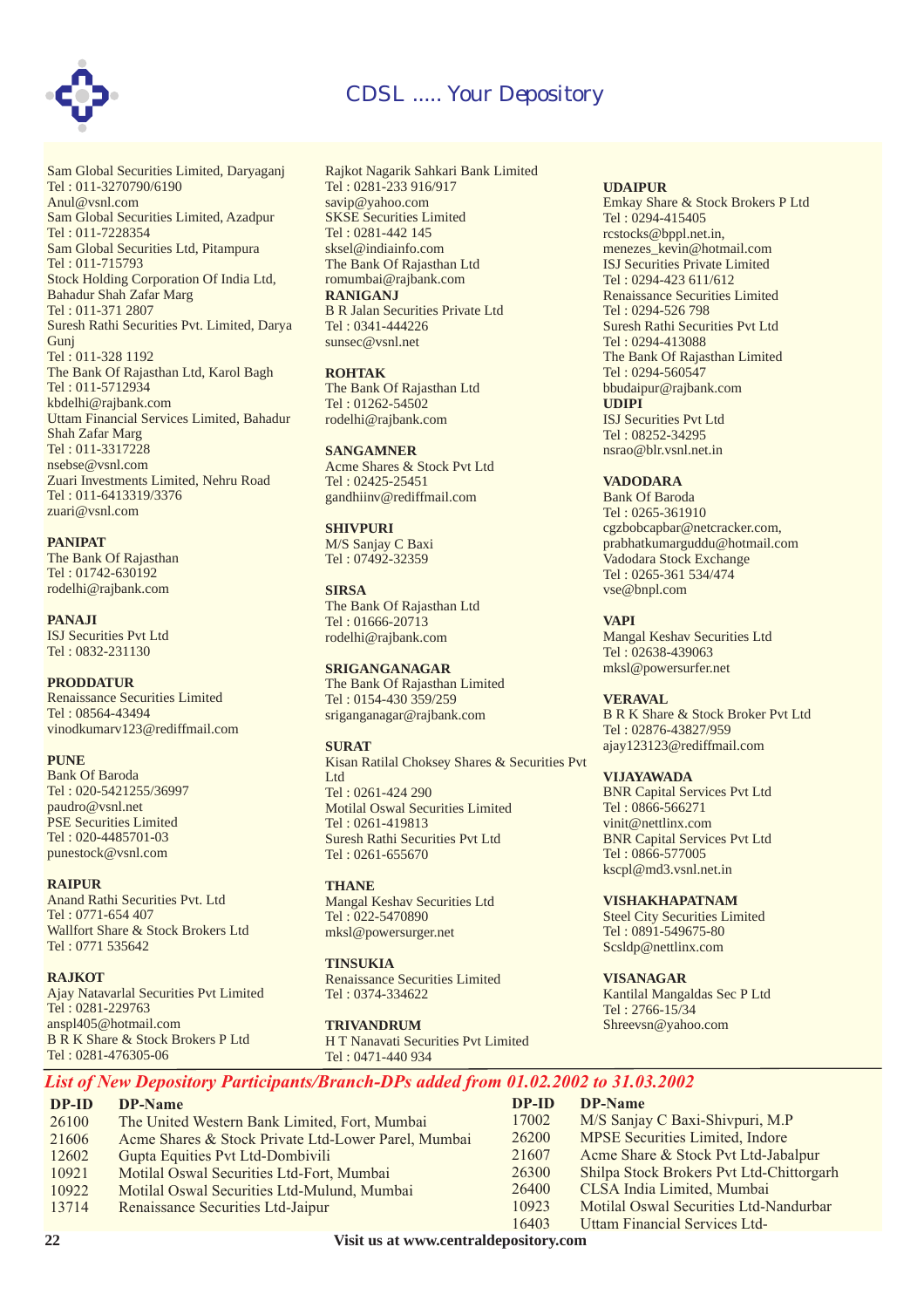

## **CDSL SYSTEM DESIGN : AN INSIGHT**

CDSL's system design and its procedures have been dictated in large measure by its focus on requirements of users and the investor community. This focus also finds reflection in CDSL's tariff structure. CDSL has since inception held the firm view that there was no rationale for levying a cost to investors simply for holding shares in demat form. Thus, even today, CDSL does not levy any custody or ISIN charge on its DPs .

If the benefits of CDSL's service and cost are to reach investors across the country, a DP must not only find it viable to commence depository services but also to "branch out". CDSL's centralised database architecture, where all records are stored and updated at CDSL's main computer, reduces the setup cost for a DP drastically. Further, each branch of a DP can be connected directly to CDSL and can provide the same level of on-line service as the main DP. This empowers a branch to act not merely as a collection centre. This is significant in a rolling settlement regime, where settlement of securities traded takes place on a daily basis.

For settlement purpose, CDSL, has a system whereby shares can be delivered by Benefical Owners (BOs ) to the Clearing House directly from their BO account. This saves the Clearing Member (CM) from the hassles of reconciliation. At the same time, a statement from the CDSL system enables the CM to find out which client has given instructions and whether the balance in his account is sufficient to fulfill the instruction(shortages, if any, is also shown). Besides after pay-in, the total pay-in and shortage quantity for each instruction is available.

In the CDSL system, inter-depository transfer of securities from a CDSL BO account results in the BO's acount being debited only at the time of batch transfer. This happens at 10.00 a.m. and 6.00 p.m. on all week days. In case of instruction entered at say, 12.00 noon securities will still reside in the transferor's CDSL account until 6.00 p.m. in the evening. If the transferor finds it is in his interest to use these securities elsewhere ( to fulfil some other obligation) before the interdepository batch, he can do so.

Issuers in the CDSL system, can effect corporate actions at any time during the business day. An allotment of shares in a Rights issue for instance, can be effected in the midst of the business day and the allottees can use these securities instantaneously. There are also no restrictions on timings for the Issuers to upload a corporate action file.

CDSL's attention to detail, is reflected in the thoughtful provision in its demat request form. Many BOs have acquired shares years and even decades ago and the BO's signature recorded with the Issuers/RTAs may have changed over time. While opening his demat account, the BO would have recorded his recent signature with his DP ( which may be different from the one recorded by him with Issuers/RTA). CDSL's demat request form gives the BO the opportunity to affix two signatures, one as recorded with the Issuers/RTA and the other as recorded with his DP. This prevents rejection of demat requests by the Issuer/RTA for reasons of signature not tallying.

## *Commercial Paper Available on CDSL for Demat Services :*

| <b>ISIN</b>          | <b>Issuer Name</b>                   | Allotment<br>Date | Redemption<br>Date | <b>ISIN</b>         | <b>Issuer Name</b>             | <b>Allotment</b><br>Date | Redemption<br>Date |
|----------------------|--------------------------------------|-------------------|--------------------|---------------------|--------------------------------|--------------------------|--------------------|
| <b>IINE514E14017</b> | Export-Import Bank of India          | 28-03-2002        | 24-09-2002         | INE018A14553        | Larsen & Toubro Limited        | 17-01-2002               | 17-04-2002         |
| <b>INE514E14025</b>  | Export-Import Bank of India          | 30-03-2002        | 28-06-2002         | INE018A14561        | Larsen & Toubro Limited        | 21-01-2002               | 19-04-2002         |
| INE912E14013         | Global Trade Finance Private Limited | 12-02-2002        | 12-05-2002         | <b>INE018A14579</b> | Larsen & Toubro Limited        | 23-01-2002               | 23-04-2002         |
| INE912E14021         | Global Trade Finance Private Limited | 26-02-2002        | 26-05-2002         | <b>INE018A14587</b> | Larsen & Toubro Limited        | 25-01-2002               | 24-04-2002         |
| <b>INE047A14040</b>  | Grasim Industries Limited            | 15-02-2002        | 15-05-2002         | <b>INE018A14595</b> | Larsen & Toubro Limited        | 28-01-2002               | 26-04-2002         |
| <b>INE079A14035</b>  | Gujarat Ambuja Cements Limited       | 04-02-2002        | 03-05-2002         | INE018A14603        | Larsen & Toubro Limited        | 29-01-2002               | 29-04-2002         |
| INE079A14043         | Gujarat Ambuja Cements Limited       | 26-03-2002        | 24-06-2002         | <b>INE018A14611</b> | Larsen & Toubro Limited        | $01 - 02 - 2002$         | 02-05-2002         |
| <b>INE005A14162</b>  | <b>ICICI Limited</b>                 | 26-12-2001        | 26-04-2002         | INE018A14629        | Larsen & Toubro Limited        | 05-02-2002               | 06-05-2002         |
| <b>INE005A14188</b>  | <b>ICICI Limited</b>                 | 10-01-2002        | 10-07-2002         | INE018A14637        | Larsen & Toubro Limited        | $06 - 02 - 2002$         | 05-08-2002         |
| <b>INE005A14196</b>  | <b>ICICI Limited</b>                 | 09-01-2002        | 11-07-2002         | <b>INE018A14645</b> | Larsen & Toubro Limited        | 08-02-2002               | 07-08-2002         |
| <b>INE005A14204</b>  | <b>ICICI Limited</b>                 | 10-01-2002        | 09-01-2003         | INE018A14652        | Larsen & Toubro Limited        | 08-02-2002               | 09-05-2002         |
| <b>INE005A14220</b>  | <b>ICICI Limited</b>                 | 04-03-2002        | 21-02-2003         | INE018A14660        | Larsen & Toubro Limited        | 11-02-2002               | 09-08-2002         |
| <b>INE005A14238</b>  | <b>ICICI Limited</b>                 | 08-03-2002        | 26-02-2003         | <b>INE018A14678</b> | Larsen & Toubro Limited        | 14-02-2002               | 15-05-2002         |
| <b>INE005A14246</b>  | <b>ICICI Limited</b>                 | 12-03-2002        | $01 - 06 - 2002$   | <b>INE018A14686</b> | Larsen & Toubro Limited        | 13-02-2002               | 12-08-2002         |
| INE005A14253         | <b>ICICI Limited</b>                 | 27-03-2002        | 27-03-2003         | INE018A14694        | Larsen & Toubro Limited        | 13-03-2002               | 11-06-2002         |
| INE005A14261         | <b>ICICI Limited</b>                 | 25-03-2002        | 24-09-2002         | INE018A14702        | Larsen & Toubro Limited        | 14-03-2002               | 12-06-2002         |
| <b>INE005A14287</b>  | <b>ICICI Limited</b>                 | 26-03-2002        | 28-03-2003         | INE671A14055        | <b>Tata Honeywell Limited</b>  | 13-02-2002               | 14-05-2002         |
| <b>INE242A14161</b>  | Indian Oil Corporation Limited       | 23-01-2002        | 23-04-2002         | INE671A14062        | <b>Tata Honeywell Limited</b>  | 08-03-2002               | 06-06-2002         |
| <b>INE242A14179</b>  | Indian Oil Corporation Limited       | $06 - 02 - 2002$  | $07 - 05 - 2002$   | INE671A14070        | <b>Tata Honeywell Limited</b>  | 20-03-2002               | 18-06-2002         |
| <b>INE242A14187</b>  | Indian Oil Corporation Limited       | 14-02-2002        | 15-05-2002         | INE671A14088        | <b>Tata Honeywell Limited</b>  | 22-03-2002               | 19-06-2002         |
| <b>INE018A14538</b>  | Larsen & Toubro Limited              | 14-01-2002        | 12-04-2002         | INE676A14038        | <b>Tata Telecom Limited</b>    | $01 - 03 - 2002$         | 30-05-2002         |
| <b>INE018A14546</b>  | Larsen & Toubro Limited              | 15-01-2002        | 15-04-2002         | INE405A14040        | Ultramarine & Pigments Limited | 03-04-2002               | 03-07-2002         |